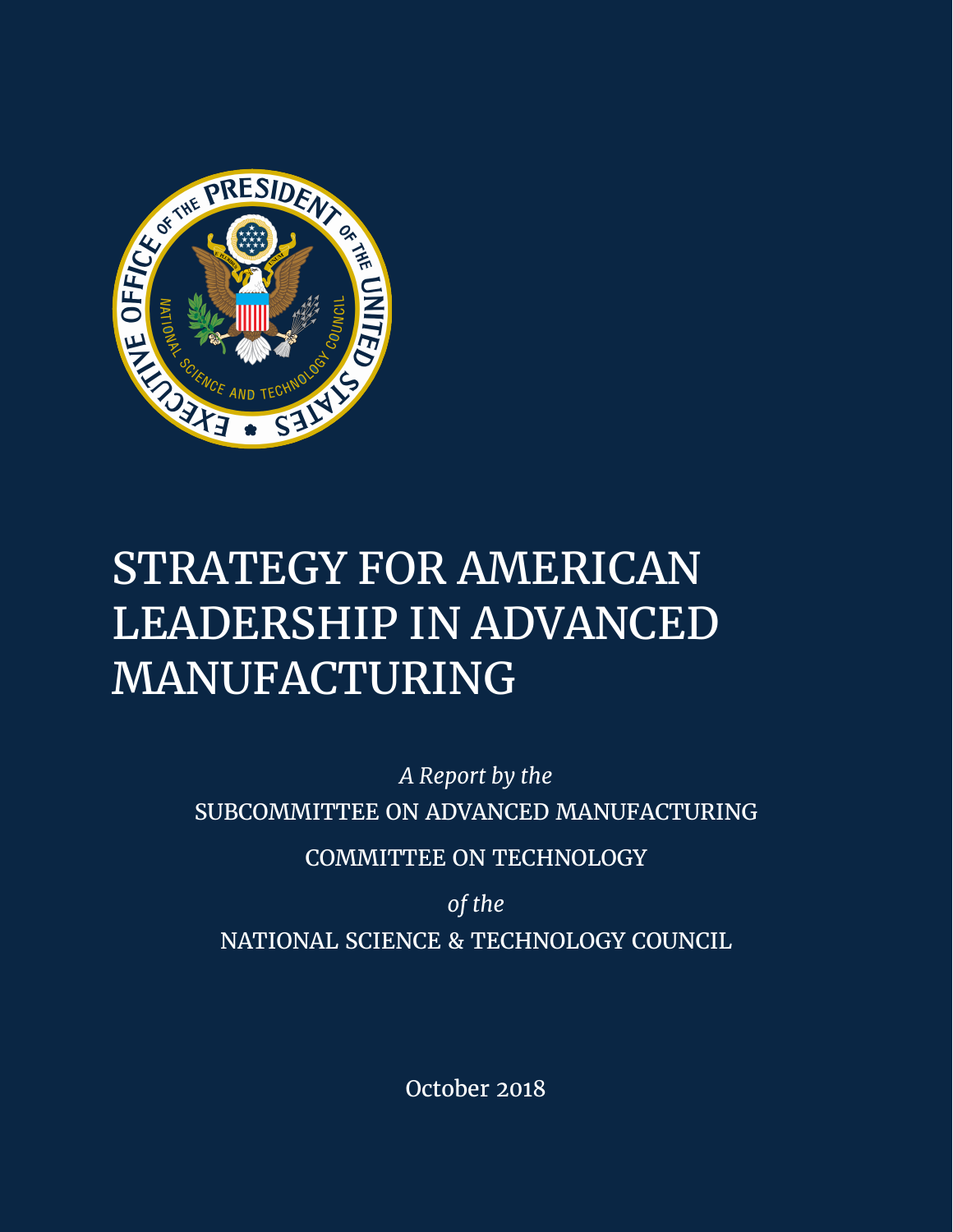# **About the National Science and Technology Council**

The National Science and Technology Council (NSTC) is the principal means by which the Executive Branch coordinates science and technology policy across the diverse entities that make up the Federal research and development enterprise. A primary objective of the NSTC is to ensure science and technology policy decisions and programs are consistent with the President's stated goals. The NSTC prepares research and development strategies that are coordinated across Federal agencies aimed at accomplishing multiple national goals. The work of the NSTC is organized under committees that oversee subcommittees and working groups focused on different aspects of science and technology. More information is available at [http://www.whitehouse.gov/ostp/nstc.](http://www.whitehouse.gov/ostp/nstc) 

# **About the Office of Science and Technology Policy**

The Office of Science and Technology Policy (OSTP) was established by the National Science and Technology Policy, Organization, and Priorities Act of 1976 to provide the President and others within the Executive Office of the President with advice on the scientific, engineering, and technological aspects of the economy, national security, homeland security, health, foreign relations, the environment, and the technological recovery and use of resources, among other topics. OSTP leads interagency science and technology policy coordination efforts, assists the Office of Management and Budget with an annual review and analysis of Federal research and development in budgets, and serves as a source of scientific and technological analysis and judgmentforthe President with respectto major policies, plans, and programs of the Federal Government. More information is available at [http://www.whitehouse.gov/ostp.](http://www.whitehouse.gov/ostp)

# **About the Subcommittee on Advanced Manufacturing**

Under Section 102 of the America COMPETES Reauthorization Act of 2010 (42 U.S.C. 6622), as amended, the NSTC Committee on Technology is responsible for planning and coordinating Federal programs and activities in advanced manufacturing research and development, and developing and updating a quadrennial national strategic plan for advanced manufacturing. The Subcommittee on Advanced Manufacturing (SAM) addresses these responsibilities, and is the primary forum for informationsharing, coordination, and consensus-building among participating agencies regarding Federal policy, programs, and budget guidance for advanced manufacturing.

# **About this Document**

This 2018 strategic plan for advanced manufacturing, developed by the SAM following extensive public outreach, is based on a vision for American leadership in advanced manufacturing across industrial sectors. This vision will be achieved by developing and transitioning new manufacturing technologies to market; educating, training, and connecting the manufacturing workforce; and expanding the capabilities of the domestic manufacturing supply chain. Strategic objectives are identified for each goal, along with technical and program priorities with specific actions and outcomes to be accomplished over the next four years.

# **Copyright Information**

This document is a work of the United States Government and is in the public domain (see 17 U.S.C. §105). Subject to the stipulations below, it may be distributed and copied with acknowledgment to OSTP. Copyrights to graphics included in this document are reserved by the original copyright holders or their assignees and are used here under the government's license and by permission. Requests to use any images must be made to the provider identified in the image credits or to OSTP if no provider is identified. Published in the United States of America, 2018.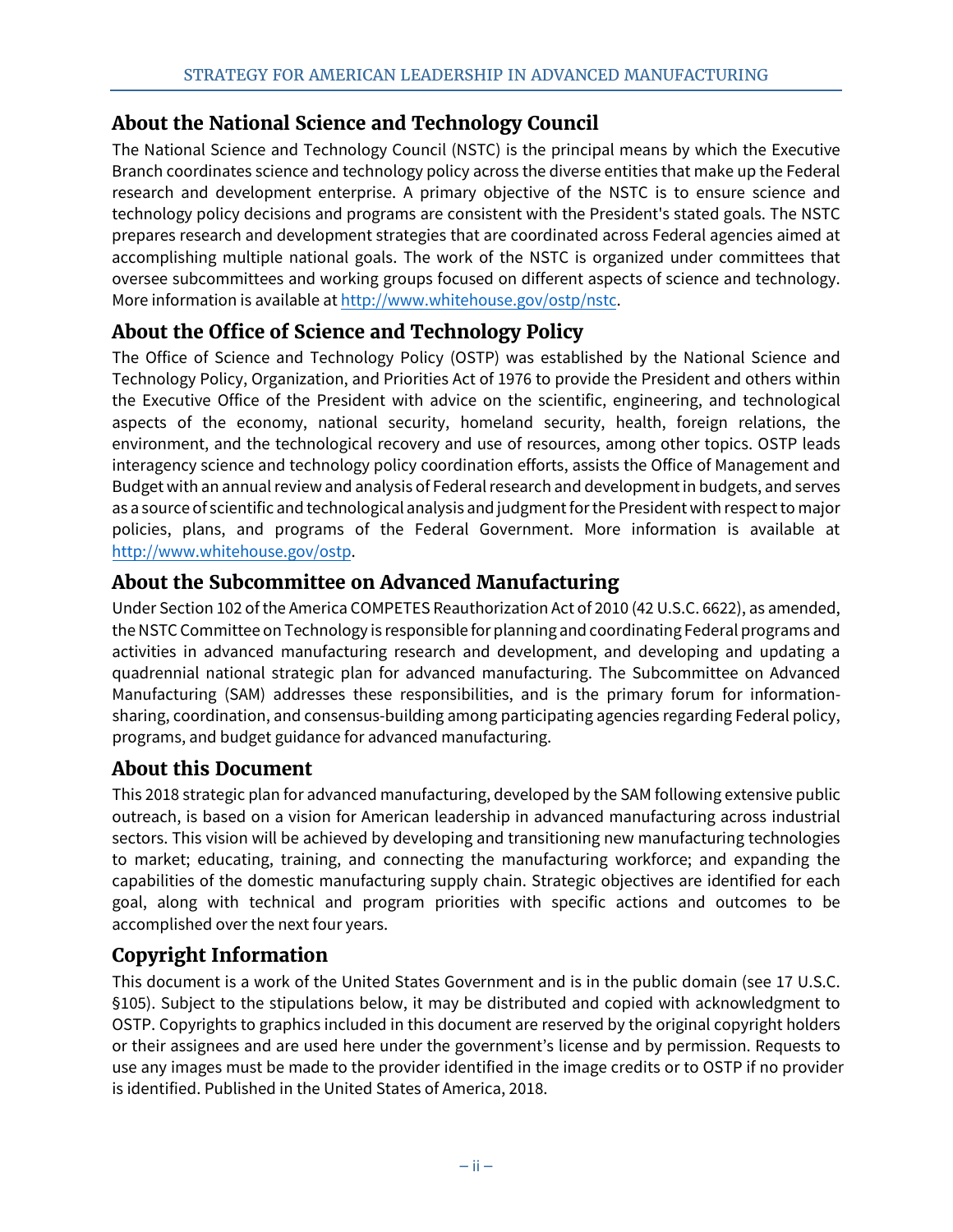#### **COMMITTEE ON TECHNOLOGY**

#### *Co-Chairs*

*Chair*

**Walter Copan**, Under Secretary of Commerce for Standards and Technology and Director of NIST, DOC

**Ted Wackler**, Deputy Chief of Staff and

**Paul Dabbar**, Under Secretary for Science, DOE

**Michael Kratsios**, Deputy Assistant to the President, OSTP

#### *Staff*

**Lloyd Whitman**, Principal Assistant Director for Physical Sciences and Engineering, OSTP

**Chloe Kontos**, Executive Director, NSTC

#### **SUBCOMMITTEE ON ADVANCED MANUFACTURING**

#### *Co-Chairs*

**Michael Molnar**,[\\*](#page-2-0) DOC/NIST **Lloyd Whitman**,\* OSTP **Abigail Slater**,\* NEC

*Executive Secretary* **Said Jahanmir**, DOC/NIST

#### *Members*

**Toby Ahrens**,\* USDA **Gary Anderson**, NSF **Michael Angelastro**, HHS/BARDA **Michael Britt-Crane**, DoD/Navy **Michael Clark**,\* OMB **David Cranmer**, DOC/NIST **Tracy Frost**,\* DoD **Frank Gayle**, DOC/NIST **Charles Geraci**, HHS/NIOSH **Gregory Henschel**, DOEd **Jean Hu-Primmer**,\* HHS/FDA **Robert Ivester**,\* DOE/EERE

**Justin Jackson**, NASA **Bruce Kramer**,\* NSF **Rosemary Lahasky**,\* DOL **Valri Lightner**, DOE/EERE **Steve Linder**, DoD **Christopher McNeal**, SBA **Jeffrey Randorf**,\* DHS **G. Nagesh Rao**,\* SBA **Kelley Rogers**, DOC/NIST **John Vickers**,\* NASA **Michael Wooten**,\* DOEd **Bronte Wigen**, DOL

 $\overline{a}$ 

#### STRATEGY FOR AMERICAN LEADERSHIP IN ADVANCED MANUFACTURING

**NATIONAL SCIENCE & TECHNOLOGY COUNCIL**

Assistant Director, OSTP

*Staff*

<span id="page-2-0"></span><sup>\*</sup> Principal Representative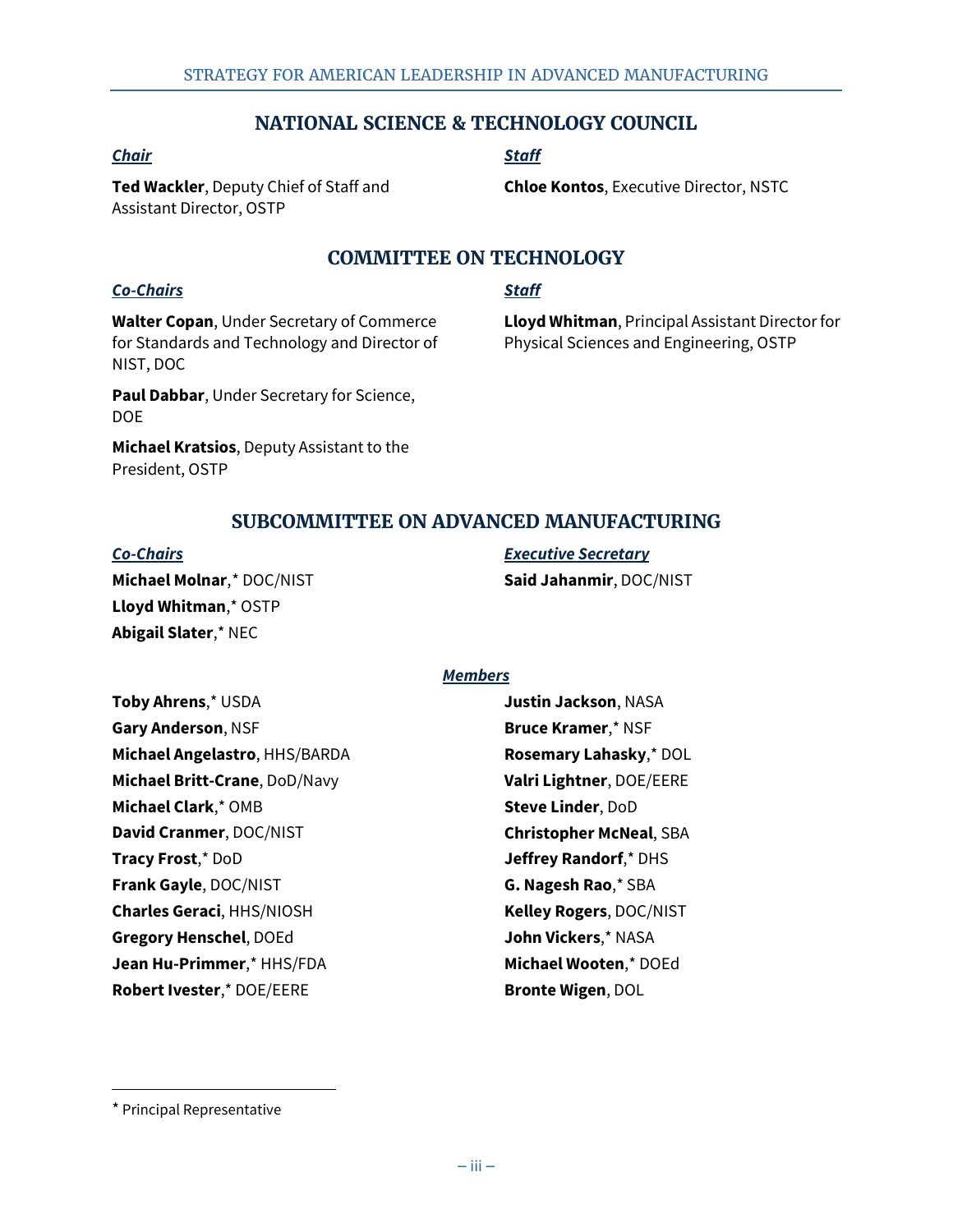# **Table of Contents**

| Factors That Impact Innovation and Competitiveness for Advanced Manufacturing  4        |
|-----------------------------------------------------------------------------------------|
|                                                                                         |
|                                                                                         |
|                                                                                         |
|                                                                                         |
|                                                                                         |
|                                                                                         |
|                                                                                         |
|                                                                                         |
|                                                                                         |
|                                                                                         |
| Promote Apprenticeship and Access to Industry-Recognized Credentials 21                 |
|                                                                                         |
| Goal 3: Expand the Capabilities of the Domestic Manufacturing Supply Chain24            |
| Increase the Role of Small and Medium-Sized Manufacturers in Advanced Manufacturing  25 |
|                                                                                         |
|                                                                                         |
|                                                                                         |
| Progress Made in Achieving the Objectives from the 2012 Strategic Plan32                |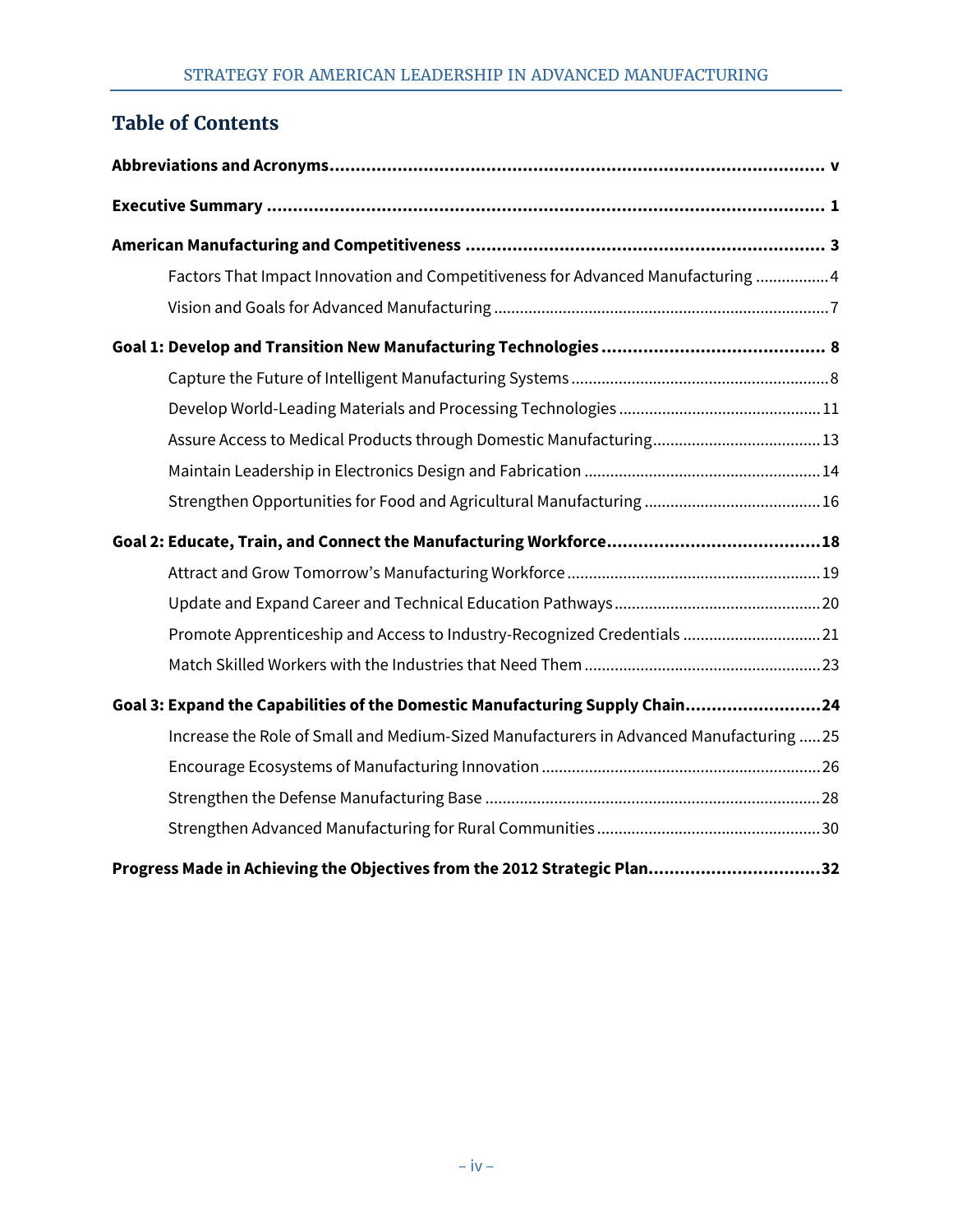# <span id="page-4-0"></span>**Abbreviations and Acronyms**

| 3D             | three-dimensional                          | <b>MEP</b>     | Manufacturing Extension Partnership               |  |  |  |  |
|----------------|--------------------------------------------|----------------|---------------------------------------------------|--|--|--|--|
| ΑМ             | additive manufacturing                     | <b>NEC</b>     | <b>National Economic Council</b>                  |  |  |  |  |
| AI             | artificial intelligence                    | NASA           | National Aeronautics and Space                    |  |  |  |  |
| <b>BARDA</b>   | <b>Biomedical Advanced Research and</b>    |                | Administration                                    |  |  |  |  |
|                | Development Authority                      | <b>NIH</b>     | National Institutes of Health                     |  |  |  |  |
| <b>CAP</b>     | <b>Cross-Agency Priority</b>               | <b>NIOSH</b>   | National Institute for Occupational               |  |  |  |  |
| <b>CM</b>      | continuous manufacturing                   |                | Safety and Health                                 |  |  |  |  |
| <b>CMOS</b>    | complementary metal oxide<br>semiconductor | <b>NIST</b>    | National Institute of Standards and<br>Technology |  |  |  |  |
| <b>CTE</b>     | career and technical education             | <b>NSF</b>     | <b>National Science Foundation</b>                |  |  |  |  |
| <b>DPA</b>     | <b>Defense Production Act</b>              | <b>NSTC</b>    | National Science and Technology<br>Council        |  |  |  |  |
| <b>DOC</b>     | Department of Commerce                     | <b>OMB</b>     | Office of Management and Budget                   |  |  |  |  |
| <b>DoD</b>     | Department of Defense                      | <b>OSTP</b>    | Office of Science and Technology                  |  |  |  |  |
| <b>DOEd</b>    | Department of Education                    |                | Policy                                            |  |  |  |  |
| <b>DOE</b>     | Department of Energy                       | <b>OT</b>      | operational technology                            |  |  |  |  |
| <b>DHS</b>     | Department of Homeland Security            | <b>R&amp;D</b> | research and development                          |  |  |  |  |
| <b>DOL</b>     | Department of Labor                        | <b>SAM</b>     | Subcommittee on Advanced                          |  |  |  |  |
| <b>EERE</b>    | Office of Energy Efficiency and            |                | Manufacturing                                     |  |  |  |  |
|                | Renewable Energy                           | <b>SBA</b>     | <b>Small Business Administration</b>              |  |  |  |  |
| <b>FDA</b>     | Food and Drug Administration               | <b>SBIR</b>    | <b>Small Business Innovation Research</b>         |  |  |  |  |
| <b>FY</b>      | fiscal year                                | <b>STTR</b>    | <b>Small Business Technology Transfer</b>         |  |  |  |  |
| <b>GDP</b>     | gross domestic product                     | <b>STEM</b>    | science, technology, engineering,                 |  |  |  |  |
| <b>HHS</b>     | Department of Health and Human             |                | and mathematics                                   |  |  |  |  |
|                | <b>Services</b>                            | U.S.           | <b>United States</b>                              |  |  |  |  |
| <b>IIoT</b>    | industrial internet of things              | <b>USDA</b>    | United States Department of                       |  |  |  |  |
| <b>I-Corps</b> | <b>Innovation Corps</b>                    |                | Agriculture                                       |  |  |  |  |
| ΙT             | information technology                     | <b>WIOA</b>    | Workforce Innovation and<br>Opportunity Act       |  |  |  |  |
| <b>ITA</b>     | International Trade Administration         |                |                                                   |  |  |  |  |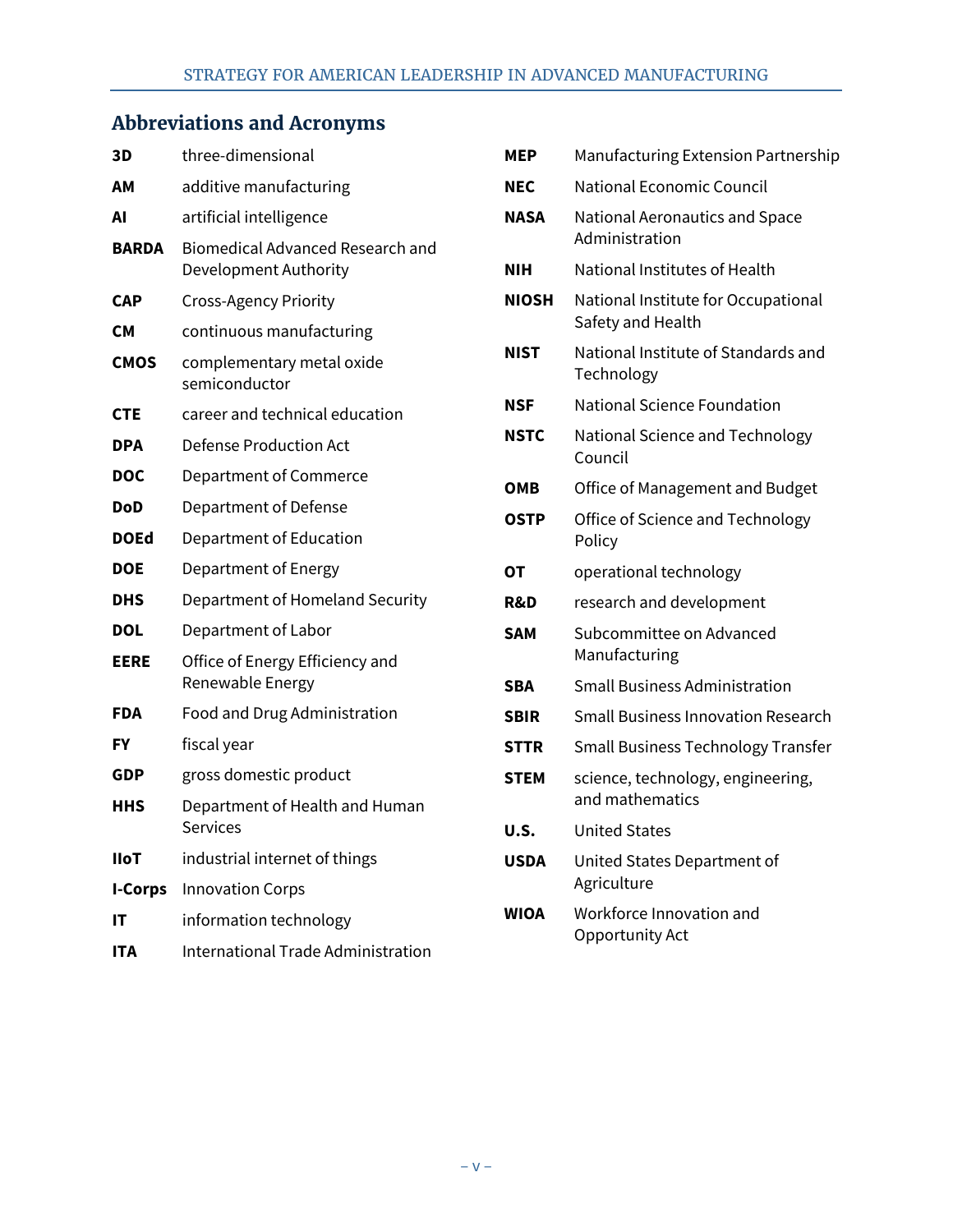# <span id="page-5-0"></span>**Executive Summary**

The United States has long thrived on its ability to manufacture goods and sell them in domestic and global markets. Manufacturing plays a vital role in almost every sector of the U.S. economy, stretching from aerospace to pharmaceuticals and beyond. Advanced manufacturing—which includes both new manufacturing methods and production of new products enabled by innovation—is an engine of America's economic power and a pillar of its national security. Advances in manufacturing enable the economy to continuously improve as new technologies and innovations increase productivity, enable new products, and create entirely new industries.

Advances in manufacturing played a major role in America's global economic dominance in the 20<sup>th</sup> century. However, this century saw dramatic changes, with significant declines in U.S. manufacturing employment starting in the 1990s and accelerating losses during the 2008 recession. In the face of intense global competition, the Trump Administration has taken strong actions to defend the economy, expand manufacturing employment, and ensure a strong manufacturing and defense industrial base and resilient supply chain. Strong actions are required to combat unfair global trade practices and help U.S. manufacturers reach their full market potential. Although manufacturing employment remains below its pre-recession level, manufacturing jobs still account for 8.5 percent of the workforce, and nearly 350,000 manufacturing jobs have been created since President Trump took office.

This strategic plan was developed by the National Science and Technology Council, Committee on Technology, Subcommittee on Advanced Manufacturing following extensive public outreach. It presents a vision for **American leadership in advanced manufacturing across industrial sectors to ensure national security and economic prosperity,** to be achieved by pursuing three goals:

- 1. Develop and transition new manufacturing technologies;
- 2. Educate, train, and connect the manufacturing workforce; and
- 3. Expand the capabilities of the domestic manufacturing supply chain.

Strategic objectives are identified for each goal, along with technical and program priorities with specific actions and outcomes to be accomplished over the next four years. The table at the end of this Executive Summary identifies Federal agencies that will contribute to each of the goals and objectives.

This strategic plan is motivated by the factors that impact innovation and competitiveness for advanced manufacturing. Rapid advances in technology, in combination with economic forces, are changing the ways products and services are conceived, designed, made, distributed, and supported. While rapid innovation has long been a defining attribute of American industry, private investments in manufacturing-based technologies have dramatically shrunk in recent years as investors focused on the rapid return on investments possible through software-based start-ups. Manufacturing leadership in emerging markets, exports, and trade not only requires investment in advanced technologies, but the ability to effectively leverage new technologies and platforms across industrial sectors. Although not the focus of this plan, manufacturing leadership requires trade policies that protect and advance U.S. industry; by ensuring fair and reciprocal trade, the United States can secure an optimal environment for growth in advanced manufacturing.

Although the United States is still the largest producer of products in some sectors, a worrisome development is the sharp decline in production and employment in some strategically important sectors, notably the communications and computer industries. America's manufacturing and defense industrial base and supply chain, composed of these and other key sectors, is essential to economic prosperity and must maintain the capacity to rapidly innovate and arm our warfighters to prevail in any conflict.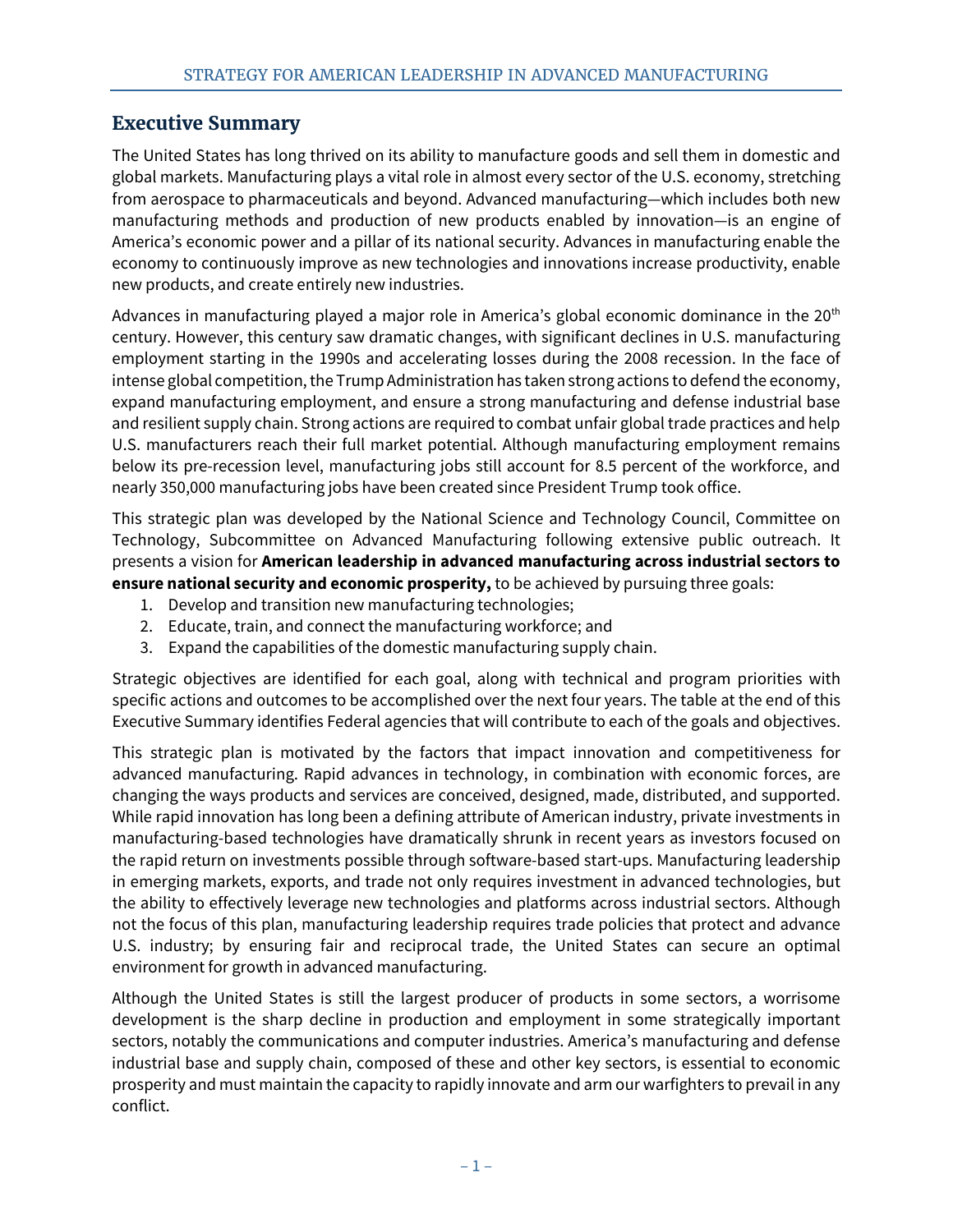Underlying all of the challenges for innovation and competitiveness in U.S. advanced manufacturing is a shortage of Americans with the science, technology, engineering, and mathematics knowledge and technical skills needed for advanced manufacturing jobs. Appropriate education and training is required from elementary through high school, and through technical training programs, re-training, apprenticeships, postsecondary education, and access to valid, industry-recognized, competencybased credentials—one of the highest priorities of the Trump Administration.

Federal, State, and local governments must work togetherto support advanced manufacturing through collective actions that support research and development, develop the workforce, promote free and fair trade, and create a regulatory and tax system that unleashes the private sector. Federal agencies play key roles in fostering the growth of advanced manufacturing through investments in research and development and in education and workforce development.

| <b>Goals</b>                                  | <b>Objectives</b>                                                                                       | OoD | ш<br>ā | DOC | <b>SHIH</b> | NSF | NASA | DOL | USDA | <b>DOEd</b> |
|-----------------------------------------------|---------------------------------------------------------------------------------------------------------|-----|--------|-----|-------------|-----|------|-----|------|-------------|
|                                               | Capture the Future of Intelligent<br><b>Manufacturing Systems</b>                                       |     |        |     |             |     |      |     |      |             |
| <b>Develop and</b>                            | Develop World-Leading Materials<br>and Processing Technologies                                          |     |        |     |             |     |      |     |      |             |
| <b>Transition New</b><br><b>Manufacturing</b> | <b>Assure Access to Medical Products</b><br>through Domestic Manufacturing                              |     |        |     |             |     |      |     |      |             |
| <b>Technologies</b>                           | Maintain Leadership in Electronics<br>Design and Fabrication                                            |     |        |     |             |     |      |     |      |             |
|                                               | Strengthen Opportunities for Food<br>and Agricultural Manufacturing                                     |     |        |     |             |     |      |     |      |             |
|                                               | <b>Attract and Grow Tomorrow's</b><br>Manufacturing Workforce                                           |     |        |     |             |     |      |     |      |             |
| <b>Educate, Train,</b><br>and Connect the     | Update and Expand Career and<br><b>Technical Education Pathways</b>                                     |     |        |     |             |     |      |     |      |             |
| <b>Manufacturing</b><br><b>Workforce</b>      | Promote Apprenticeship and Access<br>to Industry-Recognized Credentials                                 |     |        |     |             |     |      |     |      |             |
|                                               | Match Skilled Workers with the<br><b>Industries that Need Them</b>                                      |     |        |     |             |     |      |     |      |             |
| <b>Expand the</b>                             | Increase the Role of Small and<br><b>Medium-Sized Manufacturers in</b><br><b>Advanced Manufacturing</b> |     |        |     |             |     |      |     |      |             |
| <b>Capabilities of</b><br>the Domestic        | <b>Encourage Ecosystems for</b><br>Manufacturing Innovation                                             |     |        |     |             |     |      |     |      |             |
| <b>Manufacturing</b><br><b>Supply Chain</b>   | <b>Strengthen the Defense</b><br><b>Manufacturing Base</b>                                              |     |        |     |             |     |      |     |      |             |
|                                               | <b>Strengthen Advanced Manufacturing</b><br>for Rural Communities                                       |     |        |     |             |     |      |     |      |             |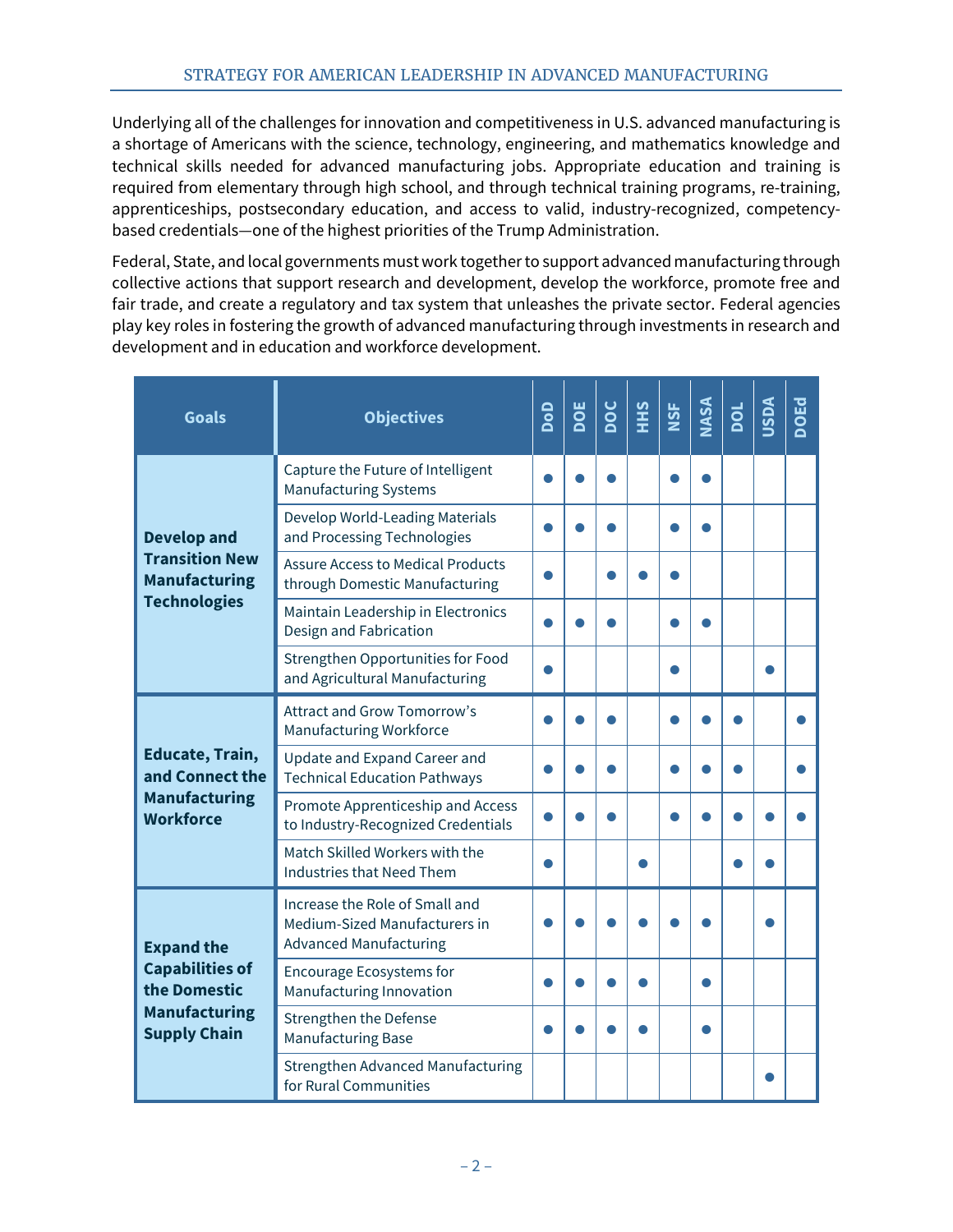# <span id="page-7-0"></span>**American Manufacturing and Competitiveness**

Manufacturing plays a vital role in almost every sector of the U.S. economy, stretching from aerospace to pharmaceuticals and beyond. Advanced manufacturing—which includes both new manufacturing methods and production of new products enabled by innovation—is an engine of America's economic power and a pillar of its national security. Advances in manufacturing enable the economy to continuously improve as new technologies and innovations increase productivity, enable new products, and create entirely new industries. These new industries often create new, higher-paying jobs that replace low-skilled jobs a healthy economy sheds over time. In the face of intense global competition, the Trump Administration has taken strong actions to defend the economy,<sup>[1](#page-7-1)</sup> expand manufacturing employment,<sup>[2](#page-7-2)</sup> and ensure a strong manufacturing and defense industrial base and resilient supply chain.<sup>[3](#page-7-3)</sup> Strong actions are required to combat unfair global trade practices, in some instances harnessed to undermine American innovation and prevent U.S. manufacturers from reaching their full market potential.

"When we grow American manufacturing, we don't only grow our jobs and wages, but we also grow America's spirit."

"There is no better place to build, hire, and grow than right here in the United States. America is open for business more than it has ever been open for business."—President Donald J. Trump

Advances in manufacturing played a major role in America's global economic dominance in the  $20<sup>th</sup>$ century. However, the 21<sup>st</sup> century saw a dramatic change in U.S. manufacturing. Employment in the manufacturing sector began declining in the 1990s, followed by a significant decrease during the 2008 recession. Manufacturing employment declined by 20 percent, from 14.2 million to 11.3 million, in the four years between 2006 and 2010.<sup>[4](#page-7-4)</sup> Although manufacturing employment remains considerably below its 2006 level, those jobs still account for 8.5 percent of the workforce, and nearly 350,000 manufacturing jobs have been created since President Trump took office.

Manufacturing is among the highest paying sectors of the economy, and has a broad impact on jobs in other sectors. For example, one study found that the job-multiplier effect increases significantly for advanced manufacturing technologies, with every technology-intensive manufacturing job supporting at least four other jobs.<sup>[5](#page-7-5)</sup> These impacts make advances in manufacturing—and America's ability to translate those advances into products, processes, and services—a research and development (R&D) priority and a key element of the Administration's overall manufacturing strategy.<sup>[6](#page-7-6)</sup>

<span id="page-7-1"></span><sup>1</sup> <https://www.whitehouse.gov/articles/see-great-american-made-products-across-50-states/>

<span id="page-7-2"></span><sup>2</sup> <https://www.bls.gov/web/empsit/ceshighlights.pdf>

<span id="page-7-3"></span><sup>3</sup> [https://www.whitehouse.gov/presidential-actions/presidential-executive-order-assessing-strengthening](https://www.whitehouse.gov/presidential-actions/presidential-executive-order-assessing-strengthening-manufacturing-defense-industrial-base-supply-chain-resiliency-united-states/)[manufacturing-defense-industrial-base-supply-chain-resiliency-united-states/](https://www.whitehouse.gov/presidential-actions/presidential-executive-order-assessing-strengthening-manufacturing-defense-industrial-base-supply-chain-resiliency-united-states/)

<span id="page-7-4"></span><sup>4</sup> <https://data.bls.gov/timeseries/CES3000000001>

<span id="page-7-5"></span><sup>5</sup> [https://www2.deloitte.com/content/dam/Deloitte/us/Documents/manufacturing/us-indprod-deloitte-and](https://www2.deloitte.com/content/dam/Deloitte/us/Documents/manufacturing/us-indprod-deloitte-and-council-on-competitiveness-advanced-tech-report.pdf)[council-on-competitiveness-advanced-tech-report.pdf](https://www2.deloitte.com/content/dam/Deloitte/us/Documents/manufacturing/us-indprod-deloitte-and-council-on-competitiveness-advanced-tech-report.pdf)

<span id="page-7-6"></span><sup>6</sup> <https://www.whitehouse.gov/wp-content/uploads/2018/07/M-18-22.pdf>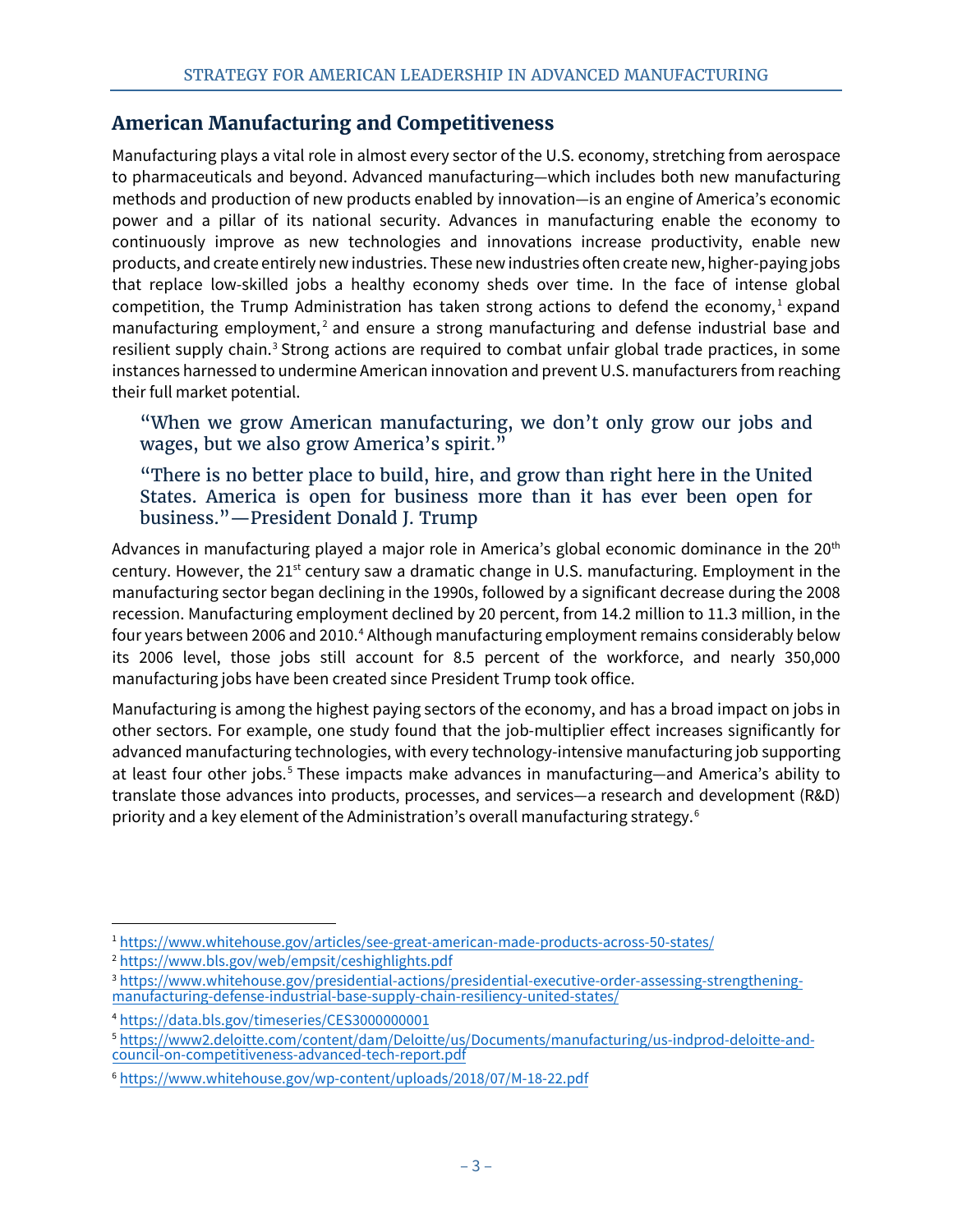Section 102 of the America COMPETES Reauthorization Act of 2010 (42 U.S.C. 6622), as amended,<sup>[7](#page-8-1)</sup> directs the National Science and Technology Council (NSTC), in coordination with the National Economic Council, to develop and update a quadrennial strategic plan to improve Government coordination and provide long-term guidance for Federal programs and activities in support of U.S. manufacturing competitiveness, including advanced manufacturing R&D. This document, *Strategy for American Leadership in Advanced Manufacturing*, provides this guidance. It was developed by the NSTC Subcommittee on Advanced Manufacturing with consideration of public input gathered through a Request for Information<sup>[8](#page-8-2)</sup> and a series of regional roundtables held with a diverse array of stakeholders.

#### <span id="page-8-0"></span>**Factors That Impact Innovation and Competitiveness for Advanced Manufacturing[9](#page-8-3)**

**Rapid advances in technology in combination with economic forces are changing the ways products and services are conceived, designed, made, distributed, and supported.** Manufacturing can no longer be considered separate from the value chain—the system of R&D, product design, software development and integration, and lifecycle service activities performed to deliver a valuable product or service to market.[10](#page-8-4)

**The growth of advanced manufacturing requires advances in technology-based infrastructure.** [11](#page-8-5) Technological innovation is closely tied to manufacturing capability.[12](#page-8-6) Global leadership in innovation is required for American manufacturers to maintain (and in some cases regain) their competitive edge. While rapid innovation has long been a defining attribute of American industry, private investments in manufacturing-based technologies have dramatically shrunk in recent years as investors focused on the rapid return on investments possible through software-based start-ups.<sup>[13](#page-8-7)</sup> Public investment in basic and early-stage applied research, along with public-private R&D partnerships, can help drive private sector investment and innovation in advanced manufacturing.

**Investments in advanced manufacturing depend upon reliable and predictable intellectual property rights.** Reliable intellectual property rights and a legal system that enables effective enforcement of those rights incentivize innovation and encourage private sector investment in R&D. The need for intellectual property, especially patents, trademarks, and trade secrets, is no less important for advanced manufacturing than for other technologies. U.S. manufacturers benefit from an intellectual property ecosystem that protects innovation both domestically and abroad, which enables their intellectual property to be assigned or licensed on voluntary and mutually agreed terms.

<span id="page-8-1"></span> <sup>7</sup> [https://www.gpo.gov/fdsys/pkg/USCODE-2016-title42/pdf/USCODE-2016-title42-chap79-subchapII](https://www.gpo.gov/fdsys/pkg/USCODE-2016-title42/pdf/USCODE-2016-title42-chap79-subchapII-sec6622.pdf)[sec6622.pdf](https://www.gpo.gov/fdsys/pkg/USCODE-2016-title42/pdf/USCODE-2016-title42-chap79-subchapII-sec6622.pdf)

<span id="page-8-2"></span><sup>8</sup> [https://www.federalregister.gov/documents/2018/02/05/2018-02160/national-strategic-plan-for-advanced](https://www.federalregister.gov/documents/2018/02/05/2018-02160/national-strategic-plan-for-advanced-manufacturing)[manufacturing](https://www.federalregister.gov/documents/2018/02/05/2018-02160/national-strategic-plan-for-advanced-manufacturing)

<span id="page-8-3"></span><sup>9</sup> Many of these factors are discussed in more depth in *Assessing and Strengthening the Manufacturing and Defense Industrial Base and Supply Chain Resiliency of the United States*, a report developed in response to Executive Order 13806; see [https://defense.gov/StrengtheningDefenseIndustrialBase.](https://defense.gov/StrengtheningDefenseIndustrialBase)

<span id="page-8-4"></span><sup>10</sup> [https://www.nap.edu/catalog/19483/making-value-for-america-embracing-the-future-of-manufacturing](https://www.nap.edu/catalog/19483/making-value-for-america-embracing-the-future-of-manufacturing-technology)[technology](https://www.nap.edu/catalog/19483/making-value-for-america-embracing-the-future-of-manufacturing-technology)

<span id="page-8-5"></span><sup>1</sup>[1https://www.nist.gov/sites/default/files/documents/2017/05/09/Measurement\\_Infrastr\\_Roles\\_Impacts\\_v3.pdf](https://www.nist.gov/sites/default/files/documents/2017/05/09/Measurement_Infrastr_Roles_Impacts_v3.pdf) <sup>12</sup> <https://www.nap.edu/catalog/24875/securing-advanced-manufacturing-in-the-united-states-the-role-of>

<span id="page-8-7"></span><span id="page-8-6"></span><sup>&</sup>lt;sup>13</sup> For example, see [https://www.nsf.gov/statistics/2018/nsb20181/report/sections/invention-knowledge-](https://www.nsf.gov/statistics/2018/nsb20181/report/sections/invention-knowledge-transfer-and-innovation/innovation-indicators-united-states-and-other-major-economies)

[transfer-and-innovation/innovation-indicators-united-states-and-other-major-economies.](https://www.nsf.gov/statistics/2018/nsb20181/report/sections/invention-knowledge-transfer-and-innovation/innovation-indicators-united-states-and-other-major-economies)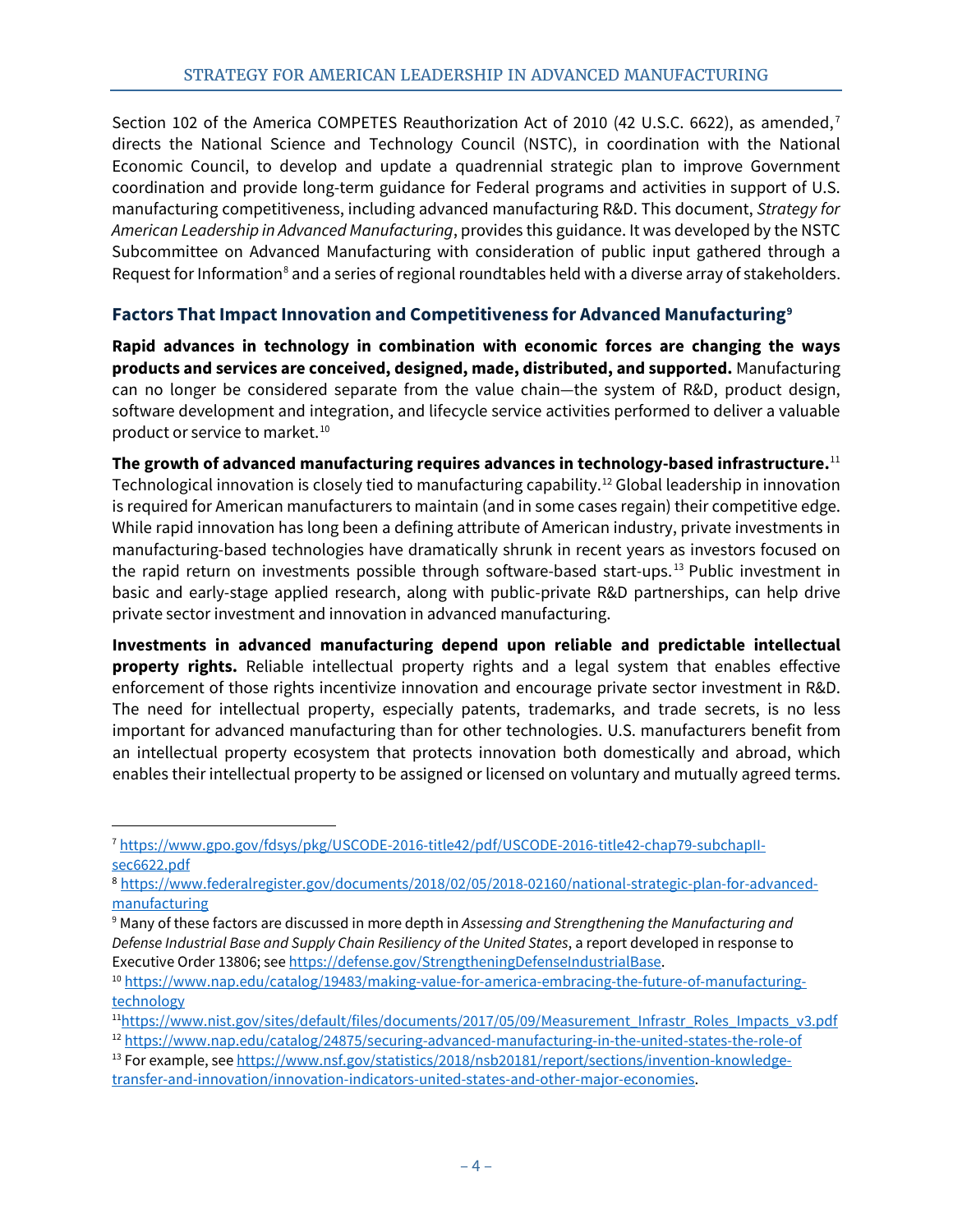Moreover, there is a virtuous circle between innovation and manufacturing: skills developed from manufacturing better position America to innovate, and with innovation, America can continue to be competitive in advanced manufacturing.

**Emerging markets, exports, and trade are all affected by advanced manufacturing.** Manufacturing leadership not only requires advanced technologies, but the ability to effectively leverage new technologies and platforms across industrial sectors. Emerging markets will be driven by advances in a wide range of technologies, including smart and digital manufacturing systems, industrial robotics, artificial intelligence, additive manufacturing, high-performance materials, semiconductor and hybrid electronics, photonics, advanced textiles, biomanufacturing, food and agriculture manufacturing, and more. Many of these technologies represent dual opportunities—not only can they make other subsectors more competitive by increasing productivity, but the market for these emerging technologies themselves will be billions of dollars annually.<sup>[14](#page-9-0)</sup> U.S. manufacturers would benefit from increased awareness about new market opportunities in foreign countries and resources that are available to help them access foreign markets, especially those provided by the International Trade Administration. [15](#page-9-1)

**Advanced manufacturing leadership requires trade policies that protect and advance U.S. industry.** More than 70 percent of all goods exported from the United States are manufactured goods.<sup>[16](#page-9-2)</sup> Fair and reciprocal trade can encourage economic development and expansion of manufacturing, and new products developed through investments in advanced manufacturing can generate new export opportunities. America is faced with a concerted effort of unfair global trade practices, and must be prepared to confront bad actors seeking global dominance that have adopted unfair competition and, in some cases, outright illegal practices. The promotion of standards and technical regulations that do not disadvantage U.S. innovators and manufacturers is vital, as well as the protection of intellectual property and support for frameworks that facilitate the free flow of data across borders. Although not the focus of this plan, trade policies that protect and advance U.S. industry will be essential to the success of this advanced manufacturing strategy.<sup>[17](#page-9-3)</sup>

**Manufacturing drives global economies.** The manufacturing sector is strongly coupled to infrastructure development, job creation, and growth in the Gross Domestic Product (GDP). The U.S. standing in the global innovation index recently dropped from  $9<sup>th</sup>$  to  $11<sup>th</sup>$  as measured by the 20[18](#page-9-4) Bloomberg Innovation Index.<sup>18</sup> This index scores countries using several criteria, including R&D intensity, manufacturing value-added, productivity, high-technology density, researcher concentration, and patent activity. Specifically, U.S. production and employment have fallen sharply in the high-technology manufacturing industries of communications and computers. However, the United States is still the world's largest producer in testing, measuring, and control instruments; and is the dominant global producer in aircraft and spacecraft, as well as in pharmaceuticals. [19](#page-9-5)

<span id="page-9-0"></span><sup>14</sup> [https://www.nist.gov/sites/default/files/documents/2017/05/09/IDA-STPI-report-on-Global-Emerging-Trends](https://www.nist.gov/sites/default/files/documents/2017/05/09/IDA-STPI-report-on-Global-Emerging-Trends-in-Adv-Mfr-P-4603_Final2-1.pdf)[in-Adv-Mfr-P-4603\\_Final2-1.pdf](https://www.nist.gov/sites/default/files/documents/2017/05/09/IDA-STPI-report-on-Global-Emerging-Trends-in-Adv-Mfr-P-4603_Final2-1.pdf)

<span id="page-9-1"></span><sup>15</sup> <https://www.export.gov/Market-Intelligence>

<span id="page-9-2"></span><sup>16</sup> [https://www.census.gov/foreign-trade/Press-Release/current\\_press\\_release/exh15.pdf](https://www.census.gov/foreign-trade/Press-Release/current_press_release/exh15.pdf)

<span id="page-9-3"></span><sup>17</sup> <https://ustr.gov/sites/default/files/files/Press/Reports/2018/AR/2018%20Annual%20Report%20I.pdf>

<span id="page-9-4"></span><sup>18</sup> [https://www.bloomberg.com/news/articles/2018-01-22/south-korea-tops-global-innovation-ranking-again](https://www.bloomberg.com/news/articles/2018-01-22/south-korea-tops-global-innovation-ranking-again-as-u-s-falls)[as-u-s-falls](https://www.bloomberg.com/news/articles/2018-01-22/south-korea-tops-global-innovation-ranking-again-as-u-s-falls)

<span id="page-9-5"></span><sup>19</sup> <https://www.nsf.gov/statistics/2018/nsb20181/report>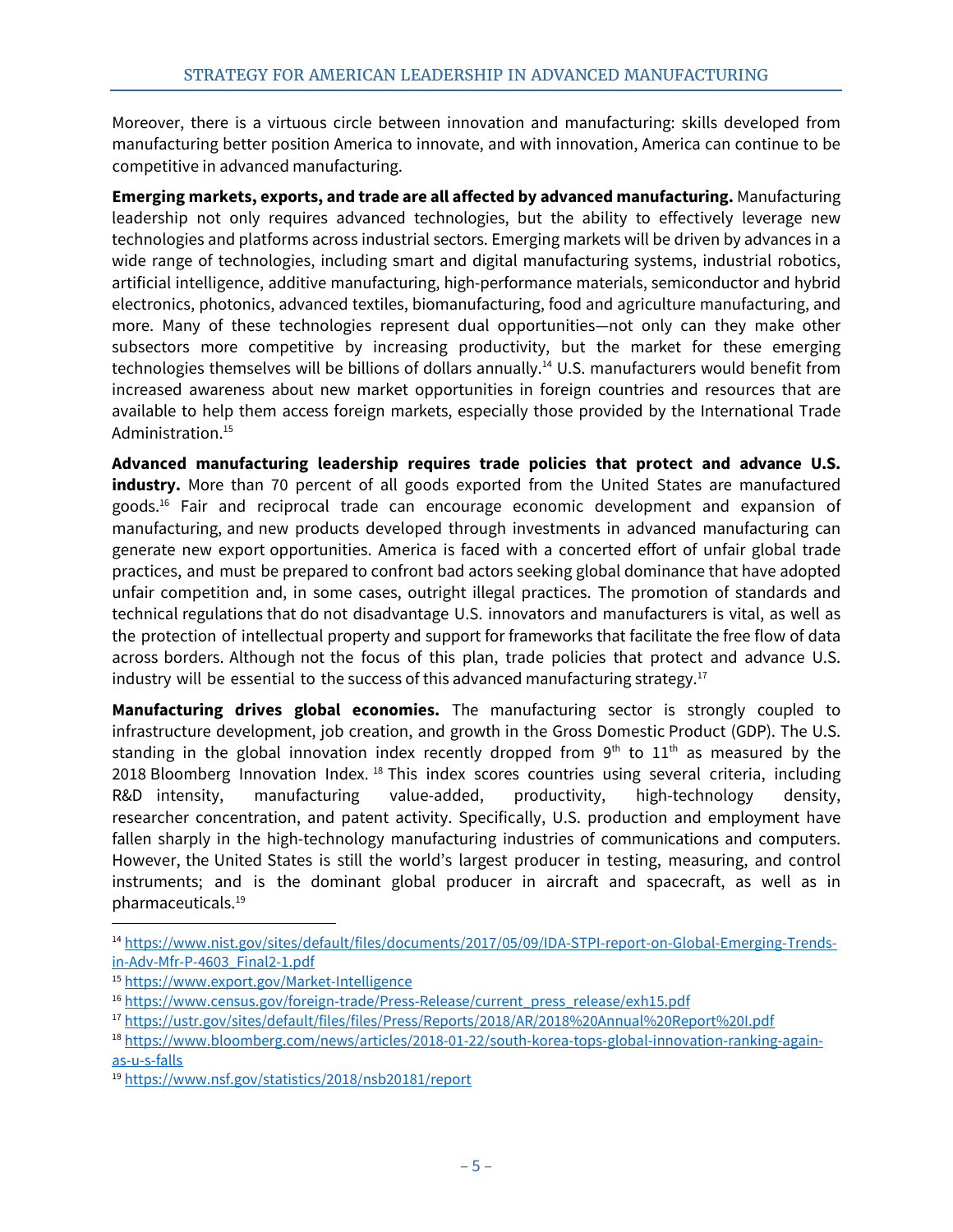**A solid defense industrial base is a national priority, including an innovative and profitable domestic manufacturing sector with resilient supply chains.** [20](#page-10-0) America's manufacturing and defense industrial base and supply chain is essential to economic prosperity and national security. This industrial base must continuously innovate in order to remain economically competitive and provide America's warfighters with the capabilities to prevail in any conflict. Research, technology, invention, and innovation within this base is driven by more than \$500 billion of U.S. public and private sector R&D, and the quarter of that support from Federal sources serves as the seed fund for many of the defense capabilities of the future.<sup>[21](#page-10-1)</sup> Every goal and priority identified in this strategic plan will support the manufacturing industrial base and can serve as a guide for both public and private sector investments.

**The advanced manufacturing workforce requires a high level of preparation in science, technology, engineering, and mathematics (STEM).** Manufacturing jobs continue to represent a path to the middle class for Americans, but now these jobs often require employees to have a manufacturingfocused STEM education, making STEM skills pivotal for the future manufacturing workforce. Appropriate education and training is required from elementary through high school, and through technical training programs, re-training, apprenticeships, postsecondary education, and access to valid, industry-recognized, competency-based credentials.

The Trump Administration has prioritized STEM education by highlighting key goals that are both transparent and achievable. The Administration has underscored the importance of STEM education to the development of the future American workforce by forging stronger connections for students between the worlds of education and work; focusing on innovation and entrepreneurship; integrating computer science principles; and improving access to STEM programs and technical apprenticeships for all Americans, including women, minorities, persons with disabilities, and those living in rural areas. $22, 23$  $22, 23$  $22, 23$ 

**Federal, State, and local governments must work together to support advanced manufacturing.** The private sector has always been key to the development and deployment of emerging technologies in America, but government support is also a critical factor. Direct investment in early stage R&D, innovation-friendly policies that limit red tape and allow technologies to be created and deployed on American soil, trade policies to protect intellectual property and ensure an even playing field in the international marketplace for American companies, access to world-class laboratories and research facilities, and efforts to generate a strong scientific and technical workforce are all important ways the Government can help emerging technologies like advanced manufacturing thrive.

Federal agencies play key roles in fostering the growth of advanced manufacturing through investments in R&D and in education and workforce development. While HHS/NIH and NSF R&D support is focused on basic research from which new manufacturing processes and systems can emerge, DoD, DOE, NASA, DOC/NIST, and USDA support both basic research and early-stage applied research supporting advanced manufacturing, with many world-class R&D capabilities within their

<span id="page-10-0"></span> <sup>20</sup> <https://www.whitehouse.gov/wp-content/uploads/2017/12/NSS-Final-12-18-2017-0905.pdf>

<span id="page-10-1"></span><sup>21</sup> [https://www.nsf.gov/statistics/2018/nsb20181/report/sections/research-and-development-u-s-trends-and](https://www.nsf.gov/statistics/2018/nsb20181/report/sections/research-and-development-u-s-trends-and-international-comparisons/recent-trends-in-u-s-r-d-performance#u-s-total-r-d-and-r-d-intensity)[international-comparisons/recent-trends-in-u-s-r-d-performance#u-s-total-r-d-and-r-d-intensity](https://www.nsf.gov/statistics/2018/nsb20181/report/sections/research-and-development-u-s-trends-and-international-comparisons/recent-trends-in-u-s-r-d-performance#u-s-total-r-d-and-r-d-intensity)

<span id="page-10-2"></span><sup>&</sup>lt;sup>22</sup> [https://www.whitehouse.gov/wp-content/uploads/2018/06/Summary-of-the-2018-White-House-State-](https://www.whitehouse.gov/wp-content/uploads/2018/06/Summary-of-the-2018-White-House-State-Federal-STEM-Education-Summit.pdf)[Federal-STEM-Education-Summit.pdf](https://www.whitehouse.gov/wp-content/uploads/2018/06/Summary-of-the-2018-White-House-State-Federal-STEM-Education-Summit.pdf)

<span id="page-10-3"></span><sup>&</sup>lt;sup>23</sup> [https://www.whitehouse.gov/briefings-statements/president-donald-j-trump-committed-preparing](https://www.whitehouse.gov/briefings-statements/president-donald-j-trump-committed-preparing-americas-workers-jobs-today-tomorrow/)[americas-workers-jobs-today-tomorrow/](https://www.whitehouse.gov/briefings-statements/president-donald-j-trump-committed-preparing-americas-workers-jobs-today-tomorrow/)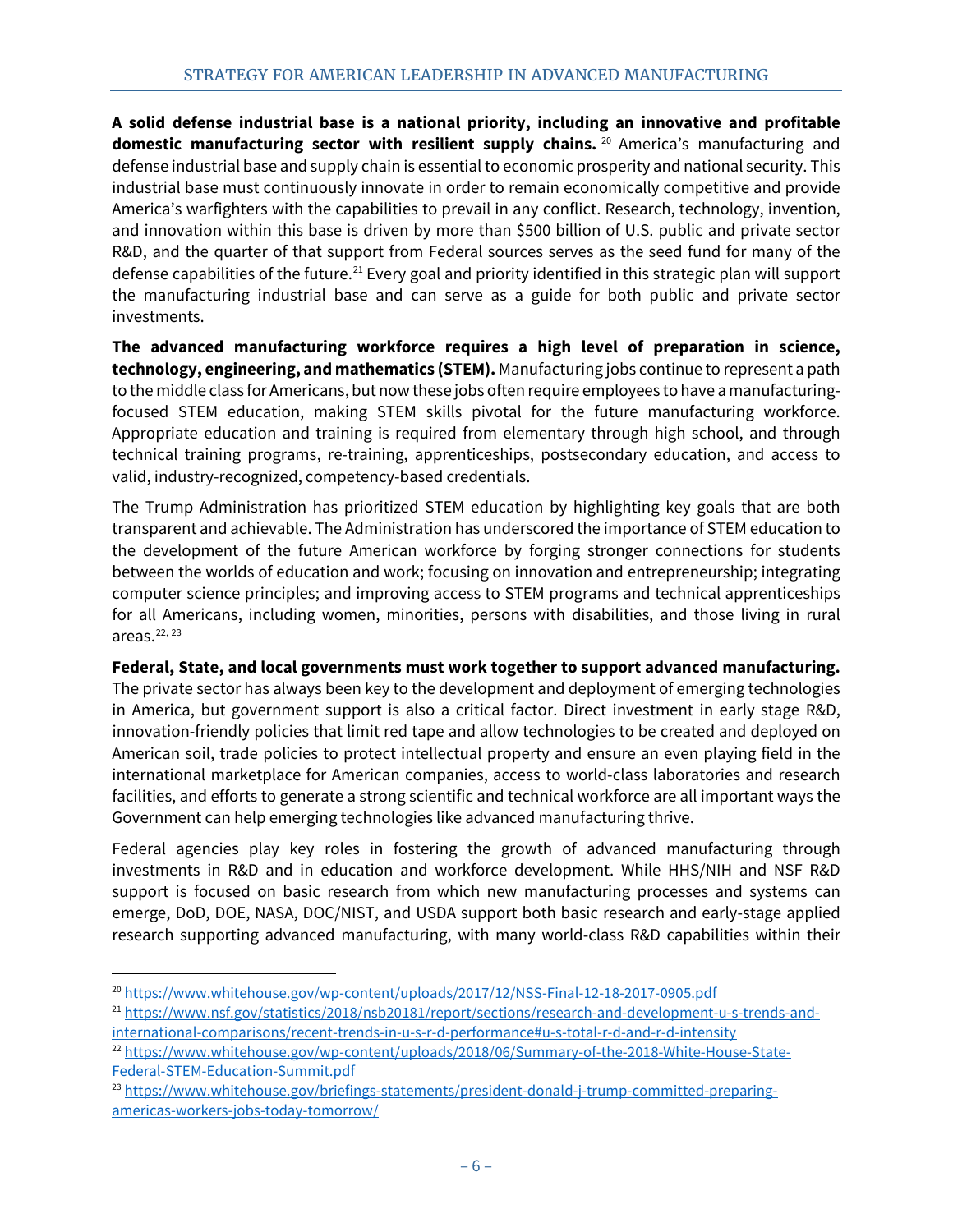Federal research laboratories and federally funded laboratories. Recent Federal investments have placed an increased emphasis on building an innovation pipeline between research and commercialization through public-private partnerships, technology transfer activities, coordination with States, and collaborative workforce development programs.

#### <span id="page-11-0"></span>**Vision and Goals for Advanced Manufacturing**

This strategic plan is designed to realize the following vision:

American leadership in advanced manufacturing across industrial sectors to ensure national security and economic prosperity*.* 

This vision will be achieved by pursuing three goals:

- 1. Develop and transition new manufacturing technologies;
- 2. Educate, train, and connect the manufacturing workforce; and
- 3. Expand the capabilities of the domestic manufacturing supply chain.

In the following sections, each goal is described and supported by a number of strategic objectives. For each objective, a set of technical or program priorities is identified, with each priority including specific actions and/or outcomes to be accomplished over the next four years. A table identifying which Federal agencies will contribute to each of the goals and objectives is included in the Executive Summary.<sup>[24](#page-11-1)</sup>

<span id="page-11-1"></span><sup>&</sup>lt;sup>24</sup> All Federal activities listed in this strategic plan are subject to budgetary constraints and other approvals, including the weighing of priorities and available resources by the Administration in formulating its annual budget and by Congress in legislating appropriations.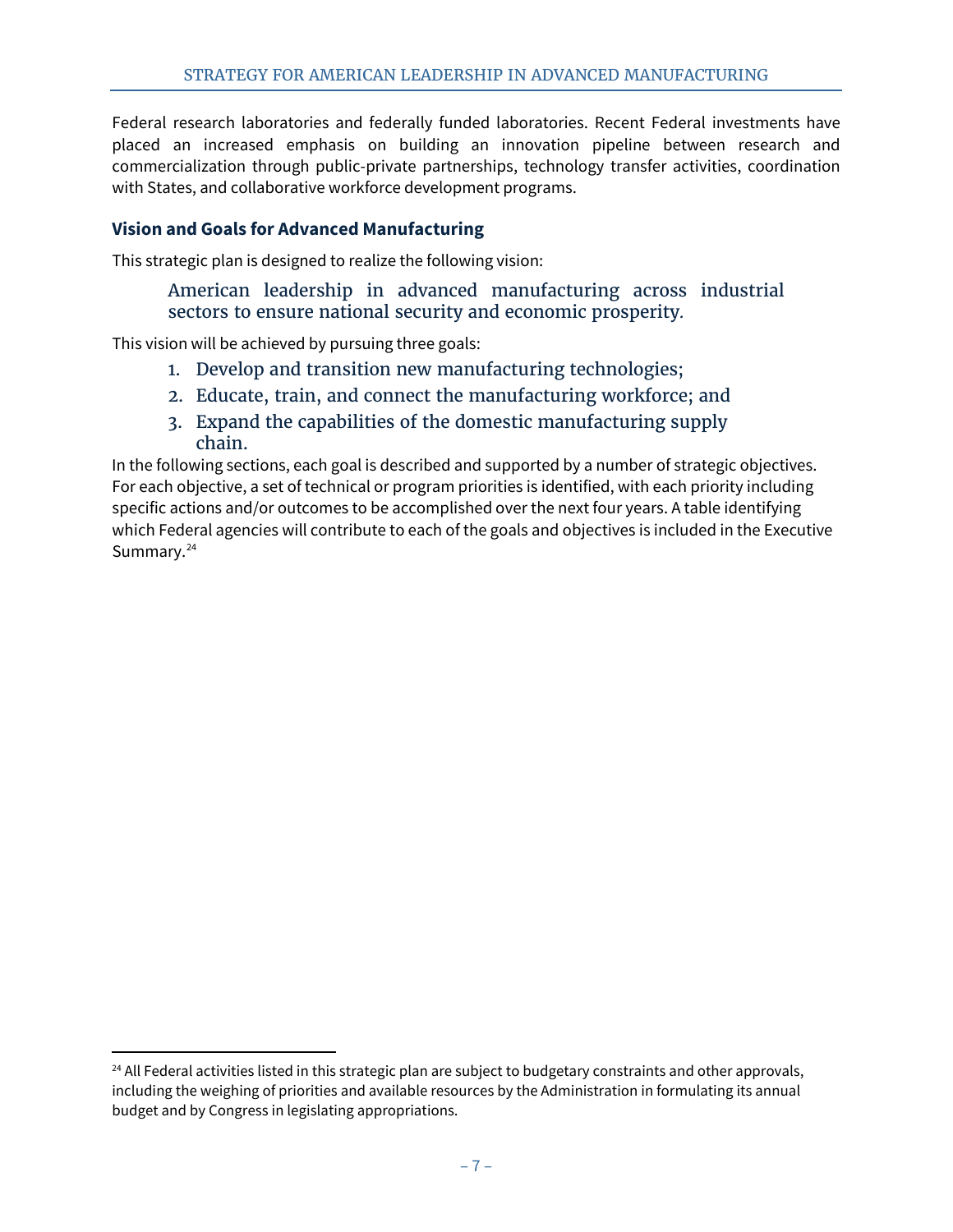# <span id="page-12-0"></span>**Goal 1: Develop and Transition New Manufacturing Technologies**

Worldwide competition in manufacturing has been dominated in recent decades by the maturation, commoditization, and widespread application of computation in production equipment and logistics, effectively leveling the global technological playing field and putting a premium on low wages and incremental technical improvements. Pervasive networking and recent advances in machine learning, biotechnology, and materials science are creating new opportunities for global competition in manufacturing based on scientific and technological innovation. Although global competitors are well organized, as evidenced by the European Union's *Industrie 4.0 Programme* and China's *Made in China 2025 Program*, the United States still leads the world in scientific and technological innovation. America must protect and leverage this strength to rapidly and efficiently develop and transition new manufacturing technologies into practice within our domestic industrial base and international allies.

A recent study reports that addressing scientific and technical challenges in advanced manufacturing can conservatively save U.S. manufacturers over \$100 billion annually while further enhancing the economic value to the private sector of federally performed R&D.<sup>[25](#page-12-2)</sup> Although Federal investments in advanced manufacturing-related research, development, and deployment are typically focused on mission-specific goals, portfolio-based strategies coordinated across agencies would more effectively develop and transition new manufacturing technologies.

Public-private partnerships that bring together diverse stakeholders with overlapping interests and capabilities to advance targeted technology sectors and establish the United States as a leaderin those sectors are key to developing and transitioning new manufacturing technologies. Large-scale consortia with shared resources, such as physical infrastructure and colocation of tools, technology, and embedded expertise, can expand regional innovation ecosystems and drive economic growth both within and across regions.

The following strategic objectives for the next four years have been identified under Goal 1:

- Capture the future of intelligent manufacturing systems;
- Develop world-leading materials and processing technologies;
- Assure access to medical products through domestic manufacturing;
- Maintain leadership in electronics design and fabrication; and
- Strengthen opportunities for food and agricultural manufacturing.

For each **objective**, a set of **technical priorities** is identified, with each priority including *specific actions and/or outcomes* to be accomplished over the next four years.

## <span id="page-12-1"></span>**Capture the Future of Intelligent Manufacturing Systems**

Digital design and manufacturing seamlessly distributes the information needed to transform designs and raw materials into products, resulting in a highly connected industrial enterprise that can span multiple companies within a supply chain. Smart manufacturing enables the execution of that transformation by sensing and correcting anomalies to ensure product uniformity, quality, and traceability. These advances depend on the innovation of a robust industrial internet of things (IIoT), machine learning algorithms that can be applied across a broad range of manufacturing processes, and machine tools and controllers that can plug-and-play in an integrated, information-centric system.

<span id="page-12-2"></span><sup>25</sup> <https://nvlpubs.nist.gov/nistpubs/eab/NIST.EAB.1.pdf>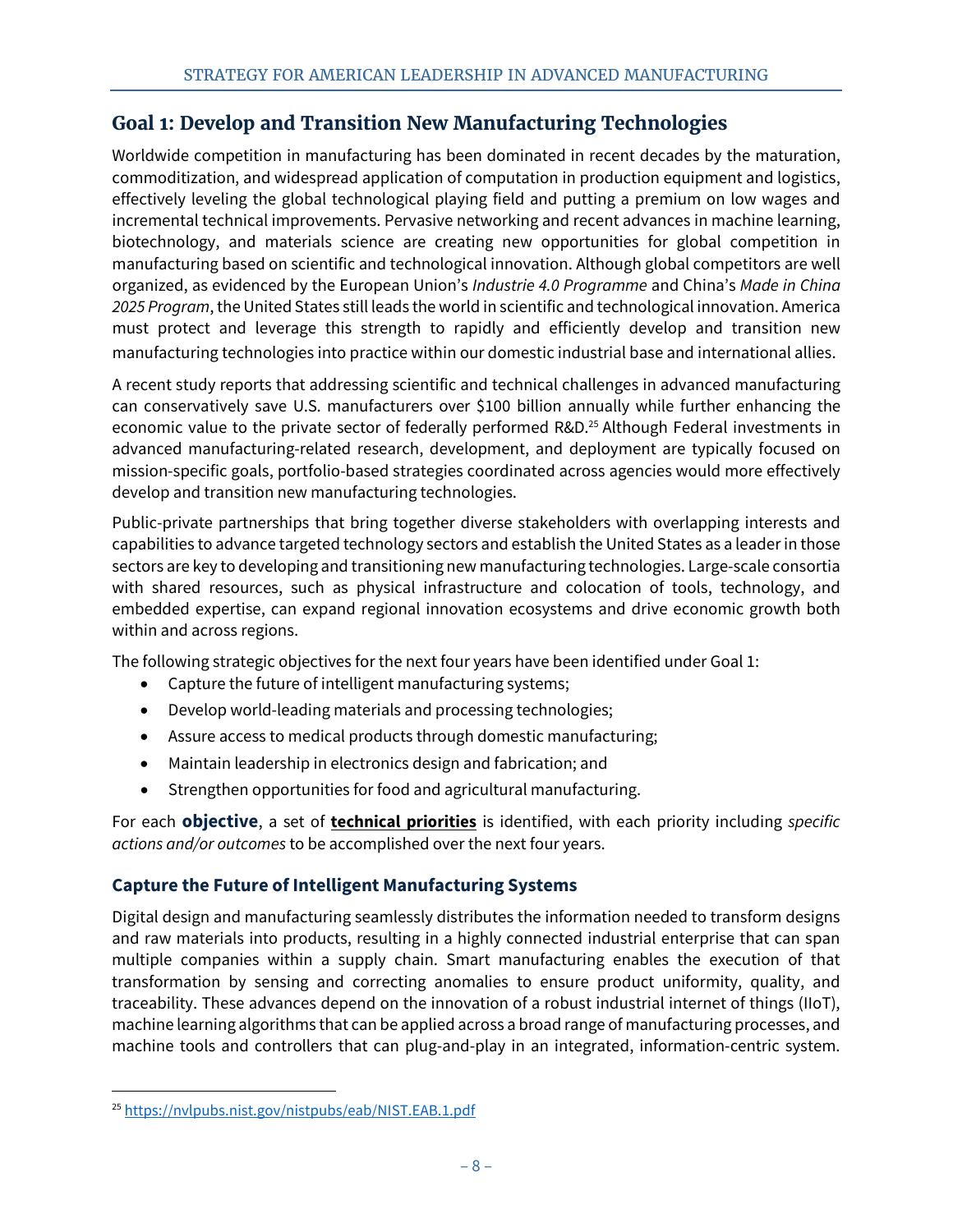Taking the lead in digital design and manufacturing also requires the United States to expand ongoing efforts to represent, structure, communicate, store, standardize, and secure product, process, and logistical information in a digital manufacturing environment.

The technical priorities for this objective are smart and digital manufacturing; advanced industrial robotics; infrastructure for artificial intelligence; and cybersecurity in manufacturing.

**Smart and Digital Manufacturing.** Technology‐based productivity improvements have consistently driven job growth. The emergence of widespread, high-speed information and communications technologies provides the opportunity to capture tremendous new productivity gains, but only if information technology can be properly integrated and leveraged with operational technology (OT). Two distinct but interrelated areas within this emerging field are smart manufacturing<sup>[26](#page-13-0)</sup> and digital manufacturing.<sup>[27](#page-13-1)</sup>

The ultimate promise of smart and digital manufacturing is seamless integration from design to part production, producing guaranteed good parts. Current smart manufacturing implementations lack 100 percent dependability, with fixes for execution failures representing most of the engineering cost in both production and customizing smart manufacturing methods to specific processes. Improvements will enable the highly integrated design and manufacturing of complex products in reduced time and at lower cost, while accelerating the pace at which new products can be brought to market.

The following specific actions are planned for the next four years (as noted above, this format will be used throughout this document):

*Facilitate a digital transformation in the manufacturing sector by enabling the application of big data analytics and advanced sensing and control technologies to a host of manufacturing activities. Prioritize support for real-time modeling and simulation of production machines, processes, and systems to predict and improve product performance and reliability; mine historical design, production, and performance data to reveal the implicit product and process know-how of the expert designers who created them. Develop the standards that will enable seamless integration between smart manufacturing components and platforms.*

**Advanced Industrial Robotics.** Collaborative smart robots enable human-robot teamwork, thereby decreasing mental and physical stress on workers, reducing manufacturing costs, increasing quality, and providing quick response to changing customer demands. Advanced robotic systems can perform multiple tasks, thus reducing capital investment and increasing manufacturing agility by eliminating the need for several special-purpose tools. Robot-based production systems can also enable efficient batch-of-one production (also known as mass customization).

Improved robotics technology benefits manufacturing by lowering technical, operational, and economic barriers to the wider adoption of the robots that will, in turn, drive further growth in the U.S. manufacturing sector. Key industrial sectors that will benefit from the next generation of robotics include aerospace, automotive, electronics, biotechnology, and textiles. Robotics technology areas

<span id="page-13-0"></span> <sup>26</sup> *Smart manufacturing* generally refers to the integration of sensors, controls, and software platforms to optimize performance at the unit, plant, and supply chain levels.

<span id="page-13-1"></span><sup>27</sup> *Digital manufacturing* involves the use of an integrated, computer-based system incorporating simulation, three-dimensional visualization, analytics, and collaboration tools to create product and manufacturing process definitions simultaneously.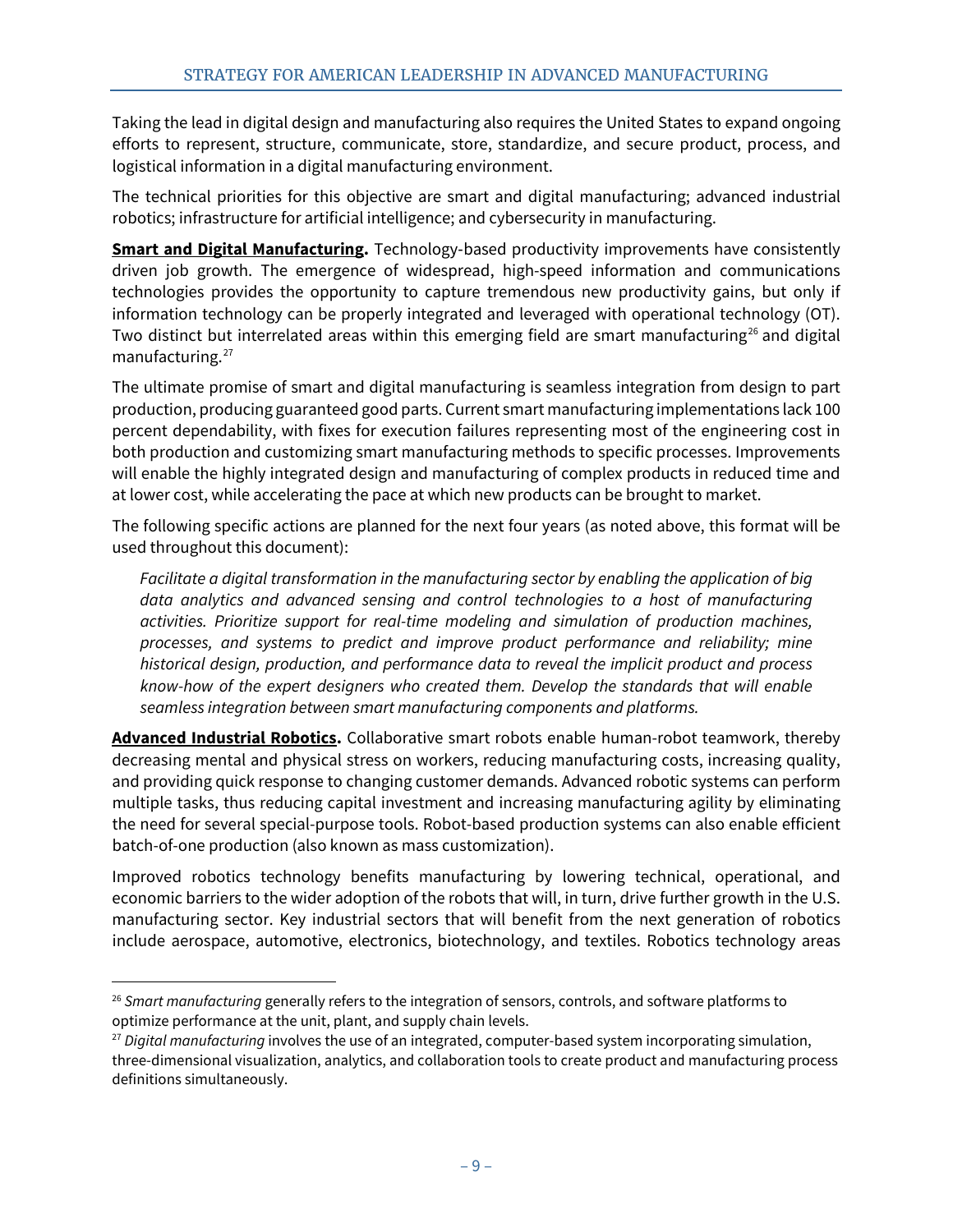ripe with opportunities for advancement include human-robot interaction, adaption, learning, manipulation, autonomy, mobility, agility, dexterity, and perception. Some industrial robots in use today move without awareness of their environments, making their vicinities hazardous to humans and precluding their use as assistants to human workers, or cobots.<sup>[28](#page-14-0)</sup> In addition, because human coworkers are inherently unpredictable, new breakthroughs in artificial intelligence are needed to allow robots to anticipate human actions and thereby improve occupational safety.

*Promote development of new technologies and standards that enable wider adoption of robotics in advanced manufacturing environments and promote safe and efficient human-robot interactions.*

**Infrastructure for Artificial Intelligence.** The convergence of cloud computing, data analytics, and computational modeling with artificial intelligence (AI) will be a key enabler of IIoT, allowing individual manufacturers to extract pinpoint guidance from the collective experience of every manufacturer. Machine learning may provide future manufacturing systems with the benefit of all of the historical knowledge gained from production experiences from similar systems in the country. The machine learning methods used to mine this vast store of manufacturing experience need massive datasets. They also become more powerful as more data becomes available, making data curation and access critical enablers of machine learning and AI applications. However, companies will contribute their manufacturing data only if proprietary data can be identified and kept secure.

*Develop new standards for artificial intelligence and identify best practices to provide consistent availability, accessibility, and utility of manufacturing data within and across industries, while maintaining data security and respecting intellectual property rights. Prioritize R&D to develop new approaches to data access, confidentiality, encryption, and risk assessment for U.S. manufacturers.*

**Cybersecurity in Manufacturing.** As the implementation of intelligent manufacturing grows, the U.S. manufacturing sector becomes increasingly vulnerable to malicious actors and data piracy. The manufacturing sectorrepresents a particularly inviting targetfor both state- and competitor-sponsored spying. Not only can data be stolen, but it can be changed and manipulated to cause production of defective products, which can cause system disruption and failure. Strengthening cybersecurity is a national priority.[29](#page-14-1)

Traditional cybersecurity solutions and efforts are centered on protecting information technology (IT) based systems, with such actions as better authentication, updated security patches, and risk managementfor cloud computing. Cybersecurity in manufacturing organizations is complicated by the need to clearly understand the differences in vulnerabilities between both IT and OT systems. Manufacturing systems and their integrated control systems are OT systems that have a direct effect on the physical world and often cannot be updated on demand, so typically cannot be protected by simply adopting newer IT methods.

New research efforts are needed to develop and/or update standards and guidelines  $30$  for implementing emerging technologies for cybersecurity in manufacturing systems, including AI for

<span id="page-14-0"></span> <sup>28</sup> <sup>A</sup> *cobot* is <sup>a</sup> collaborative robot intended to physically interact with humans in <sup>a</sup> shared workspace, distinct from robots designed to operate autonomously or with limited guidance.

<span id="page-14-1"></span><sup>29</sup> [https://www.whitehouse.gov/presidential-actions/presidential-executive-order-strengthening-cybersecurity](https://www.whitehouse.gov/presidential-actions/presidential-executive-order-strengthening-cybersecurity-federal-networks-critical-infrastructure/)[federal-networks-critical-infrastructure/](https://www.whitehouse.gov/presidential-actions/presidential-executive-order-strengthening-cybersecurity-federal-networks-critical-infrastructure/)

<span id="page-14-2"></span><sup>30</sup> <https://www.nist.gov/cyberframework>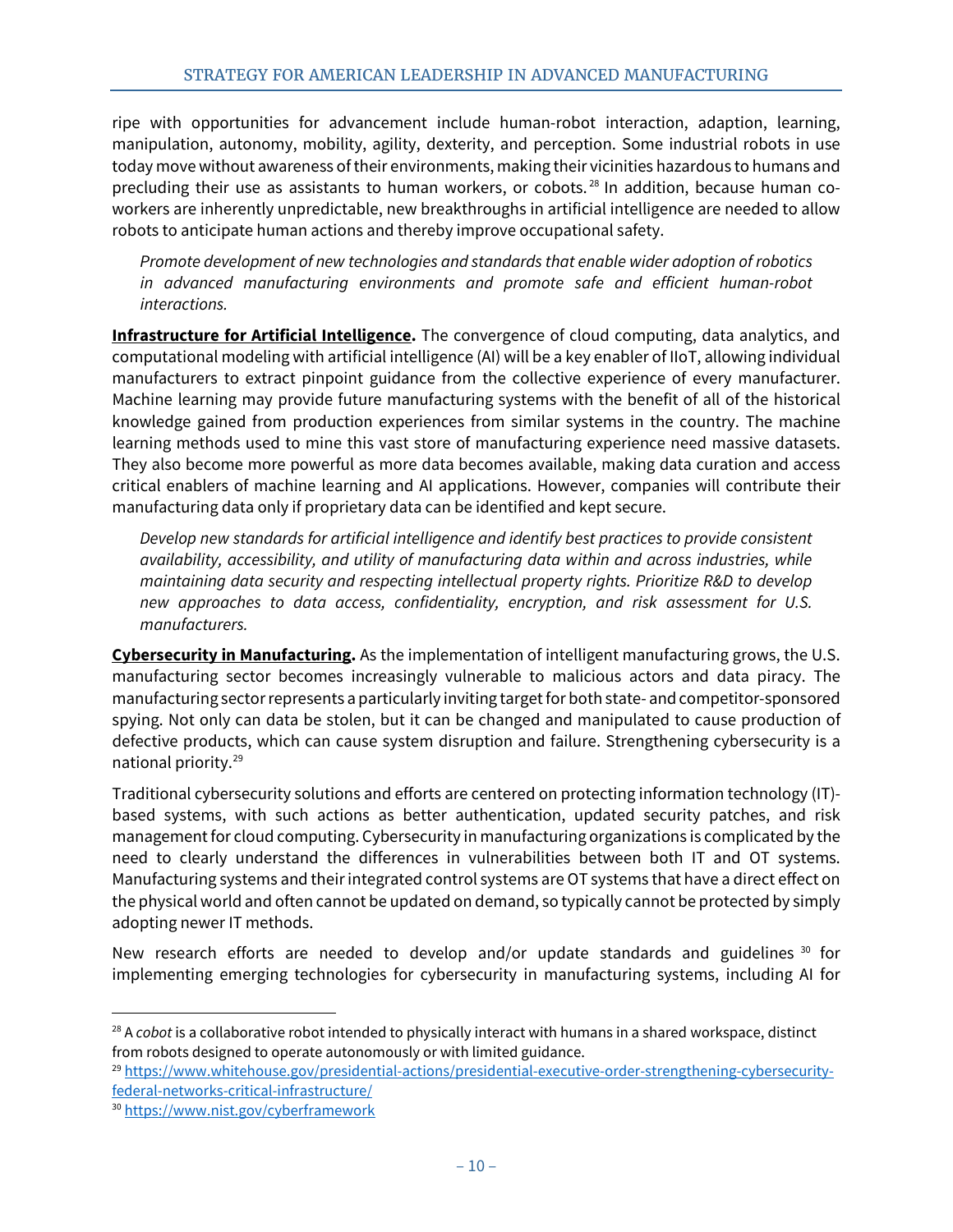threat detection and handling, blockchain for security of sensitive manufacturing information, and security of IIoT devices when deployed in smart manufacturing systems. Recently developed quantum devices have shown the potential to easily infiltrate conventional safeguards. Therefore, new approaches to cyber security in the traditional and quantum domains are needed.

*Develop standards, tools, and testbeds, and disseminate guidelines for implementing cybersecurity in smart manufacturing systems. Focus efforts on moving American manufacturers towards better cybersecurity.*

#### <span id="page-15-0"></span>**Develop World-Leading Materials and Processing Technologies**

Advanced materials are essential for the development of new products and for economic and national security, with applications across multiple industrial sectors including defense, energy, transportation, aerospace, and healthcare. Unfortunately, it can take 20 or more years to move from materials discovery to the market. Because material properties drive performance, the definition of advanced materials depends on the intended application forthe materials. For example, advanced materials may include extreme-temperature composites used in hypersonics, energetic materials, high-strength lightweight metal alloys, synthetic biologic materials, anti-corrosion membranes for advanced filtration systems, ultra-high temperature structures for more efficient turbines in power generation, and many others. Advanced processes for shaping and enhancing the performance of these materials can increase the cost-effectiveness and competitiveness of entire sectors by replacing prevailing methods with faster, more efficient, precise, and robust technologies. Advanced processing techniques under development or on the horizon that offer potential breakthroughs include chemical and thermal process intensification, advanced remanufacturing and recycling technologies, and atomically precise manufacturing.

The technical priorities for this objective are high-performance materials; additive manufacturing; and critical materials.

**High-Performance Materials.** The discovery and development of lightweight and modern metals, composites, and other classes of advanced materials have the potential for significant performance enhancements in defense, energy, transportation, and other sectors. There are unrealized opportunities for sharing expertise across sectors. Many American high technology companies use expensive materials and processing methods to keep their products on the forefront of performance, while others are proven leaders in high-volume, low-cost production, with deep experience in reducing production costs. Transfer of expertise between high-tech and high-volume non-competitors can reduce the cost of high-performance products and increase the performance of low-cost products, providing significant benefits across all sectors.

Powerful new methods for predicting material behavior using high-performance computing will facilitate this knowledge transfer. Emphasis is needed on transitioning to practice advanced computational methods, such as those being pioneered in the Materials Genome Initiative.<sup>[31](#page-15-1)</sup> Those methods compute the likely properties of advanced materials systems in processing and in service, thereby minimizing costly and time-consuming experimentation currently needed to design new materials.

<span id="page-15-1"></span><sup>31</sup> <https://www.mgi.gov/>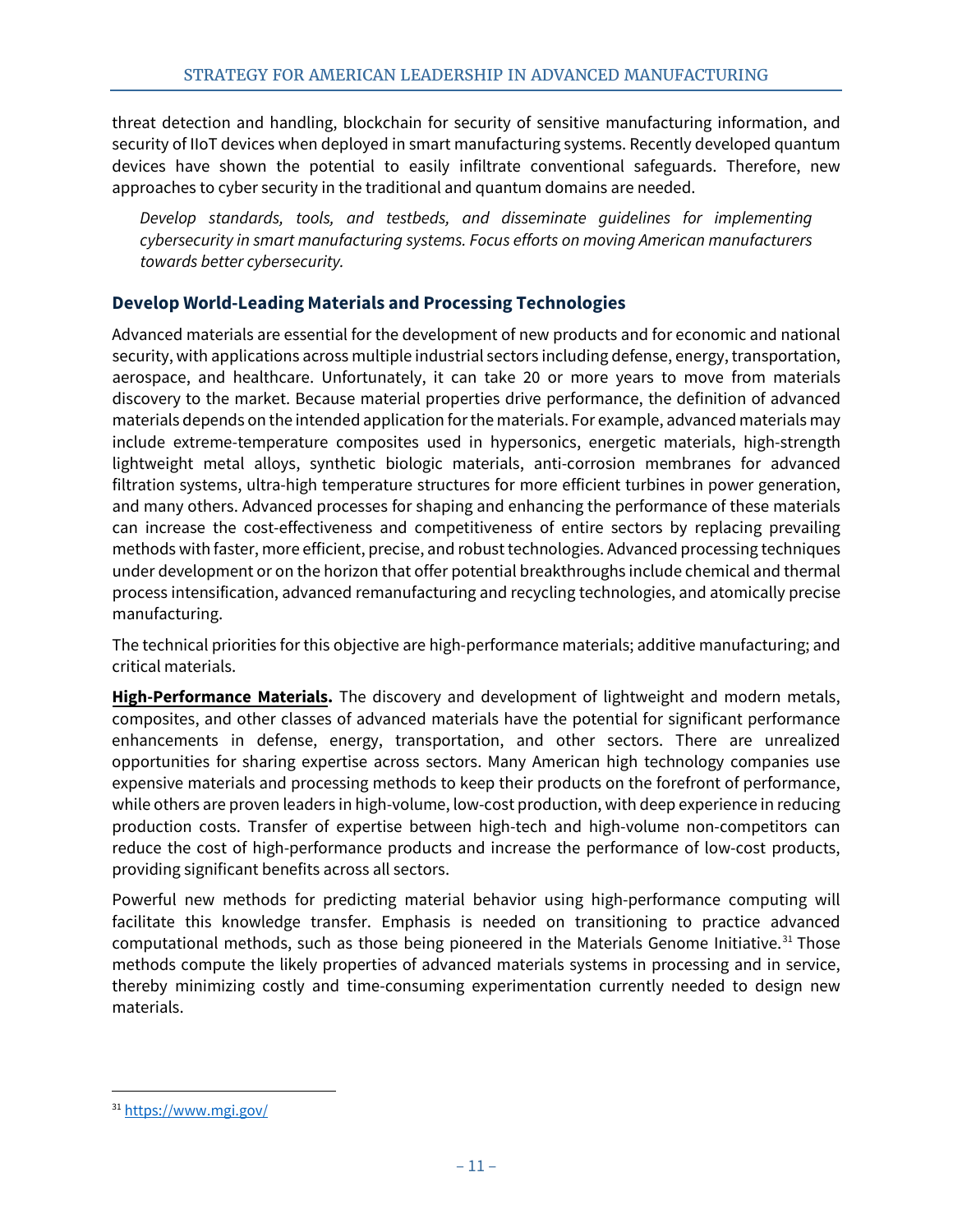*Promote a materials genome and systems-level computational approach to material design, optimization, and implementation to significantly reduce design time and cost in identifying, developing, qualifying, and scaling production of high-performance materials.*

**Additive Manufacturing.** Additive manufacturing (AM)—the ability to directly create structures using three-dimensional (3D) printing and related techniques—is now beginning to realize its revolutionary potential to impact the commercial and defense manufacturing sectors, in terms of both cost per part and system performance. For example, AM of monolithic, high-performance metal parts can provide huge weight savings and performance gains for the aerospace sector. Similarly, printing of biological cells promises to produce future human tissues and organs. However, producing reliable and safe parts may require the accurate and reproducible printing of millions of particles of metal powder or living cells, and this precision is not yet easily achieved.

The adoption of AM into manufacturing sectors depends on the ability to dependably set processing parameters that result in reliable and repeatable production across different machines and across different sites, requiring machine/process standardization and reliable constituent material quality. AM creates a new design paradigm, as parts can be made without the constraints of traditional machining, casting, or forging processes. Designers must learn how to incorporate AM technology in their future systems to remain competitive. As the production capacity of AM expands, new standardization efforts, supported by fundamental research, are needed to ensure the repeatability and reliability of production parts.

*Continue advancements in process control and process monitoring to secure AM technologies as viable production alternatives. Develop new methods to measure and quantify the interactions betweenmaterial and processing technology to better understand thematerial-process-structure relationship. Establish newstandards to supportthe representation, presentation, and evaluation of AM data to ensure part quality and reproducibility. Expand research efforts to establish best practices for applying computational technologies to AM, including simulation and machine learning.*

**Critical Materials.** Critical materials, including critical minerals, are key building blocks subject to supply risk in a number of advanced technologies that underpin America's energy production, defense technologies, manufactured products, and the overall economy. Such materials often have unique and exceptional properties that are difficult to replicate using alternative material systems. However, lack of a robust and resilient domestic production industry has created distinct supply chain vulnerabilities.[32](#page-16-0)

To help ensure a more robust supply of critical minerals, President Trump issued ExecutiveOrder 13817, *A Federal Strategy to Ensure Secure and Reliable Supplies of Critical Minerals*. [33](#page-16-1) In response, Federal agencies developed a list of 35 minerals that are critical to the United States and for which the supply chain is vulnerable to disruption.<sup>[34](#page-16-2)</sup> The assessment indicated that production of many critical minerals is concentrated in just a few foreign countries, creating a risk of price spikes and supply disruptions that threaten our economy and national security.

<span id="page-16-0"></span> <sup>32</sup> <https://defense.gov/StrengtheningDefenseIndustrialBase>

<span id="page-16-1"></span><sup>33</sup> [https://www.whitehouse.gov/presidential-actions/presidential-executive-order-federal-strategy-ensure](https://www.whitehouse.gov/presidential-actions/presidential-executive-order-federal-strategy-ensure-secure-reliable-supplies-critical-minerals/)[secure-reliable-supplies-critical-minerals/](https://www.whitehouse.gov/presidential-actions/presidential-executive-order-federal-strategy-ensure-secure-reliable-supplies-critical-minerals/)

<span id="page-16-2"></span><sup>34</sup> <https://www.federalregister.gov/documents/2018/05/18/2018-10667/final-list-of-critical-minerals-2018>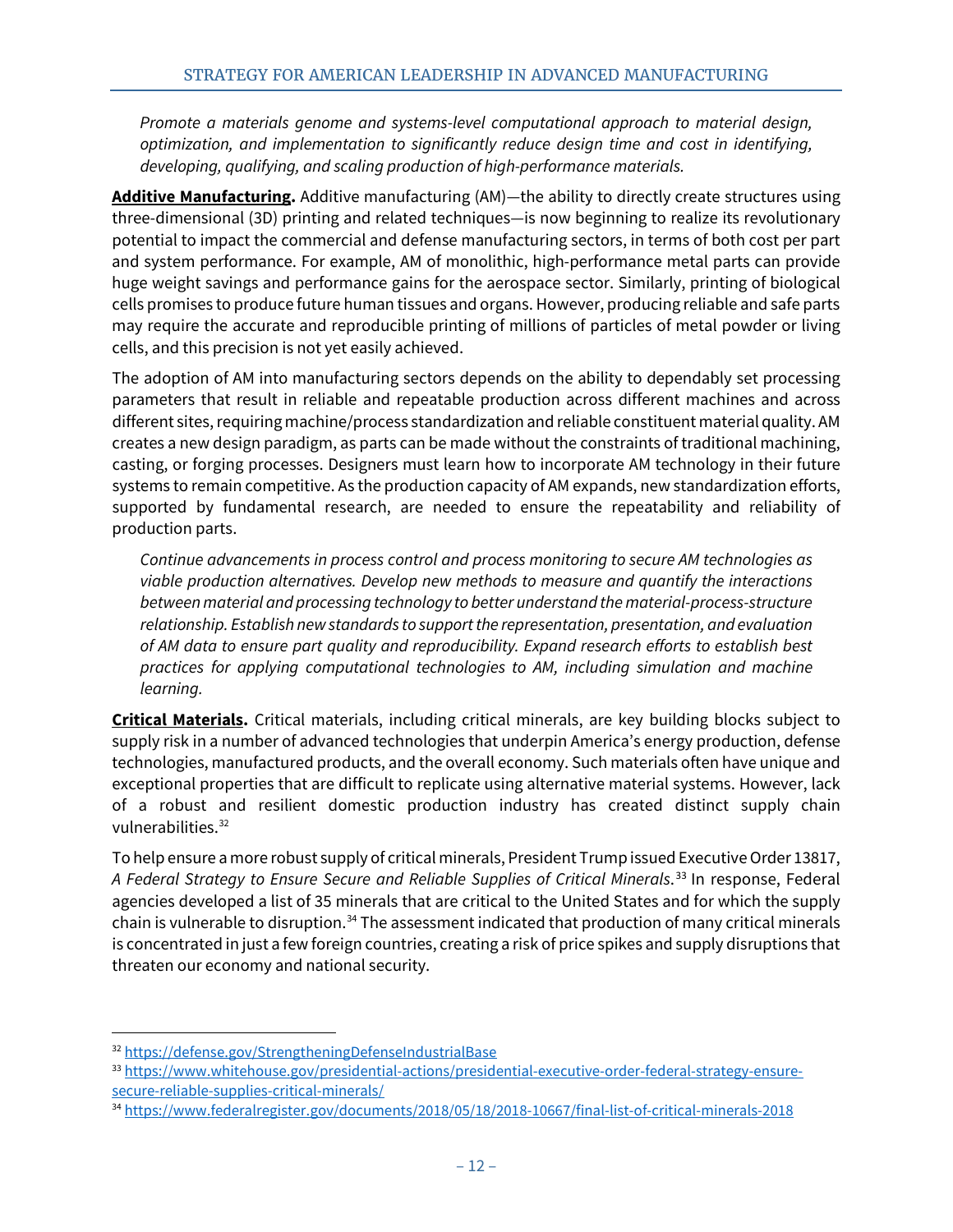R&D is needed on the cost-effective processing and separation of critical materials, including critical minerals, that are very similar chemically but have dramatically different properties and therefore can be used in different applications. In parallel, materials research is required to find new ways to more efficiently use these materials in existing and future applications, reduce materials loss during manufacturing of down-stream components, and recycle and recover these materials for reuse where appropriate. These efforts strengthen our ability to mine, process, refine, recycle and substitute critical materials affordably and reduce our reliance on foreign sources, ensuring material availability to our manufacturers.

*Advance cost-effective processing and separation technologies to reduce the cost of production. Reduce reliance on criticalmaterials by investigating substitutes and material alternatives where possible, and develop the means to recycle critical elements by innovating manufacturing processes.*

#### <span id="page-17-0"></span>**Assure Access to Medical Products through Domestic Manufacturing**

Advanced manufacturing for health-regulated pharmaceutical and biotechnology products, including drugs, biologics, and devices, has significant economic and national security implications. According to one industry study, medical device manufacturers and the pharmaceutical industry contribute over \$1 trillion annually to the U.S. economy in direct sales and high-wage jobs. [35](#page-17-1) In addition to their direct contributions to the U.S. GDP, these industries make substantial indirect contributions to improved public health outcomes that are more difficult to quantify.

The United States needs to fully leverage existing approaches and catalyze new efforts to address gaps in the end-to-end innovation ecosystem for the domestic manufacturing of health-regulated products. Research, measurements, and standards that promote pre-competitive, cross-cutting technologies to support faster and more cost-effective development cycles are needed to de-risk the transition of industry to a more flexibly scaled and modular infrastructure. These advances will ensure a more responsive domestic manufacturing capability.

The technical priorities for this objective are low-cost distributed manufacturing; continuous manufacturing; and biofabrication of tissue and organs.

**Low-Cost, Distributed Manufacturing.** Manufacturing of traditional, small molecule pharmaceuticals, such as generic antimicrobial drugs and to a lesser extent, vaccines, has been offshored, largely to India and Asia, as the U.S. pharmaceutical industry has transitioned to biologically-produced advanced therapies with higher complexity and market value. This creates a potential national security risk, since these medical countermeasures may be needed at times when foreign supplies are inaccessible. There is an additional public health need for a scalable, responsive, cost-effective, and distributed domestic capability to manufacture enough drugs and biologics so all U.S. citizens have affordable, local access to the best available therapies. These small-scale production capabilities are also critical to making precision medicine and treatment of "orphan" diseases accessible.

Although philanthropic foundations with the goal of global access to medicines in low-resourced countries are investing in more cost-effective manufacturing for drugs and biologics, there is a need to push for manufacturing innovation that strengthens the business drivers for *domestic* production of drugs and biologics with high public health value but low commercial value.

<span id="page-17-1"></span> <sup>35</sup> [http://phrma-docs.phrma.org/files/dmfile/PhRMA\\_GoBoldly\\_Economic\\_Impact.pdf](http://phrma-docs.phrma.org/files/dmfile/PhRMA_GoBoldly_Economic_Impact.pdf)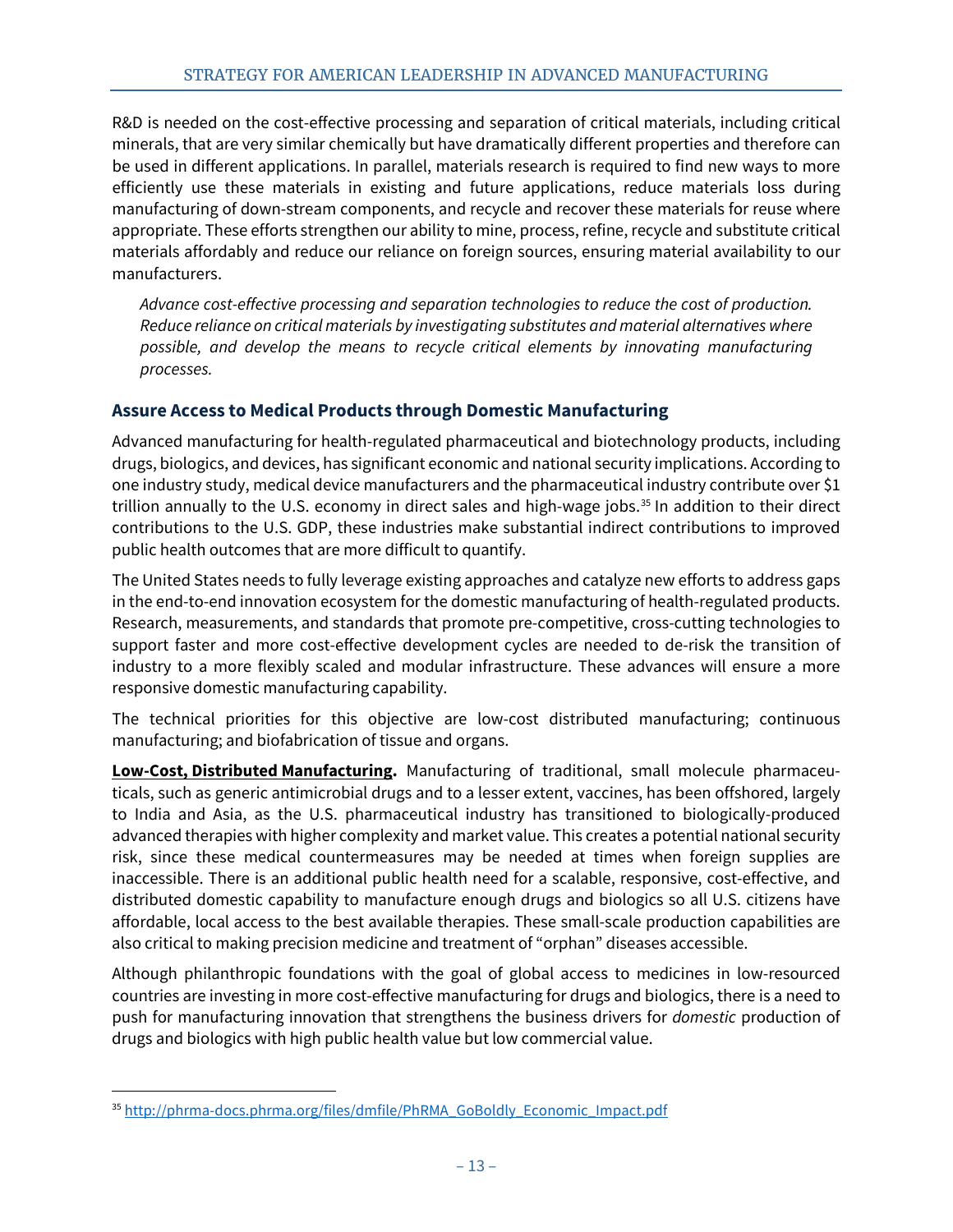*Expand domestic drug production capability to lessen the risk of drug shortages and provide costeffective, small-scale manufacture of drugs and biologics. Encourage development of new therapies and devices by providing a faster production pathway from bench to clinic.* 

**Continuous Manufacturing.** Drug manufacturing is traditionally accomplished in large batches, with extensive testing of each batch to ensure consistent quality of the final product. In batch production, any problem with raw material ingredients or processing can scrap entire batches of medicine or result in expensive product recalls.

Continuous manufacturing (CM) is the integration of manufacturing process elements into a single computer-controlled system that constantly regulates the product flow and recovery as raw materials are input to and flow through the manufacturing process. CM is a new production paradigm in specialty chemical and pharmaceutical manufacturing that improves product uniformity, increases sustainability, and achieves the flexibility to produce a greater variety of drug products and critical specialty chemicals using smaller, more efficient manufacturing sites. CM also enables shorter production runs, making small volume runs of specialty drugs and on-demand production of commodity drugs possible. There are challenges to CM adoption that justify a concerted effort to make the continuous manufacturing of pharmaceuticals and specialty chemicals a national priority. In particular, research is needed to overcome the technological challenges of integrating sensors and processing hardware with the control software that allows computers to continuously verify product quality from millisecond to millisecond.

*Develop new approaches to change current "batch-centric" pharmaceutical manufacturing to a seamlessly integrated, continuous unit operations manufacturing production model that maintains consistent product quality.* 

**Biofabrication of Tissue and Organs.** The United States holds a strong lead in biotechnology and biofabrication technology at the basic science and academic levels. The biggest challenges to ensuring technological superiority in healthcare and bio-based security are in transitioning federally funded R&D breakthroughs into manufacturable, scalable products and retaining the associated advanced manufacturing facilities and expertise within the United States. Development of processes and platform technologies for reproducible and scalable tissue manufacturing should be a primary focus.

At the fundamental level, much progress has been made in biological additive manufacturing (i.e., the precision placement of viable human cells for tissue engineering), but the manufacture of artificial biological organs depends on the discovery of the fundamental biomolecular signaling mechanisms that instruct cells to assemble into functioning organs that integrate multiple cell types. As these challenges are overcome, a future benefiting all citizens emerges where organ donor lists are short and manageable due to the ability to manufacture organs using a patient's own cells.

*Develop standards, identify starting materials, and automate manufacturing processes to enhance biofabrication technologies and advance a vision of manufactured tissues and organs using a patient's own cells.*

## <span id="page-18-0"></span>**Maintain Leadership in Electronics Design and Fabrication**

Semiconductors are the foundation of the microelectronics that power information and communication technology, consumer electronics, online business, and social media. Advances in semiconductor technology are critical for almost every sector of the economy and many critical systems for national security. Innovations in complementary metal oxide semiconductor (CMOS) technology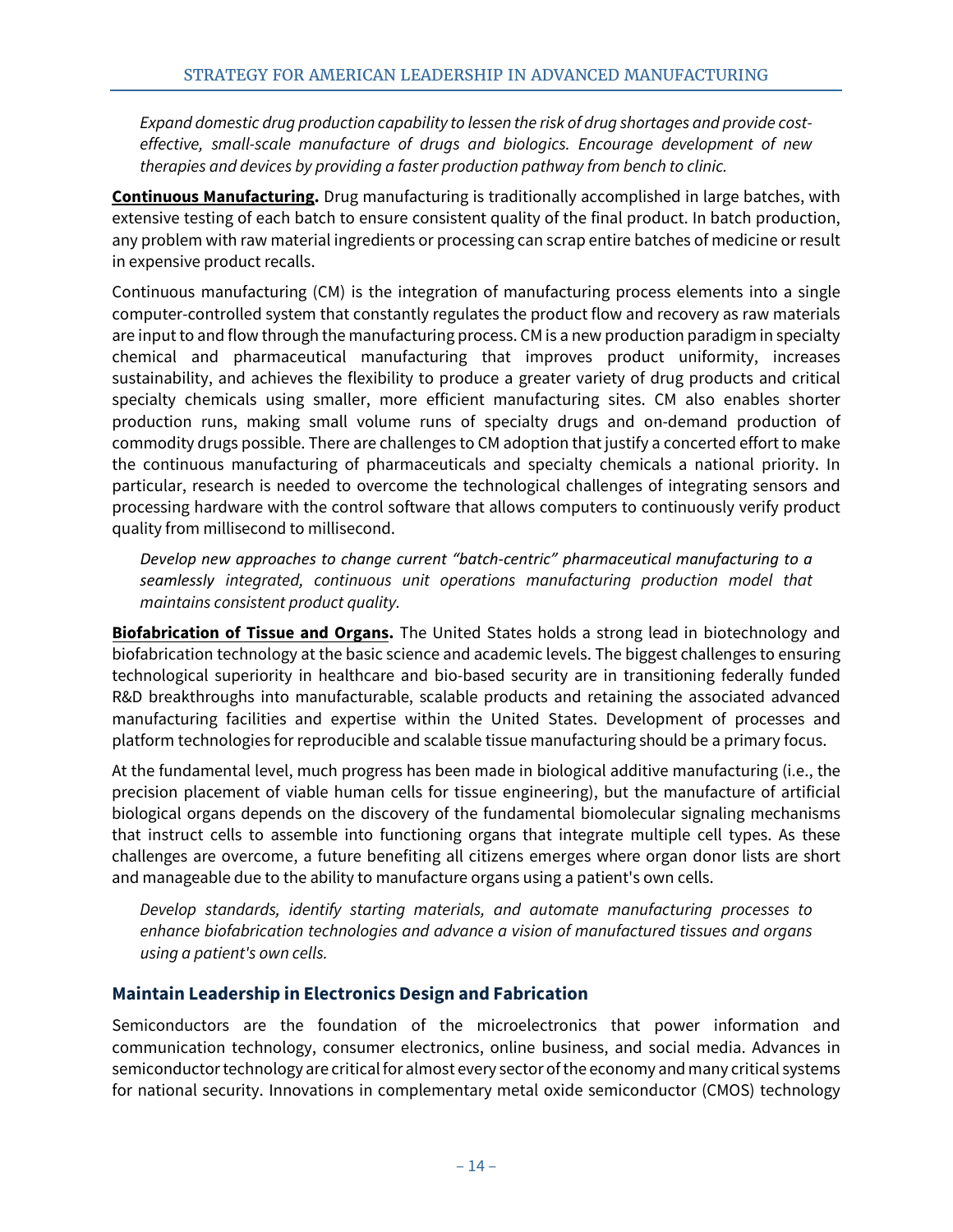have been the driving force behind the exponential increase in transistor density and, concurrently, reduction in the power per transistor. The industry is now facing fundamental performance limitations of the CMOS technology, diversification of the market beyond processors and memory, and intense global competition. Therefore, there is a critical need to develop fundamental materials, devices, and interconnect solutions to enable future computing and storage paradigms beyond conventional CMOS semiconductors and the ubiquitous von Neumann computer architecture and classical information processing/storage methods.

The technical priorities for this objective are semiconductor design tools and fabrication; and new materials, devices, and architectures.

**Semiconductor Design Tools and Fabrication.** A significant barrier to innovation in the semiconductor and microelectronics industry is a lack of affordable access to design tools and fabrication foundries for integrated circuits that use advanced semiconductor materials and processes. The specialized equipment needed to design and produce multilayer structures with novel materials is extremely costly to purchase and maintain and requires highly-trained operators. For these reasons, such facilities do not represent prudent investment choices for individual design firms, as the machines must be engaged in continuous production to justify their high cost.

The continuous production requirement limits the exploration of new fabrication materials and designs, since the time required for a changeover to new processes interrupts high-value production. In addition, introducing new materials into a conventional semiconductor foundry can contaminate an entire facility, making it unsuitable for further production. There is a need to establish semiconductor foundries and the associated design tools to give designers throughout the United States access to the fabrication services needed to experiment with and commercialize circuit designs in advanced semiconductor materials. Broad access to facilities for fabricating computing hardware from exotic materials, insulators, and biological cells is needed to research, develop, and efficiently implement the new computer architectures that will be used in future neural computers.

*Prioritize investmentin capabilities to ensure that newmicroelectronics technologies are retained and manufactured domestically. Beginning with the prototyping stage, investigate ways to provide agilemanufacturing capabilities that allowthe creation of new devices and testing of new materials. Create models that give more access to design tools and domestic microelectronics foundries.*

**New Materials, Devices, and Architectures.** For over 50 years, much of the increased computing capabilities, advances in communication, and improved standard of living around the globe has been enabled by the exponential growth in electronics performance, captured in Moore's law, which states that computing performance will double every two years by doubling the number of transistors on a chip. Since 2012, the ability to continue this growth has been challenged by theoretical limitations on the smallest manufacturable feature size of transistors. The quest for continued performance gains requires further development of new technologies, including 3D systems-on-chip integration, tunneling field-effect transistors, spintronics, integrated photonics, integration of III-V compound semiconductors with silicon-based devices, and quantum information systems. Board-level technologies are also a priority, including 3D printing with integrated electronics, die-bonded flexiblehybrid circuits, and roll-to-roll manufacturing. Research should also include precision sensing (including time, space, gravity, and electromagnetism), health and asset monitoring sensors, photovoltaics, and medical devices. Finally, investment in quantum computing must continue to be a priority to maintain global leadership in future complex electronics design and computing capabilities.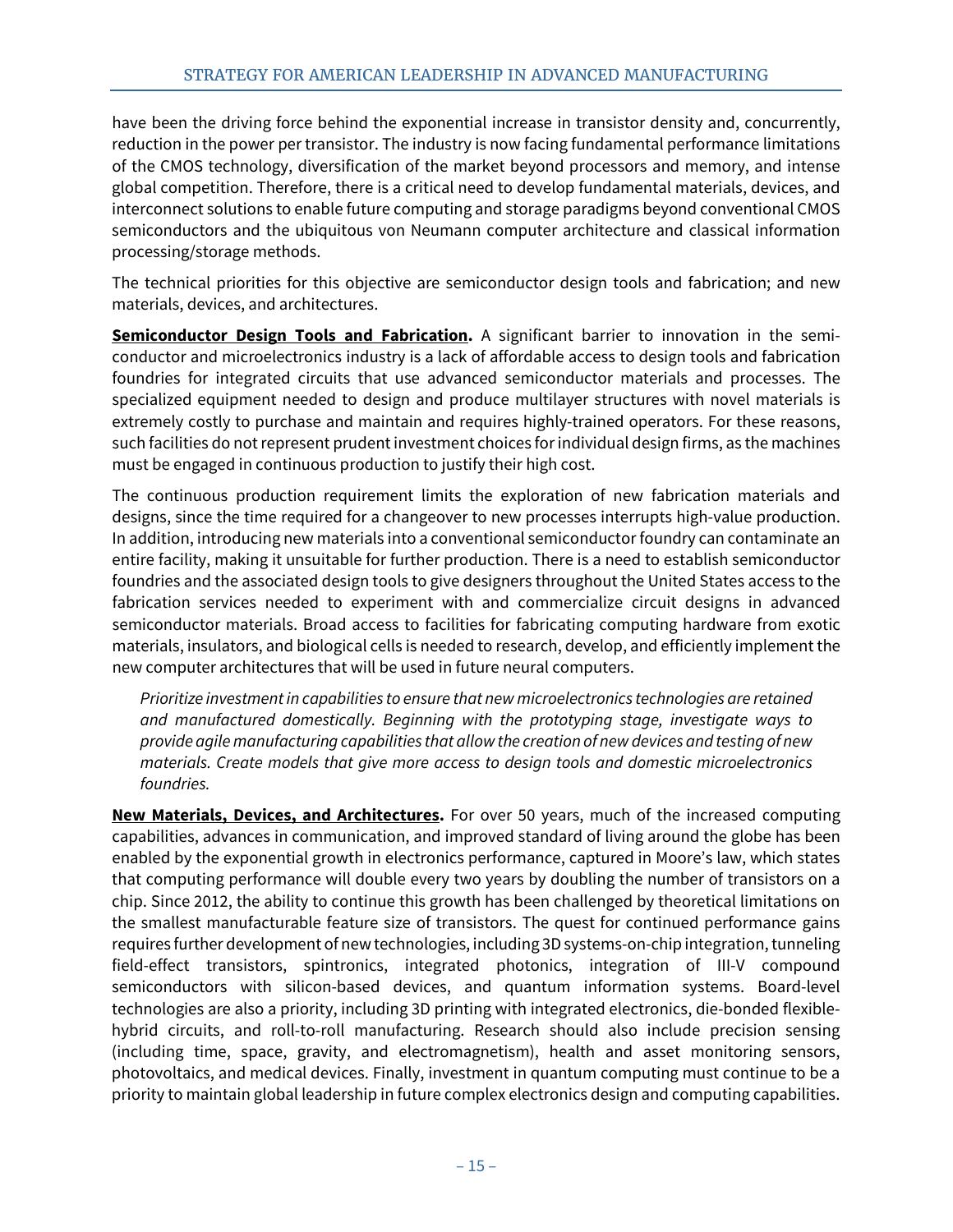*Prioritize support for semiconductor and electronics research and expand the scope of investment to include board-level manufacturing technologies.*

#### <span id="page-20-0"></span>**Strengthen Opportunities for Food and Agricultural Manufacturing**

Manufacturing of food and agricultural products is critical for resilient production of safe and nutritious foods and vitally important for the domestic rural economy. As stated in the recent report from the Interagency Task Force on Agriculture and Rural Prosperity, [36](#page-20-1) by 2050 the U.S. population is projected to increase to almost 400 million people, and rising incomes worldwide willtranslate into historic global growth in food demand. To feed a hungry world, we will need to harness innovation to increase output across American farmlands. In addition to increased crop yields, technological innovation can improve crop quality, nutritional value, and food safety.

Manufacturing provides a higher share of jobs and earnings in rural areas than in urban areas of the country, and food manufacturing is the largest subsector of rural manufacturing, accounting for over 18 percent of rural manufacturing employment in 2015. The United States will develop technologies to enable U.S. food production and manufacturing to feed an ever-growing population, protect the food supply chain, and improve bio-based product manufacturing.<sup>[37](#page-20-2)</sup>

The technical priorities for this objective are processing, testing, and traceability in food safety; production and supply chain for food security; and improved cost and functionality of bio-based products.

**Processing, Testing, and Traceability in Food Safety.** Advanced manufacturing plays an important role in agricultural production, food processing and food safety. The safety of the food supply is vitally important, and improved food manufacturing practices are needed to reduce uncertainty, improve inspection, and instill traceability into the supply chain. Food manufacturing encompasses engineering, processing technologies, packaging, sanitation, robotics, nanotechnology, sensors, highspeed automation, mathematical modeling, digital imaging, quality/safety inspections, and other disciplines. There are opportunities to adapt new technologies to streamline and improve quality in conventional manufacturing processes to improve food production. These advances have the potential to increase food quality, lower the cost of safe and nutritious foods, and improve the environmental sustainability of food production.

*Facilitate and transfer smart and digital manufacturing concepts to food manufacturing, including the use of digital imaging, automation, advanced detection, and digital threads to improve supply chain integrity.*

**Production and Supply Chain for Food Security.** Americans take the security of their food supply for granted, but growing demand, climatic change, and geopolitical pressures increasingly put our food security at risk. The Nation must treat food security as an important aspect of national security to strengthen access to sustainable agriculture and nutritious foods. Considering the rapid growth in the technologies and engineering involved in food production and processing, advanced food manufacturing can help the United States maintain the high safety, quality, and nutritional value we have come to expect of the U.S. food supply. Appropriate Federal agencies will work closely and engage in public-private partnerships to accelerate advancements in food manufacturing through coinvestments.

<span id="page-20-1"></span> <sup>36</sup> <https://www.usda.gov/sites/default/files/documents/rural-prosperity-report.pdf>

<span id="page-20-2"></span><sup>37</sup> <https://www.ers.usda.gov/publications/pub-details/?pubid=84757>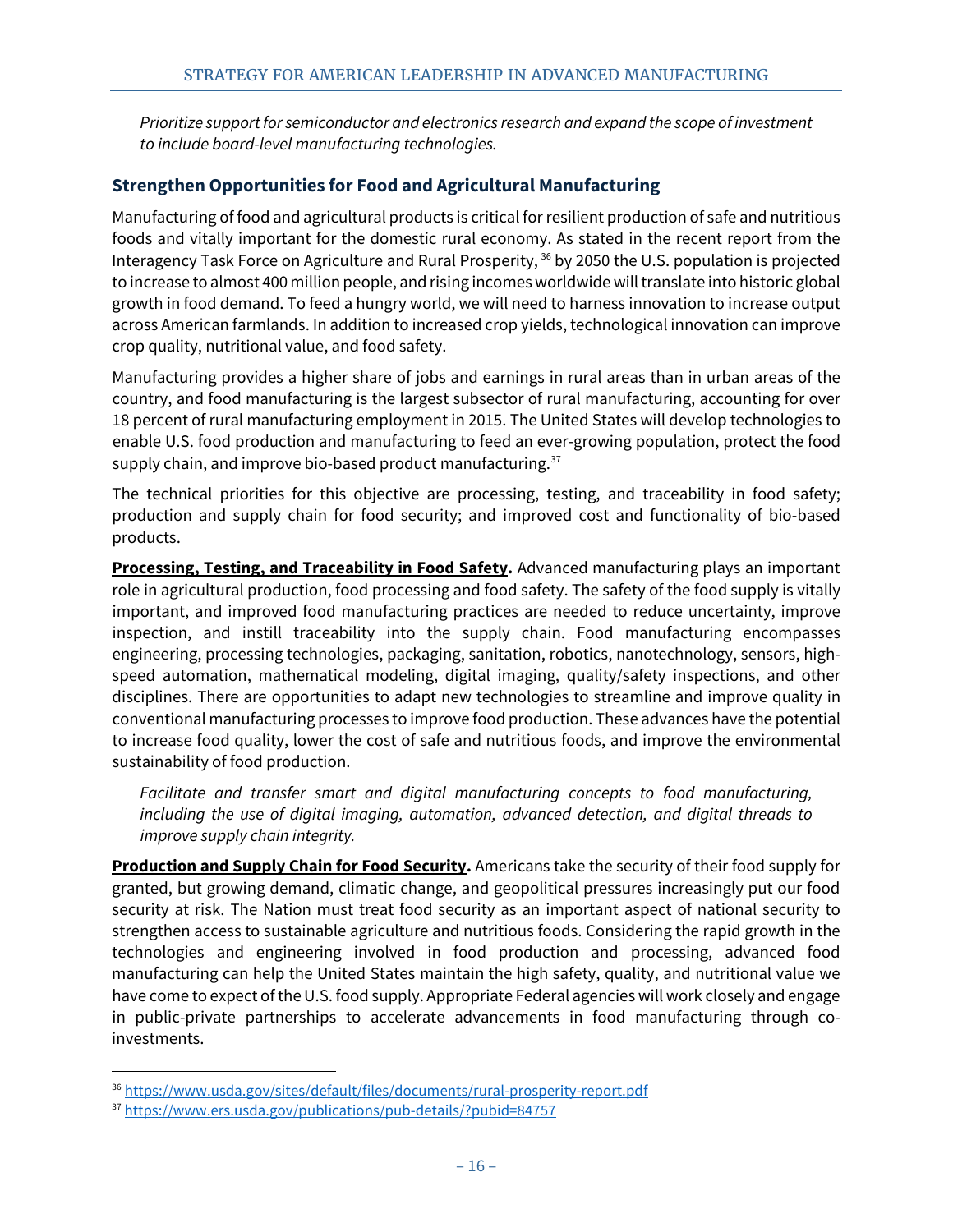*Support strengthening domestic food production – a key manufacturing sector – by ensuring a robust supply chain with efficient and equitable distribution. Implement next generation quality control systems to ensure that nutritious and safe food is available to all U.S. citizens.*

**Improved Cost and Functionality of Bio-Based Products.** In addition to food safety and food security, the United States produces a wide array of non-food agricultural products, including textiles, building materials, bioenergy, and bio-based chemicals and materials. New manufacturing approaches are needed to drive down the cost and improve the functionality of these products. Innovation priorities for the United States include multi-product biorefineries, cellulose nanomaterials, added-value forestry products, protected agriculture, and other technologies. Other manufacturing priorities are equally important for food and non-food applications, such as advances in seed production from the mathematical optimization of plant breeding, improving plant productivity and resilience, lowering costs of processing and conversion, ensuring worker safety, and improving efficiencies throughout the supply chain. Advanced processing and supply chain integration are needed to improve the functionality and lower the cost of bio-based products.

*Conduct R&D at the junction of plant breeding, genomics, and bio-based product development. Adapt high-throughput automation to develop and screen for plant characteristics, such as improved yield of added-value products and increased crop resilience in regionally-appropriate environments.*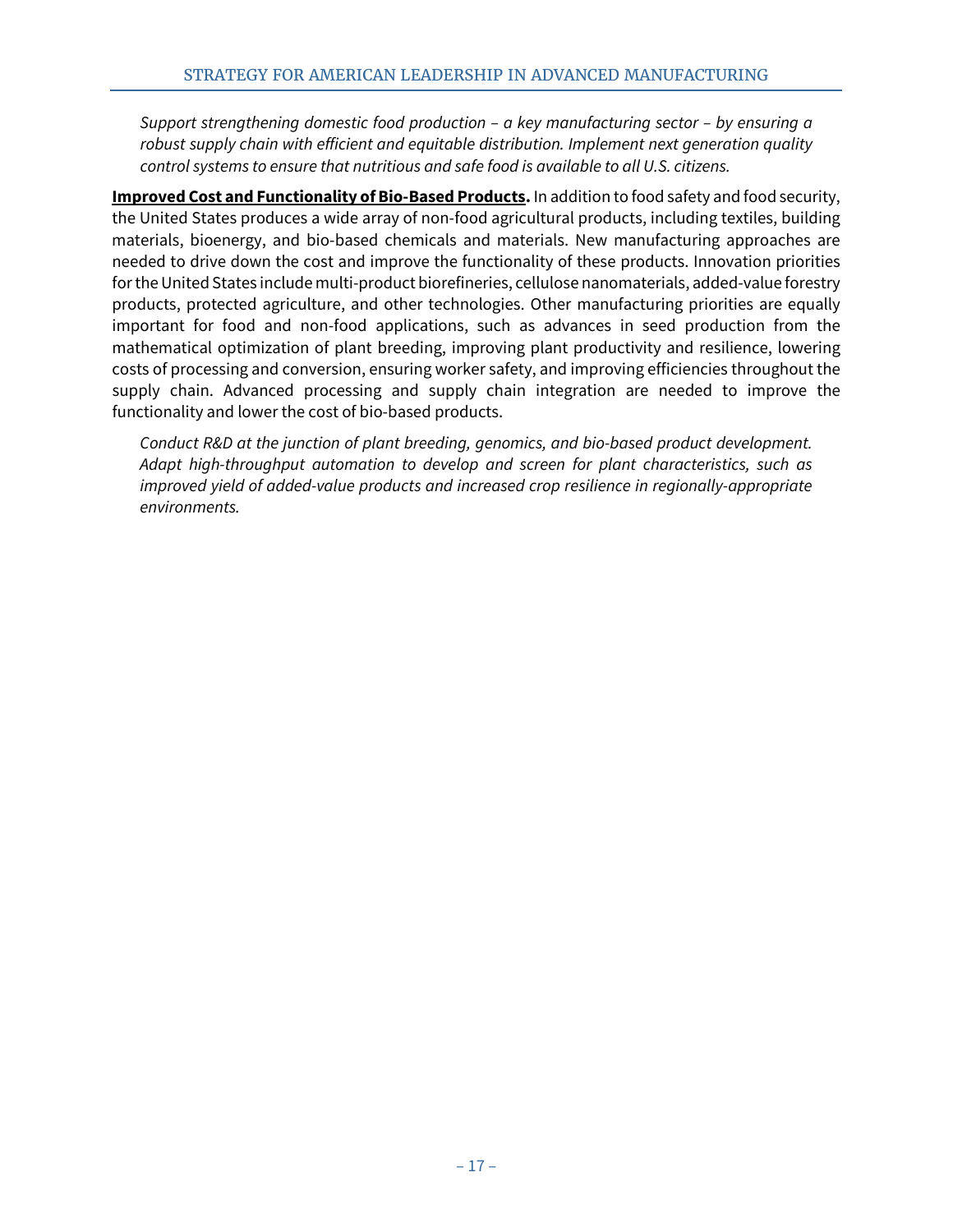# <span id="page-22-0"></span>**Goal 2: Educate, Train, and Connect the Manufacturing Workforce**

The manufacturing sector is facing wide gaps between emerging jobs and workers with the needed skills. Traditional educational and technical skills are no longer sufficient. New technological literacies and cognitive capacities such as data competence and systems thinking will be needed for the work of tomorrow. One recent study estimates that by 2025, 3.5 million new jobs will open in manufacturing— 2.7 million of which will be created from baby boomer retirements, and 2 million of which will go unfilled[.38](#page-22-1) Yet many young people who may benefit the most from those high-skill, high-paying jobs are missing out due to outdated presumptions that all manufacturing jobs are still repetitive, laborintensive, and low-paying, or concerns about the future of such jobs in America. Many students and their families undervalue or misunderstand technical careers and the growing need for a skilled, technical workforce, thus dismissing valuable options at community colleges and technical schools.

To address these challenges, the United States must pay attention to enhancing and developing key human capital strategies that will support the next generation of advanced manufacturing technologies, with an emphasis on developing educational pathways that reflect the current environment of integrated manufacturing in engineering and science programs. The advanced manufacturing workforce needs to have the capability to effectively design, customize, and implement advanced manufacturing methods to increase productivity and develop new products.

To achieve sustained economic growth, it is vital that efforts to enhance a globally competitive U.S. manufacturing talent pipeline grow and are directed towards the workforce needs for advanced manufacturing priorities outlined above for Goal 1. The Administration is committed to educating tomorrow's manufacturing workforce; expanding technical career education; promoting training, apprenticeship, and access to valid, industry-recognized, competency-based credentials; and matching skilled workers with industries that need them. [39](#page-22-2)

To prepare the STEM workforce for future manufacturing jobs, national investments should prioritize life-long STEM education—across elementary, high school, career and technical education (CTE), community colleges, universities, academic laboratories—and include diversified platforms for handson learning and self-directed learning. Other priorities for investment include apprenticeships, internships, traineeships, and other applied earn-and-learn models. These programs fill a critical role for building an educated talent pipeline and allow members of the current or displaced workforce opportunities to re-train in a new field or advance within their current profession. Some of these programs are already being facilitated through private-public partnerships among industry, government, and educational institutions. However, U.S. Federal, State, and local policymakers need to pursue workforce strategies that build up smart and digital manufacturing ecosystems and deliver effective returns on investment.

The following strategic objectives for the next four years have been identified under Goal 2:

- 1. Attract and grow tomorrow's manufacturing workforce;
- 2. Update and expand career and technical education pathways;
- 3. Promote apprenticeship and access to industry-recognized credentials; and
- 4. Match skilled workers with the industries that need them.

<span id="page-22-1"></span> <sup>38</sup> [http://www.themanufacturinginstitute.org/~/media/827DBC76533942679A15EF7067A704CD.ashx](http://www.themanufacturinginstitute.org/%7E/media/827DBC76533942679A15EF7067A704CD.ashx)

<span id="page-22-2"></span><sup>39</sup> [https://www.whitehouse.gov/briefings-statements/president-donald-j-trump-committed-preparing](https://www.whitehouse.gov/briefings-statements/president-donald-j-trump-committed-preparing-americas-workers-jobs-today-tomorrow/)[americas-workers-jobs-today-tomorrow/](https://www.whitehouse.gov/briefings-statements/president-donald-j-trump-committed-preparing-americas-workers-jobs-today-tomorrow/)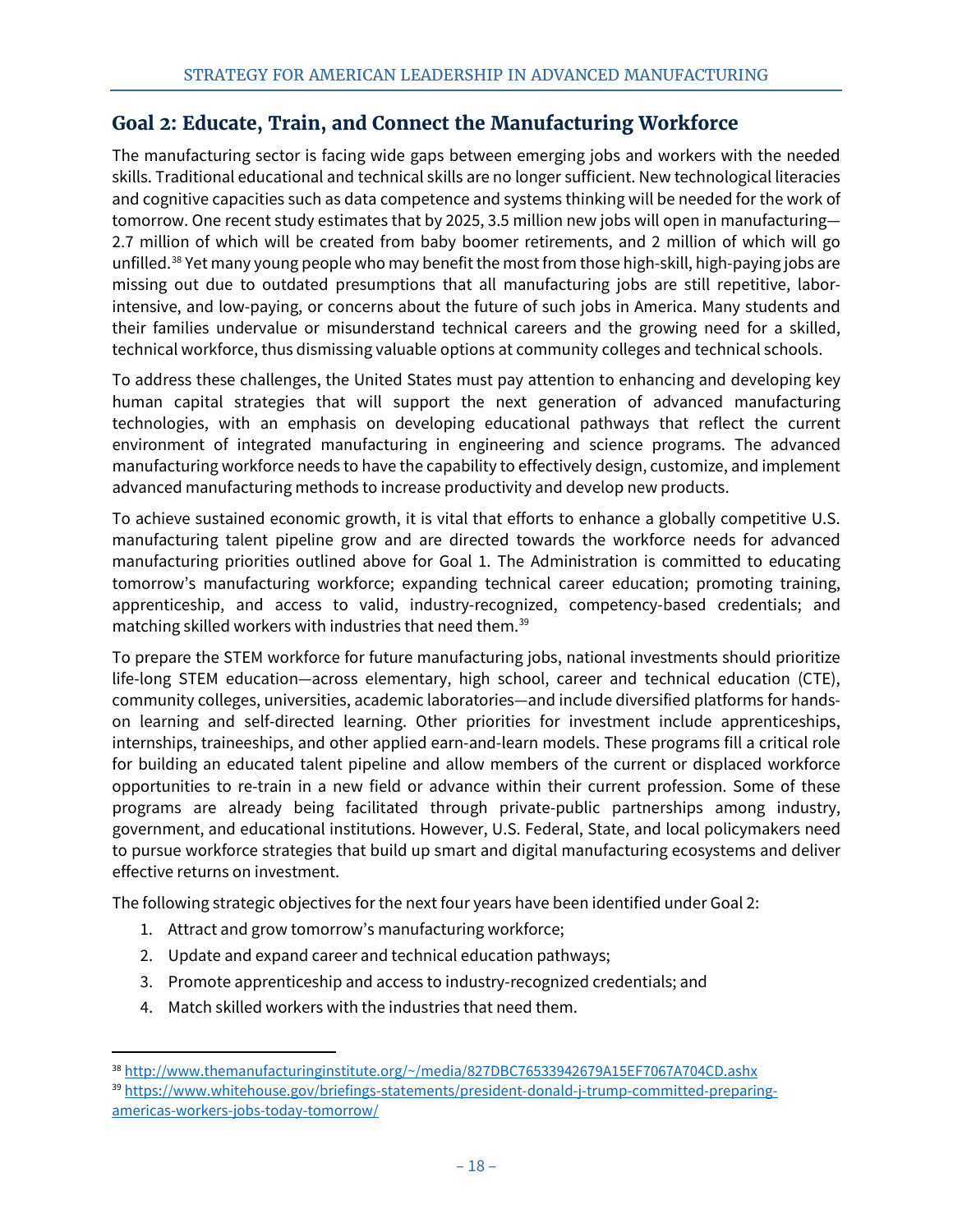#### <span id="page-23-0"></span>**Attract and Grow Tomorrow's Manufacturing Workforce**

Building the future STEM workforce requires a commitment to primary and secondary schools, CTE, postsecondary, graduate, and postgraduate programs. Access to populations that are underrepresented should be expanded, especially by increasing mathematics/science/technology magnet programs at the middle-school level, and improving curricula for business, information technology, data management and protection, software design, automation, and student technology leadership programs, among others. In CTE, specific attention should be applied to curricula in additive manufacturing, computer-aided design, and engineering.

The private sector will benefit by collaborating with educational institutions and sharing competencybased needs so that future workers can encompass a wide array of core and technical STEM-oriented skills needed for advanced manufacturing. In addition to improving training and the resulting pathways to employment, such partnerships should also work to better educate students and their parents about the benefits of advanced manufacturing careers. For example, participating in Manufacturing Day (the first Friday of October) can contribute to improved public perceptions about manufacturing and promote technical career pathways. Each October, manufacturers nationwide open their doors to communities, educators, students, and parents to showcase today's manufacturing and inspire future generations of innovators to join the manufacturing workforce.

The program priorities for this objective are manufacturing-focused foundational STEM education; manufacturing engineering education; and industry and academia partnerships.

Manufacturing-Focused Foundational STEM Education. As evident by one 2017 study, <sup>[40](#page-23-1)</sup> there is a troublesome disconnect between what schools teach and the types of skills needed in the manufacturing job market both now and in the nearfuture. Available evidence also suggests thatformal and informal engineering education both in and after school can stimulate broader interest and improve learning in mathematics and science, as well as improve understanding of engineering and technology. However, only one third of parents encourage their children to pursue a manufacturing career because of perceptions that manufacturing jobs are not strong career paths.

The educational outreach efforts of the Manufacturing USA institutes<sup>[41](#page-23-2)</sup>—Federally funded, publicprivate partnerships—have helped to transform the image of manufacturing from "dirty, dark, and dangerous" to "smart, sustainable, and safe" for students and their parents. In fiscal year (FY) 2017, nearly 200,000 students, teachers and manufacturing practitioners were engaged in an institute project, internship, certification, or training program in a range of advanced manufacturing technologies. Additional activities to increase public awareness initiatives are required to show that manufacturing provides a variety of exciting and creative careers.

*Provide school districts with the appropriate resources to incorporate manufacturing and engineering technology education programs into their science standards, engage and retain younger students in STEM, particularly across underrepresented groups, and better inform parents and other members of the public on the benefits of manufacturing and advanced technology careers.*

 $\overline{a}$ 

<span id="page-23-1"></span><sup>40</sup> [https://www2.deloitte.com/us/en/pages/manufacturing/articles/public-perception-of-the-manufacturing](https://www2.deloitte.com/us/en/pages/manufacturing/articles/public-perception-of-the-manufacturing-industry.html)[industry.html](https://www2.deloitte.com/us/en/pages/manufacturing/articles/public-perception-of-the-manufacturing-industry.html)

<span id="page-23-2"></span><sup>41</sup> <https://www.manufacturingusa.com/>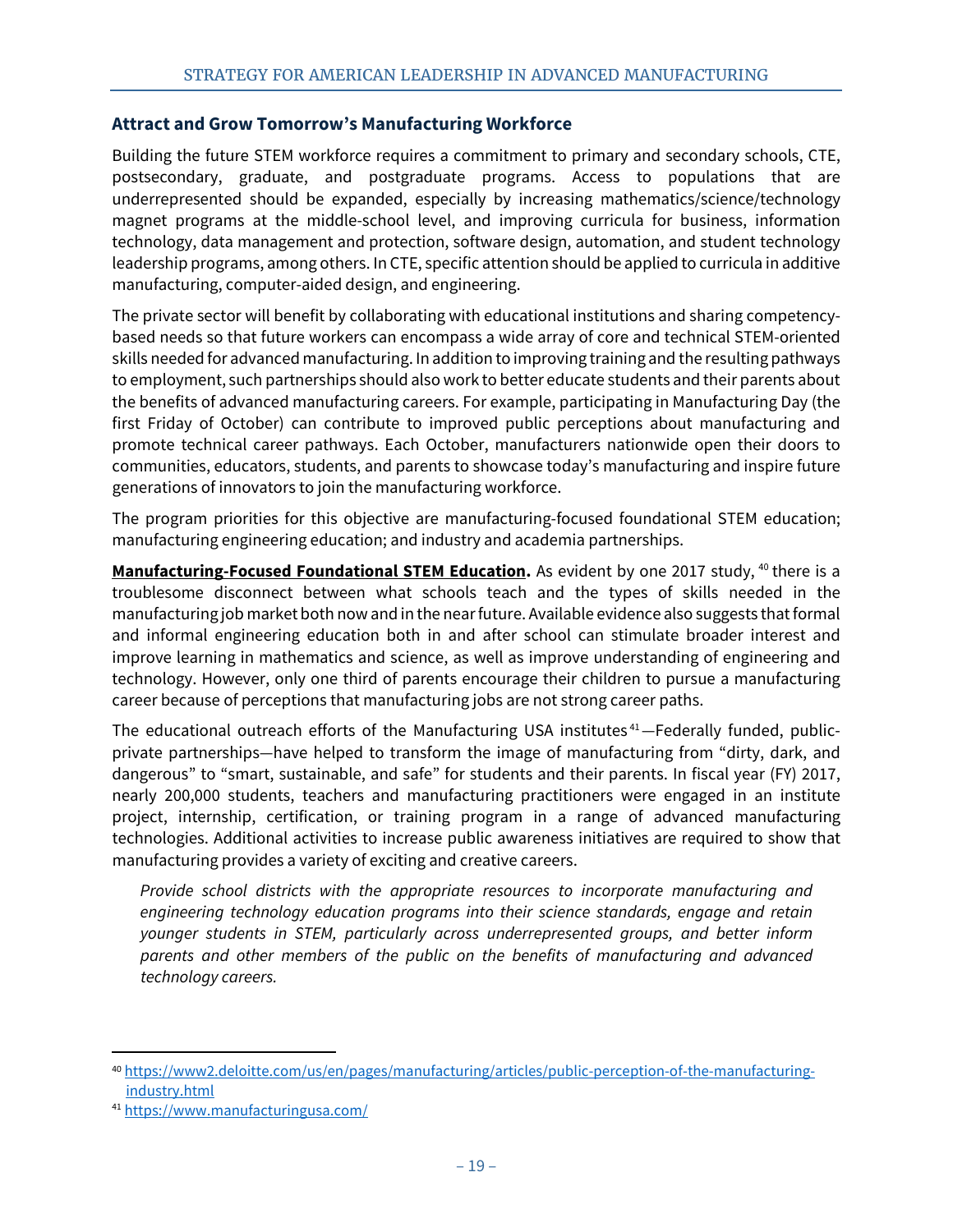**Manufacturing Engineering Education.** America's manufacturers need highly-skilled technical workers with excellent critical thinking and innovation skills to maintain a competitive advantage in the global marketplace and adequately support the development of advanced manufacturing technologies. It is clear that education beyond high school is required for high-paying manufacturing jobs. Continued investments in Federal initiatives like the DoD Manufacturing Engineering Educational Program and the NSF Advanced Technological Education program are needed to provide education beyond high school and expand the talent pipeline.

*Establish a strong talent pipeline ready for advanced manufacturing by increasing investments in manufacturing engineering education that leads to two-year, four-year, and advanced degrees. Create more technical curricula and research programs that prepare graduates to tackle real-life challenges and innovate future novel manufacturing technologies.*

**Industry and Academia Partnerships.** Investments should encourage public-private collaboration to ensure relevance of the curricula for the manufacturing sector. New technologies like robotics, laser cutters, engravers, and 3D printers have become more in demand and accessible to students and consumers through school-based competitions and community-based technology centers (e.g., makerspaces and fab labs). These technologies have created a tremendous impact on non-traditional education by promoting critical thinking and problem-solving skills among students and teachers. Community-based digital fabrication initiatives, especially with entrepreneurship components, are changing small batch manufacturing, producing innovative products, and have the potential of retaining the associated advanced manufacturing activities and expertise within the United States.

*Strengthen public-private partnerships to include industry-relevant training in advanced manufacturing curricula with opportunities for students and teachers to receive mentorship from industry members, keep up to date on new technologies, and share educational materials.*

## <span id="page-24-0"></span>**Update and Expand Career and Technical Education Pathways**

To be successful in the manufacturing workforce, individuals need strong technical skills, a solid academic foundation, and core employability skills, whether they enter the workforce directly from high school or after completing some further education after high school. The recent recession impacted how the U.S. population and younger generations are investing in education. Entrepreneurial thinking and creative ways to access capital using technology platforms or IIoT are placing the issue of skyrocketing college tuitions at the forefront of many household conversations. Unlike most other advanced economies, the United States lacks formal mechanisms that require governments, educators, labor representatives, and employers to coordinate on workforce development policies and practices at the national level. This lack of coordination makes it crucially important to support secondary-to-postsecondary CTE, project-based curricula, competency-based training, career pathways, and self-directed learning programs. These non-traditional learning pathways are critical to advanced manufacturing and enable better mobility for workers to transition from declining industries into new, growing technologies. Further coordination is also needed with two-year community college programs and four-year university and college programs, particularly in the areas of software design, engineering technology, systems engineering, robotics, and more science/technology related fields such as biotechnology.

The program priorities for this objective are career and technical education; and training a skilled technical workforce.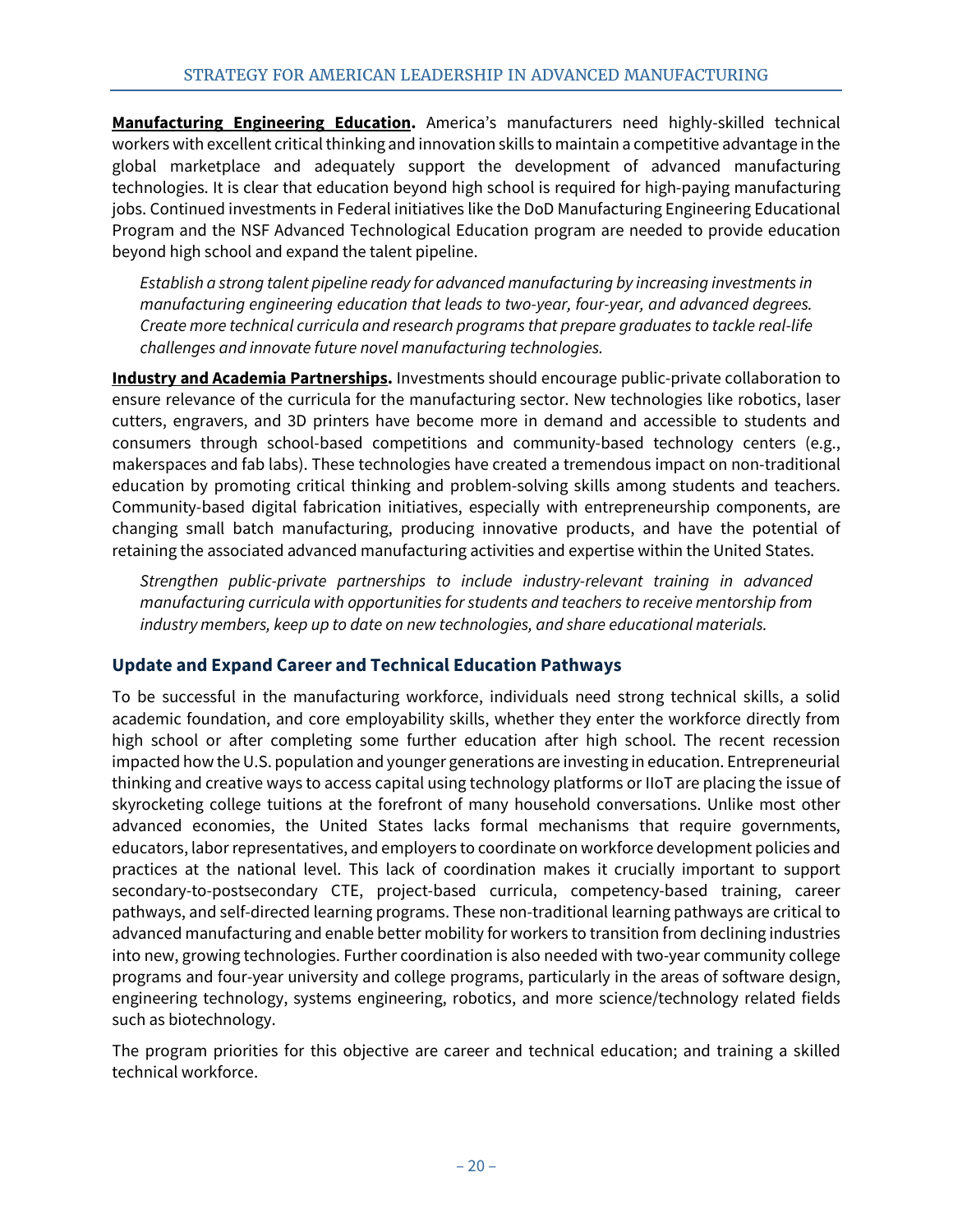**Career and Technical Education.** Student exposure to hands-on, project-based learning approaches builds the critical skills needed to support the U.S. manufacturing sector's increased emphasis on product design and customization, and encourages students to imagine, create, innovate, and collaborate through the process of R&D, testing, and demonstrating their ideas. The Strengthening Career and Technical Education for the 21st Century Act,<sup>[42](#page-25-1)</sup> signed into law in July 2018 by President Trump,<sup>[43](#page-25-2)</sup> amends and extends the Carl D. Perkins Career and Technical Education Act, which is the principal source of support for CTE at the high school and postsecondary levels. The new law offers States, communities, and manufacturing industry leaders an important opportunity to rethink and revitalize CTE to address the skills gap. Importantly, the new law gives States, school districts, and community colleges greater flexibility in how they use their Federal funds. Prioritizing programs such as the revised Carl D. Perkins Career and Technical Education Act will increase student access across secondary and postsecondary levels to high-quality technical education and credentialing. These efforts will ensure that educated, trained, and credentialed individuals will be able to effectively fill tomorrow's high-demand and well-paying occupations in advanced manufacturing. State and local workforce boards have the responsibility to increase hybrid activities integrating science/engineering/ CTE programs that create pathways to teach high school students, displaced workers, and unemployed individuals.

*Leverage opportunities in the reauthorized Carl D. Perkins Career and Technical Education Act to promote high-quality advanced manufacturing programs aligned to local demands and incorporating strategies allowing students to work and learn through apprenticeships.*

**Training a Skilled Technical Workforce.** The current U.S. system for accessing training is complex, making it difficult for even highly motivated individuals. The Workforce Innovation and Opportunity Act (WIOA) is providing a strong State-administered and locally-implemented job training system that assists with implementing many identified solutions that have proven results. [44](#page-25-3) The United States should focus on enhancing WIOA's support for the manufacturing sector by utilizing Federal investments already in place that can effectively train and retrain a skilled manufacturing workforce.

*Promote a renewed focus on apprenticeship programs, work-based learning, and technical training that offers pathways for workers to gain advanced manufacturing competencies and technical skills through increased coordination among Federal, State, and local governments, educational institutions, and the private sector.*

## <span id="page-25-0"></span>**Promote Apprenticeship and Access to Industry-Recognized Credentials**

Apprenticeships provide an opportunity for individuals to earn while they learn and obtain relevant workplace skills and industry-recognized, competency-based credentials without incurring the debt that can come with a four-year degree. However, apprenticeships are underutilized, with only 0.3 percent of the workforce in the United States going through registered apprenticeship programs.<sup>[45](#page-25-4)</sup> President Trump has called for the expansion of apprenticeship programs and reform of ineffective

<span id="page-25-1"></span> <sup>42</sup> <https://www.congress.gov/115/bills/hr2353/BILLS-115hr2353enr.pdf>

<span id="page-25-2"></span><sup>43</sup> [https://www.whitehouse.gov/briefings-statements/president-donald-j-trump-committed-preparing](https://www.whitehouse.gov/briefings-statements/president-donald-j-trump-committed-preparing-americas-workers-jobs-today-tomorrow/)[americas-workers-jobs-today-tomorrow/](https://www.whitehouse.gov/briefings-statements/president-donald-j-trump-committed-preparing-americas-workers-jobs-today-tomorrow/)

<span id="page-25-3"></span><sup>44</sup> <https://www.doleta.gov/wioa/>

<span id="page-25-4"></span><sup>45</sup> <https://www.dol.gov/apprenticeship/docs/task-force-apprenticeship-expansion-report.pdf>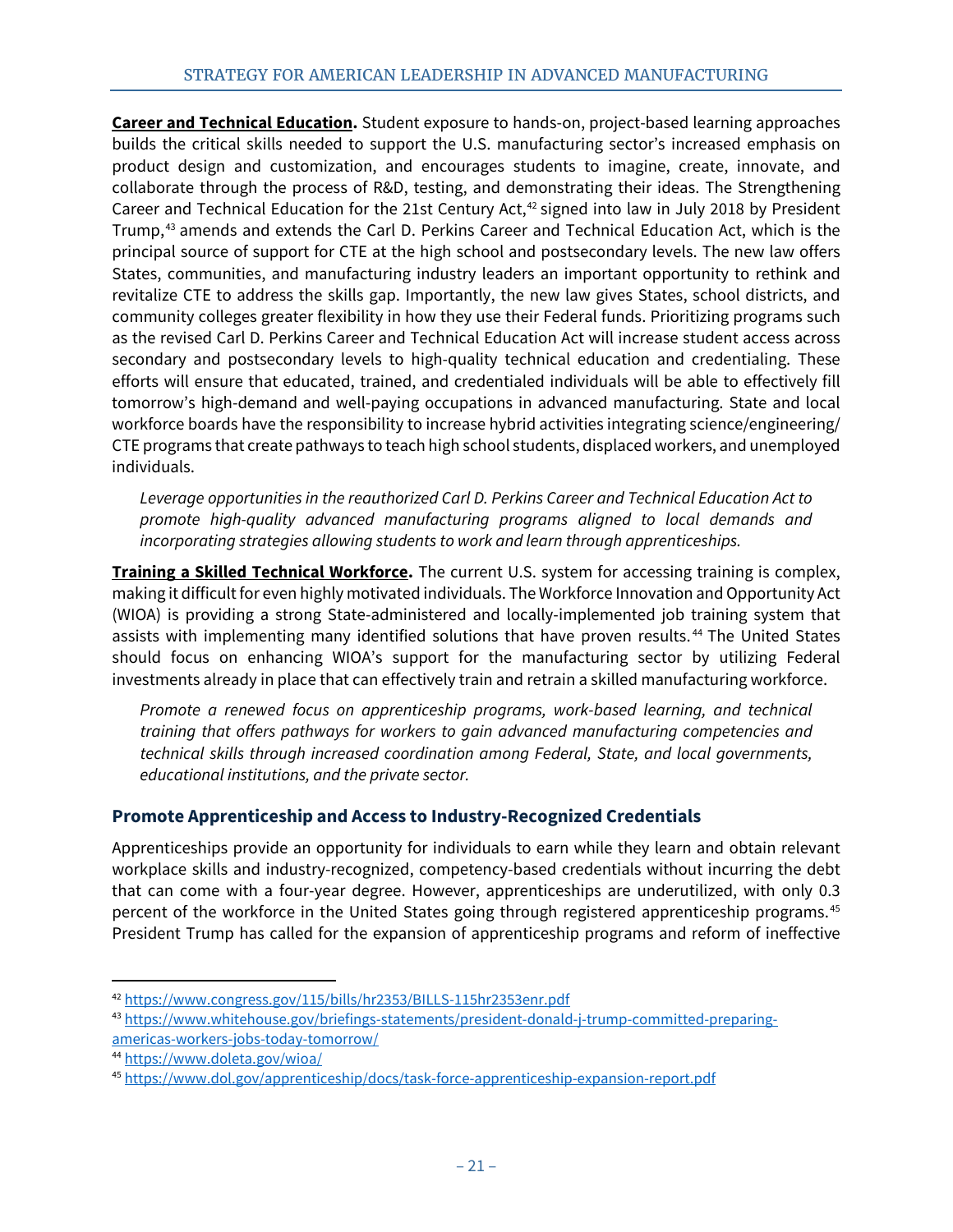education and workforce development programs with the goal of promoting affordable education and rewarding jobs for American workers.<sup>[46](#page-26-0)</sup> Individuals who complete apprenticeship programs should receive nationally portable, industry-recognized, and stackable credentials. The industry-recognized model is especially important for the advanced manufacturing sector where registered apprenticeship programs are lacking or nonexistent. It is also important to modify apprenticeship grant funding to include all apprenticeship models that enable States, educational institutions, and the private sector to work together to grow apprenticeships across in-demand sectors of the economy. In addition, a registry of apprenticeship and credentialing programs should be made available for those who are seeking further training in advanced manufacturing.

The program priorities for this objective are manufacturing apprenticeships; and registry of apprenticeship and credentialing programs.

**Manufacturing Apprenticeships.** The accelerated development of high quality, industry-recognized apprenticeship programs will open new opportunities in advanced manufacturing for American workers, allowing them to earn portable, industry-recognized credentials and certifications. Obtaining advanced credentials can give workers access to family-sustaining jobs, while reviving the strength and vitality of our Nation's manufacturing base. The Task Force on Expanding Apprenticeships, $^{47}$  $^{47}$  $^{47}$  comprised of members from industry, labor, education, and non-profit organizations, recently provided recommendations to the President on how to build and take to scale apprenticeships in industries that have not traditionally used the apprenticeship model. These recommendations aim to promote effective paths to implementing earn-and-learn strategies, as needed for a skilled workforce.

*Accelerate the development of quality industry-recognized apprenticeship programs to provide manufacturing workers with greater access to portable, industry-recognized, competency-based credentials.*

**Registry of Apprenticeship and Credentialing Programs.** Many apprenticeship programs are available through local, regional, and national organizations, including both the public and private sector. However, it is often difficult for individuals to identify a program that fits her or his needs and schedule. A central repository or registry could assist employers in finding job seekers with the right credentials to fulfill workforce needs. It could also further increase exposure to credentialing programs for U.S. veterans like SkillBridge, a program that provides training in areas such as welding, pipe-fitting, and IT, or apprenticeship-like programs such as the Veterans to Energy Careers, which provides paid internships in alternative energy research to veterans. Establishing such a repository will need prioritized support from States and local communities to increase the number of individuals participating in and completing these programs.

*Establish and maintain a central repository or registry that assists job seekers with identifying manufacturing-related apprenticeships and industry-recognized credentials.[48](#page-26-2)*

<span id="page-26-0"></span> <sup>46</sup> <https://www.whitehouse.gov/presidential-actions/3245/>

<span id="page-26-1"></span><sup>47</sup> <https://www.dol.gov/apprenticeship/task-force.htm>

<span id="page-26-2"></span><sup>&</sup>lt;sup>48</sup> [Apprenticeship.gov](https://www.apprenticeship.gov/) was launched during the final preparation of this plan.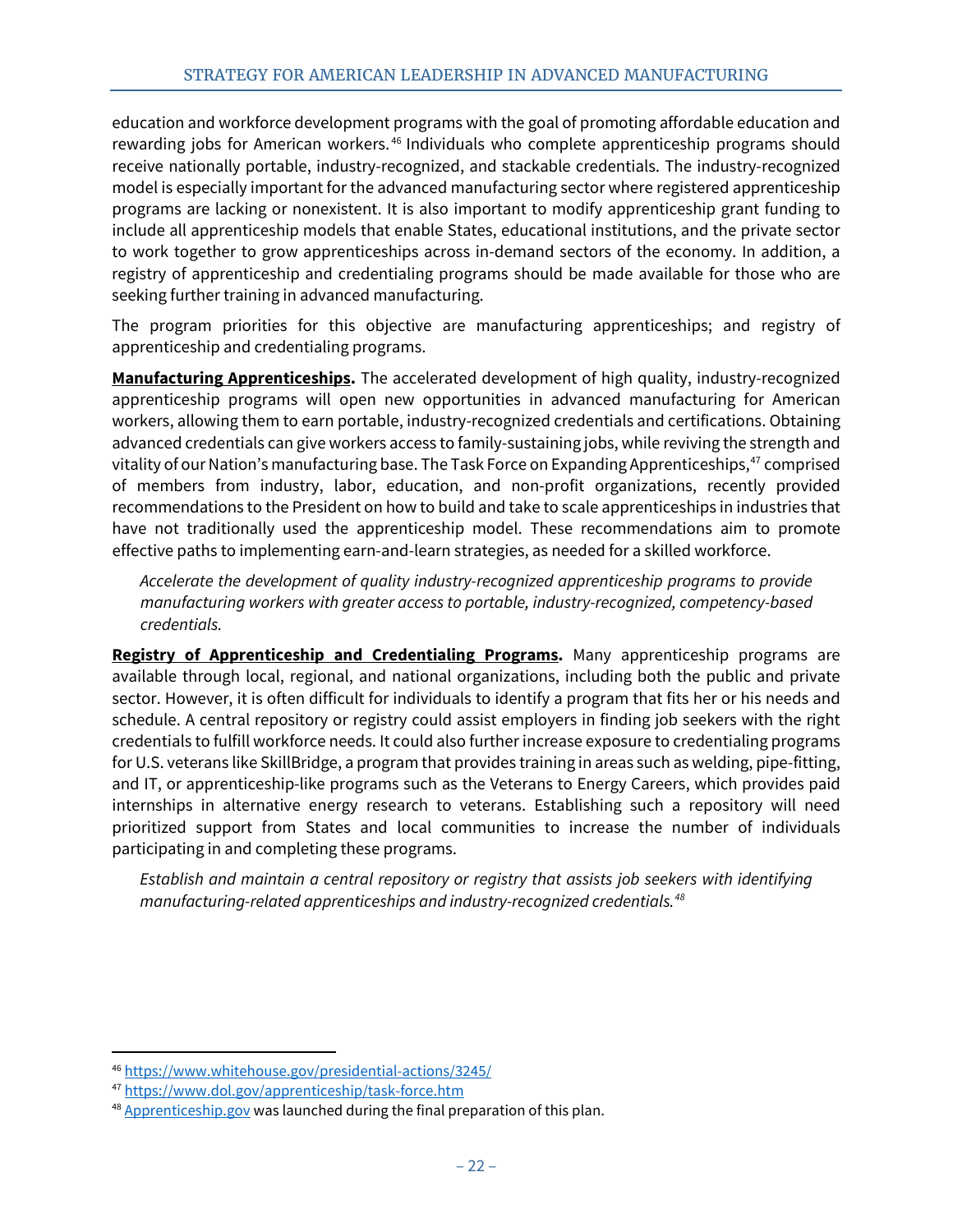#### <span id="page-27-0"></span>**Match Skilled Workers with the Industries that Need Them**

While worker preparation is essential, the value of these efforts will diminish if the Nation fails to establish platforms that connect skilled manufacturing workers to employers. Workers looking for employment should be able to seamlessly connect with employers looking for skilled employees in their communities, regional districts, and States. Leveraging existing programs, such as the WIOA American Job Centers (also known as One-Stop Career Centers),  $49$  is the key to matching regional opportunities like apprenticeships, training, and credentialing to build skilled workers and connect them with in-demand manufacturers.

The program priorities for this objective are workforce diversity; and workforce assessment.

**Workforce Diversity.** Systems for workforce preparation are having trouble keeping up with the rapid rate of innovation and up-skilling in industry. Employers will need specific strategies for increasing efforts to engage minorities. To reach those populations, there must be outreach to Historically Black Colleges and Universities, Minority Serving Institutions, and disadvantaged-focused non-profits, along with entities that target and encourage career development among women. Additionally, more than 200,000 U.S. service members return to civilian life each year. Veterans are well trained, have extensive skills and technical aptitude, and show up on time, ready to work. But the skills of a tank mechanic or a Patriot missile battery technician do not line up with many of the skills manufacturing companies need.

*Collaborate with industry and other stakeholders to diversify the advanced manufacturing workforce by developing more effective strategies for training and recruiting underrepresented groups, and for transitioning veterans out of the service into this workforce.*

**Workforce Assessment.** Maintaining and sustaining a competitive manufacturing workforce requires national policies that encourage and provide opportunities for workers to gain the education and skills needed in a technologically advanced economy. Protocols for analyzing the manufacturing workforce should be periodically evaluated and improved to better align States and the Federal Government with the skills that will be in demand in the future. Data is also needed to ensure that more evidence-based practices are incorporated into the development of a manufacturing workforce, thereby capturing strong returns on Federal investments.

*Continue assessing the state of U.S. manufacturing and the national approach to producing a workforce that is self-sustaining and globally competitive.*

<span id="page-27-1"></span> <sup>49</sup> <https://www.dol.gov/general/topic/training/onestop>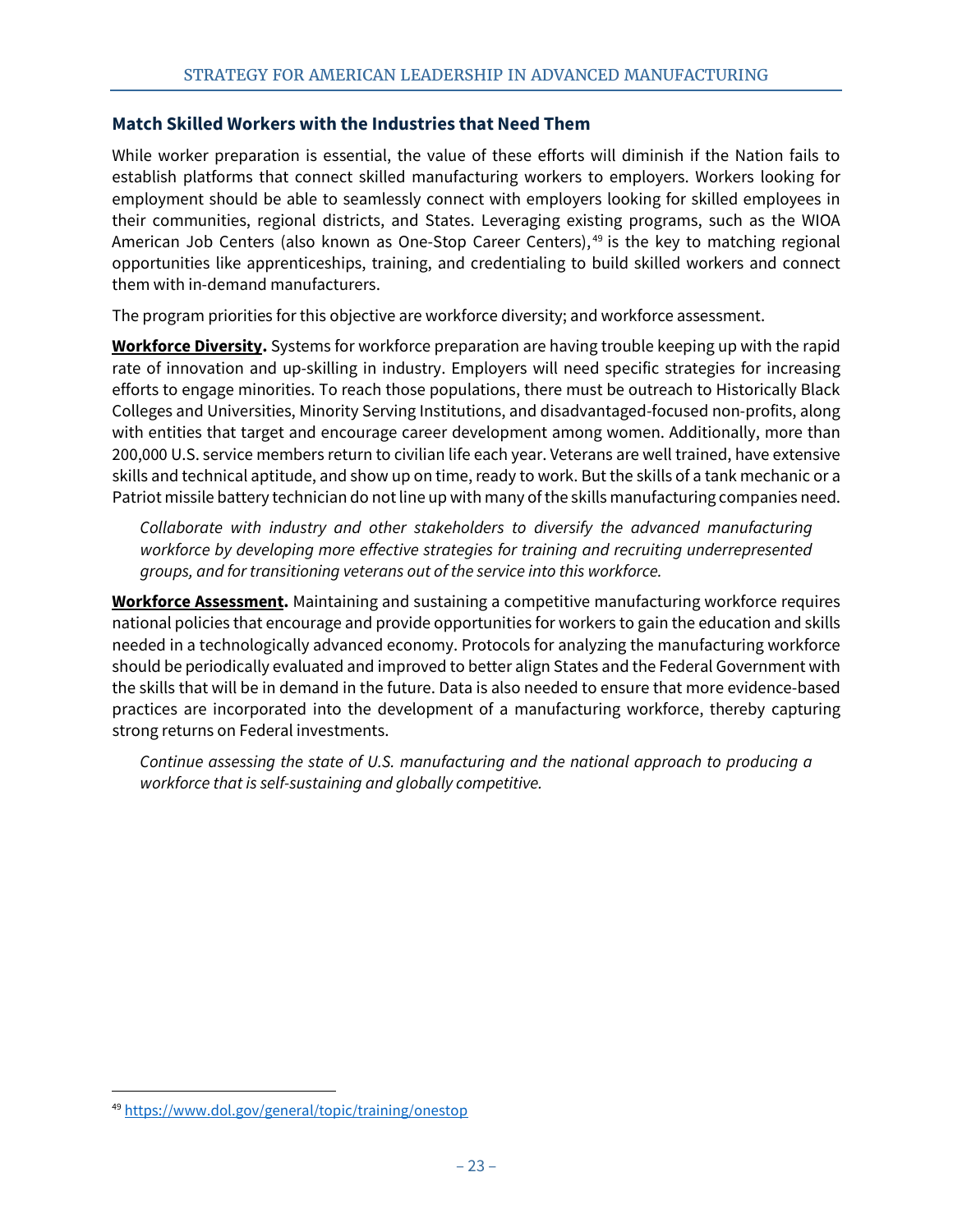# <span id="page-28-0"></span>**Goal 3: Expand the Capabilities of the Domestic Manufacturing Supply Chain**

TheU.S. manufacturing supply chain is a complex system of large and small manufacturers, integrators, raw materials producers, logistics firms, and companies providing other support services (accounting, finance, legal counsel, etc.). These companies, many of them outside the United States, form interdependent networks that provide a wide variety of finished goods to U.S. and global customers. The advent of digitization and the IT revolution caused manufacturing supply chains to become less location-specific and increasingly globalized. Although this revolution has generated many benefits, in some sectors offshoring has made it difficult for manufacturers to operate domestically. It is of paramount importance to recognize that in order for the technology and talent developed in the United States to benefit the Nation, there must be a healthy domestic supply chain able to absorb them.

Virtually all manufacturing establishments in the United States, and especially those involved in the supply chain, are small and medium-sized manufacturers (SMMs) with fewer than [50](#page-28-1)0 employees.<sup>50</sup> These manufacturing establishments are critical to local and regional economies in the country, and at times of economic hardships, their decline can negatively impact their local communities. It is therefore crucial to ensure that these companies can fully participate in advanced manufacturing.

As discussed above and in the report *Assessing and Strengthening the Manufacturing and Defense Industrial Base and Supply Chain Resiliency of the United States*, [51](#page-28-2) U.S. manufacturers face a diverse array of challenges that includes foreign competition (often subsidized by foreign governments), lack of sufficient access to skilled labor, keeping up with the rapid pace of technological change and innovation, cybersecurity threats, financial constraints, loss of domestic supply chains, and more. Challenges also vary for large manufacturers—which often rely on complex, decentralized supply chains—as well as small manufacturers that have limited resources.

Action is required on several fronts to ensure that the Nation has the robust, advanced manufacturing supply chains it needs to be secure and prosperous. First, the SMMs need to be the primary Federal focus for supply chain development. This focus should include growing a larger and more cyber-securesupply chain, supported through federally convened public-private-partnerships. Second, the United States must foster new business development and connect our fragmented silos of innovation with advanced manufacturing ecosystems—where pre-competitive applied research can be done by multiple members of the supply chain, thus pooling risk to achieve greater returns. These innovation ecosystems and related efforts need to foster new manufacturing business development and faster R&D transition to advanced manufactured products. Third, the United States must strengthen the supply chains that support our defense industrial base. This objective will require better leveraging of existing authorities such as Buy American and Foreign Military Sales as well as expanding dual-use technologies. Finally, it is important that America's rural communities, where advanced manufacturing technologies and processes can be tailored for the important agricultural sector, can be sustained and thrive.

The following strategic objectives for the next four years have been identified under Goal 3:

- 1. Increase the role of small and medium-sized manufacturers in advanced manufacturing;
- 2. Encourage ecosystems of manufacturing innovation;
- 3. Strengthen the defense manufacturing base; and
- 4. Strengthen advanced manufacturing for rural communities.

<span id="page-28-1"></span><sup>50</sup> <https://www.census.gov/programs-surveys/cbp/library/visualizations.html>

<span id="page-28-2"></span><sup>51</sup> <https://defense.gov/StrengtheningDefenseIndustrialBase>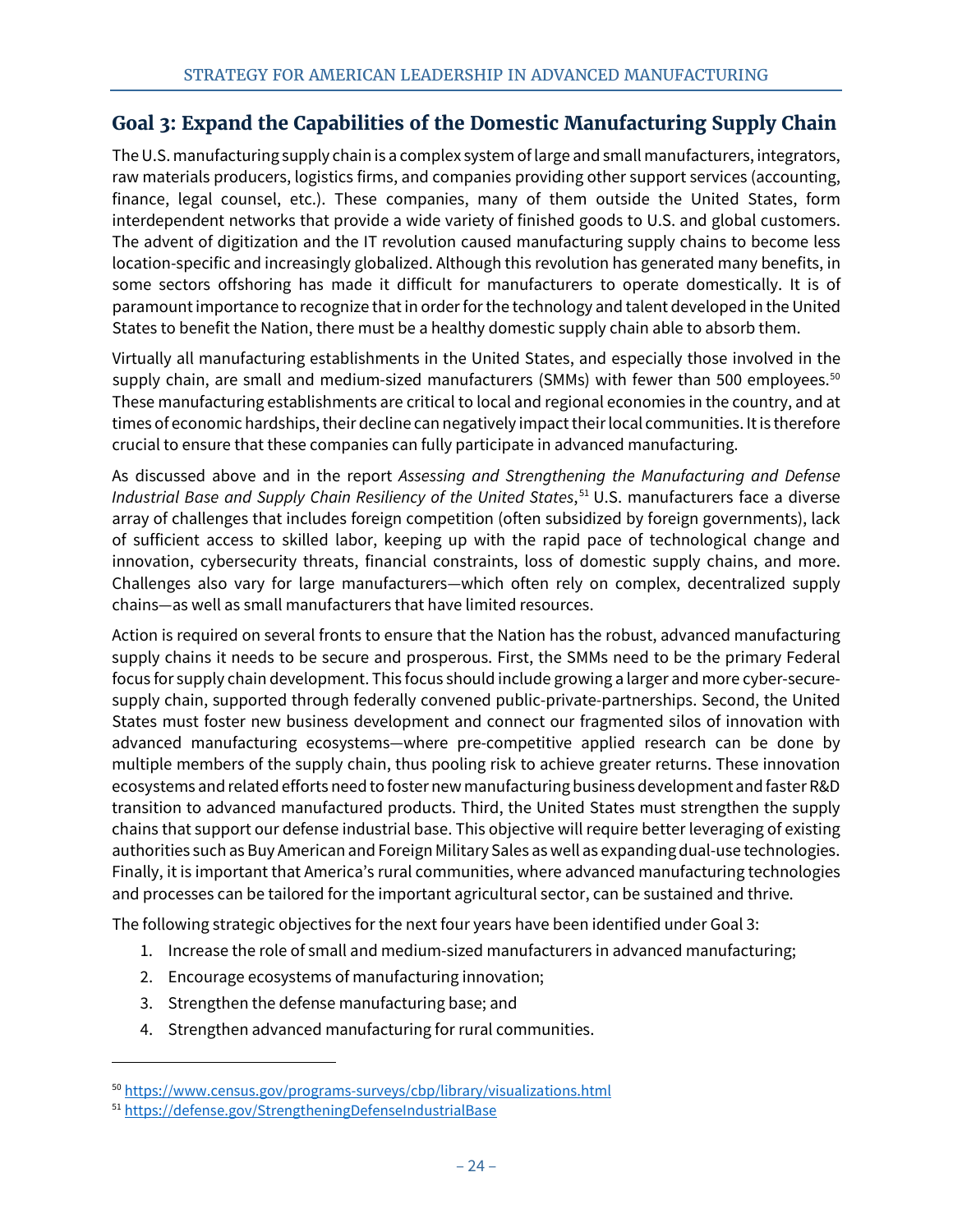#### **Increase the Role of Small and Medium-Sized Manufacturers in Advanced Manufacturing**

SMMs represent key parts of all supply chains. No product gets made that does not require inputs from another supplier, and many of the outputs go into the creation of components, assemblies, subsystems, and systems that make up simple and complex products and services. SMMs can be key sources of innovation in the form of new products, new processes, and new business models. It is imperative that SMMs be connected to sources of technologies, technical infrastructure, and specialized knowledge through vendors, universities, Federal laboratories, Manufacturing USA institutes, and others. SMMs also need trusted advisors who can provide appropriate advice on the real possibilities of new technologies. [52](#page-29-0)

The program priorities for this objective are supply chain growth; cybersecurity outreach and awareness; and public-private partnerships.

**Supply Chain Growth.** New technologies will impact what future manufacturing supply chains look like and how they will function. Previous Federal investments have resulted in a wide variety of technologies that, when brought together, fundamentally changed how manufacturers exchange business and production information and data through the supply chain, as well as within companies. Preparing for these changes at the SMM level means understanding and leveraging new technologies that expand and enhance production, such as additive and biological-based manufacturing; uses of big data, digital logistics and the IIoT; leveraging networked commerce to improve access to manufacturing services; and accessing secure and reliable high-speed communication.

*Enhance outreach and education efforts consistent with how SMMs learn about and adopt innovations. This enhancement will ensure that agency technology transition programs have a focus on small and medium-sized manufacturers.*

**Cybersecurity Outreach and Awareness.** Cybersecurity is a national problem for which public-private partnerships like USDA's Rural Development Cooperative Services (Research and Extension)<sup>[53](#page-29-1)</sup> and the DOC's Manufacturing Extension Partnership are readily available conduits to reach SMMs throughout the country. The U.S. Patent and Trademark Office also provides outreach and education to stakeholders seeking patent protection in the cyber and network security sectors. The recently announced Cyber Hub for Manufacturing within the DoD Digital Manufacturing and Design Innovation Institute (one of the Manufacturing USA institutes) will address manufacturing-related cybersecurity vulnerabilities and conduct outreach to support adoption of best practices.<sup>[54](#page-29-2)</sup> These programs should be accessed more broadly to conduct outreach events to raise the awareness and understanding of the need for good cybersecurity, help companies with voluntary self-assessments, and transfer research findings and expertise from the Federal Government's experts (e.g., NIST) to SMMs. Incentives for small manufacturers to assess and mitigate their cybersecurity risks such as small business vouchers could be provided to get SMMs on the path to better cybersecurity. Additional outreach and education is required for SMMs via new or existing business assistance programs.

*Provide cybersecurity expertise and tools to SMMs for protection of the Nation's most valuable commodity—our intellectual property. Promote greater awareness and understanding of the*

<span id="page-29-0"></span> $52$  Some of these services are available to SMMs through the Manufacturing Extension Partnership (MEP); see [https://www.nist.gov/mep.](https://www.nist.gov/mep)

<span id="page-29-1"></span><sup>53</sup> <https://www.usda.gov/topics/rural/cooperative-research-and-extension-services>

<span id="page-29-2"></span><sup>54</sup> <https://www.manufacturingusa.com/resources/dmdii-launches-cyber-hub-manufacturing>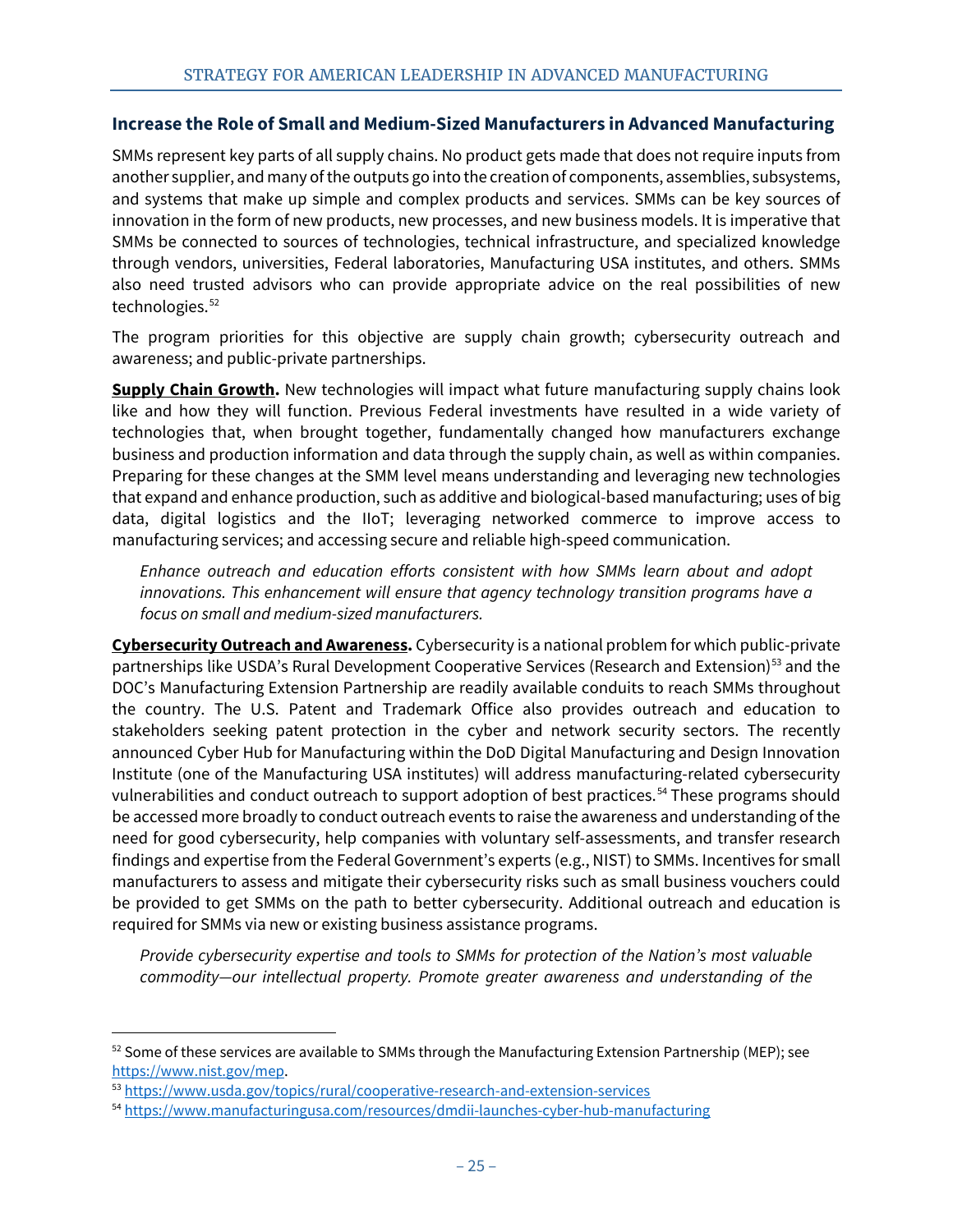<span id="page-30-0"></span>*unique problem of securing highly connected manufacturing facilities and explore incentives for SMMs to assess and mitigate their cybersecurity risks.*

**Public-Private Partnerships.** SMMs are often not aware of the formation of public-private partnerships, and those that are do not always see the benefits of participation in these collaboratives and consortia. The benefits include becoming aware of major and minor technological changes that will affect their businesses; providing input into the research agenda of the consortium/collaborative so the results can be adopted by SMMs; being able to track the trajectory of a new technology to know when to make an investment in it; and engaging in R&D activities with potential customers, thus enhancing the SMM's reputation as an innovative supplier to those customers.

Use of a process similar to that developed by RTI International<sup>[55](#page-30-2)</sup> and used as part of a series of projects with the Federal Laboratory Consortium would ensure consistent engagement of a wide variety of advanced manufacturing ecosystem players, understanding of the technologies and the associated industry value chains, identification and alignment with industry needs, and leveraging of Federal and regional programs and assets.

*Continue to use Federal convening powers to ensure that all relevant parties, particularly SMMs, are fully engaged during the formative stages of public-private consortia and collaboratives.*

#### <span id="page-30-1"></span>**Encourage Ecosystems of Manufacturing Innovation**

The manufacturing ecosystem comprises a rich tapestry of manufacturing enterprises of all types and sizes, with each having an important role to play. In addition to large manufacturers, start-up companies and high-tech enterprises can be sources of disruptive innovations, leading to new products, new processes, new business models, and the creation and development of new markets. Such companies frequently have challenges in scaling from prototype to commercial practice, if they decide to become manufacturers, or in finding production partners, if they decide to outsource their production. Government agencies at the State and Federal level can and should support efforts with both funding and advice on "Making it in America." Services such as technology-driven market intelligence can help companies identify customers and markets for products and services based on their technology assets.

Public-private partnerships engage with the complete spectrum of ecosystem players, understand and align with industry needs, and leverage existing regional assets. Regions form collaboratives or consortia to either drive economic development in a particular place and/or advance a particular technology. It is important to distinguish between research consortia (precompetitive research initiatives formed to fill particular gaps in knowledge or technology development), economic development cluster initiatives (based on assets in a particular sector focused on growing that sector through retention and attraction), and collaboratives for advanced manufacturing innovation (focused on dissemination, adoption, and commercialization of advanced manufacturing technologies to drive innovation and economic growth). The United States needs a mix of these types of consortia in order to be the global leader in advanced manufacturing.

The program priorities for this objective are manufacturing innovation ecosystems; new business formation and growth; and R&D transition.

<span id="page-30-2"></span> <sup>55</sup> [https://www.nist.gov/blogs/manufacturing-innovation-blog/getting-state-wide-manufacturing-network](https://www.nist.gov/blogs/manufacturing-innovation-blog/getting-state-wide-manufacturing-network-process)[process](https://www.nist.gov/blogs/manufacturing-innovation-blog/getting-state-wide-manufacturing-network-process)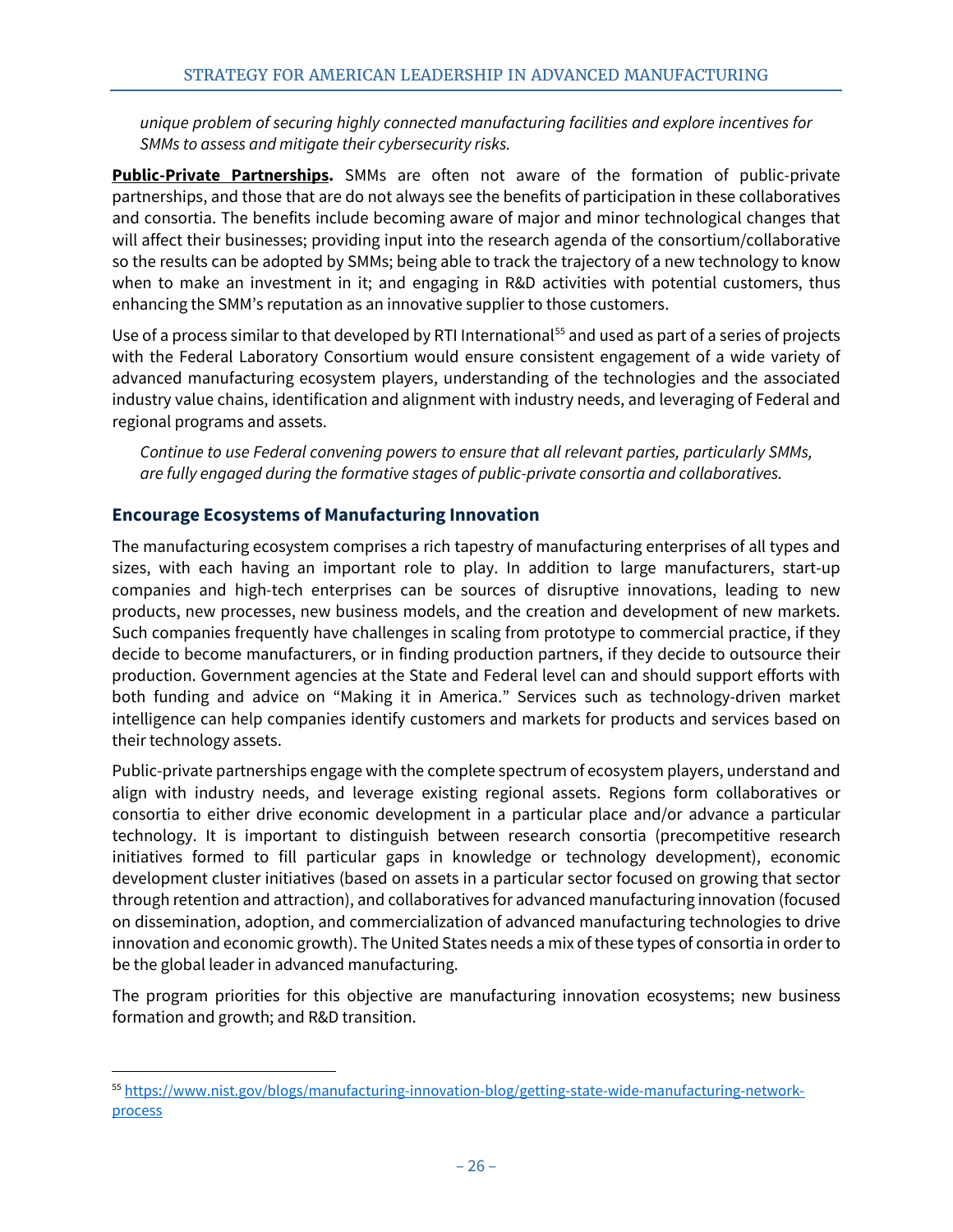**Manufacturing Innovation Ecosystems.** In the past, the Federal Government has formed R&D consortia around a technology or capability that they funded and primarily directed, only to witness the capability being diminished or lost once the Federal funding ceased. This failure in large part was due to the consortia not being industry-focused, and therefore not receiving critical sustaining funding by industry. The Federal Government—particularly agencies that support advanced system development such as DoD and NASA—could not rely on a vibrant supply chain without continuing to supply the majority of the funding.

Public-private partnerships, primarily driven by industry and with a focus on both commercial and defense manufacturing processes and products, can minimize this problem caused by an ecosystem tethered only to Federal funding. The dual commercial-defense focus helps sustain the manufacturing innovation ecosystems and keep them vibrant in the United States. DoD can harvest the fruits of these public-private partnerships without having to rely solely on its own funding. These partnerships not only are able to provide cutting-edge technology solutions but also lower cost as the initial applied research is shared by a number of parties.

*Expand the creation and utilization of manufacturing collaboratives and consortia for both technology and economic development. Create additional public-private partnerships focused on technologies critical to America's future competitiveness.*

**New Business Formation and Growth.** It takes too long for breakthrough technologies to find their way to market. Federal programs aimed at assisting small business are particularly important in manufacturing, where private capital is scarce. The Small Business Innovation Research (SBIR) and Small Business Technology Transfer (STTR) programs provide capital to small companies with new ideas. The SBIR and STTR programs are entrepreneur-friendly, as the government does not take an equity stake, preferring the long-term payoff from tax revenues generated from sales of successful products. SBIR and STTR programs are indigenous to many government agencies.[56](#page-31-0)

The NSF Innovation Corps (I-Corps™) Program is complementary to SBIR/STTR in providing intensive training in the market discovery required to move new discoveries toward commercialization.<sup>[57](#page-31-1)</sup> Many other agencies have adopted the I-Corps model by developing similar programs that are focused on supporting translational research, so that agency-supported research can be commercialized as products or services to benefit the public. The DoD Rapid Innovation Fund is designed to transition small business technologies into defense acquisition programs by funding mature technology ideas.<sup>[58](#page-31-2)</sup> The goals of the Rapid Innovation Fund reflect DoD's emphasis on rapid, responsive acquisition and the engagement of small business innovative technologies that resolve operational challenges or address critical national security needs. The Mentor-Protégé Program is the oldest continuously operating Federal program in existence that partners small businesses with larger companies.<sup>[59](#page-31-3)</sup>

*Prioritize programs that provide key support for new business formation and growth, including entrepreneurial training and mentoring for scientists and engineers.*

<span id="page-31-0"></span> <sup>56</sup> [https://www.sbir.gov/sites/default/files/FY15\\_SBIR-STTR\\_Annual\\_Report.pdf](https://www.sbir.gov/sites/default/files/FY15_SBIR-STTR_Annual_Report.pdf)

<span id="page-31-1"></span><sup>57</sup> [https://www.nsf.gov/news/special\\_reports/i-corps/](https://www.nsf.gov/news/special_reports/i-corps/)

<span id="page-31-2"></span><sup>58</sup> <https://business.defense.gov/Programs/RIF/>

<span id="page-31-3"></span><sup>59</sup> [https://www.sba.gov/federal-contracting/contracting-assistance-programs/all-small-mentor-protege](https://www.sba.gov/federal-contracting/contracting-assistance-programs/all-small-mentor-protege-program)[program](https://www.sba.gov/federal-contracting/contracting-assistance-programs/all-small-mentor-protege-program)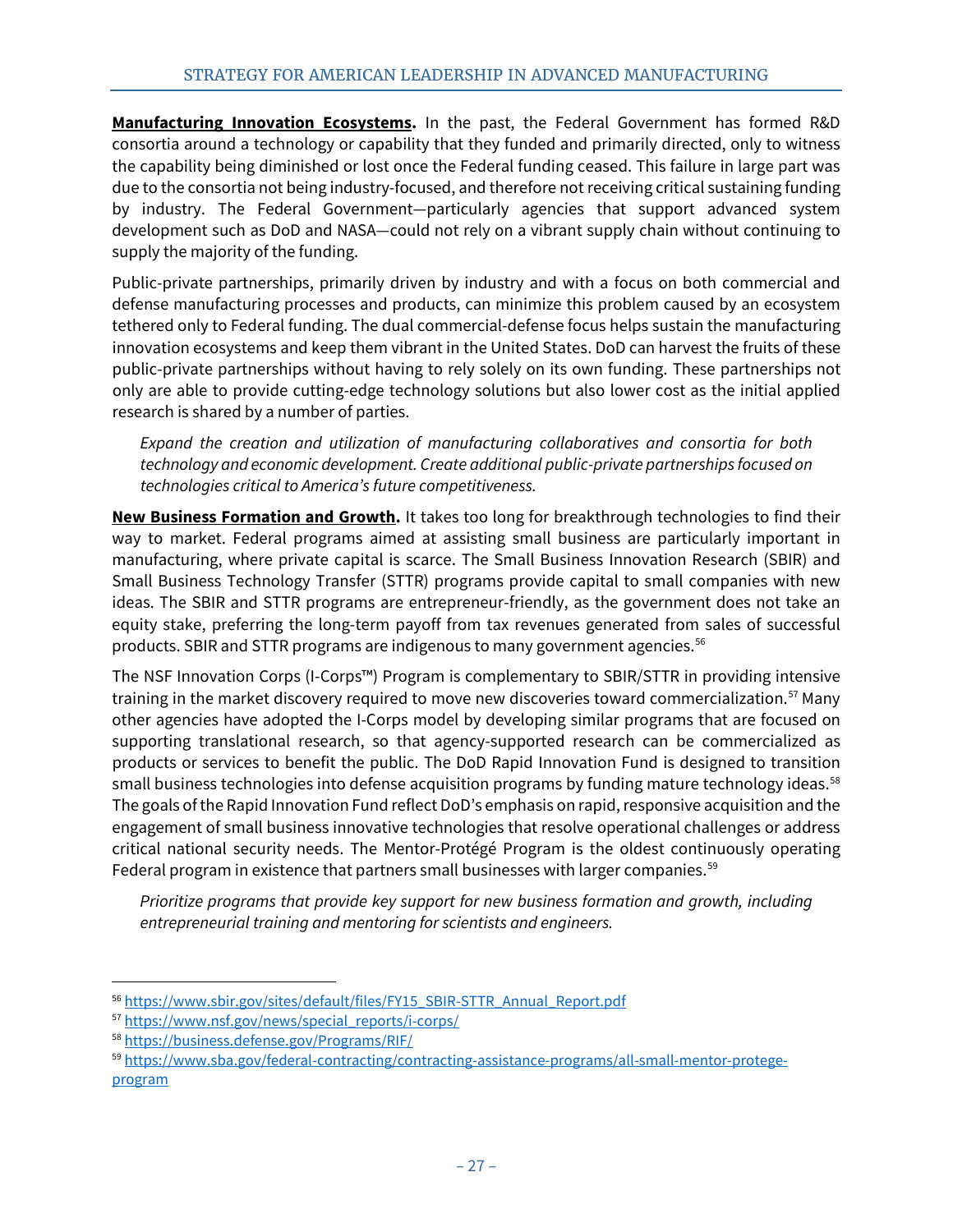**R&D Transition.** The manufacturing sector must be able to rapidly adapt manufacturing capabilities that leverage the advances occurring at a fast pace in the R&D sector. This priority is not unique to advanced manufacturing—it is a priority across all R&D areas supported by the Federal Government. The critical role of technology transfer and the importance of facilitating the transition of technologies from the laboratory to the market is recognized in the President's Management Agenda as a Cross-Agency Priority (CAP) Goal.<sup>[60](#page-32-1)</sup> Federal agencies will ramp up their coordination efforts through the Labto-Market CAP Goal to tackle the challenge of improving technology transfer. They will focus on five strategies: (1) identify regulatory impediments and administrative improvements in Federal technology-transfer policies and practices; (2) increase engagement with private sector technology development experts and investors; (3) build a more entrepreneurial R&D workforce; (4) support innovative tools and services for technology transfer; and (5) improve understanding of global science and technology trends and benchmarks.

Within the advanced manufacturing R&D community, it will be particularly important to proactively engage with the companies likely to further develop and implement new technologies to facilitate effective paths forward. Standards are also an important priority for accelerating the widespread commercialization of new technologies in the global manufacturing industry. Similarly, advancements in measurement science capabilities are an essential element to advances in manufacturing technology, required to support their repeatability and wide-spread adoption.

*Coordinate across the agencies and between Federal technology transfer-related policy groups to identify technologies suitable for transition from laboratory to market within the United States. Prioritize funding for research into measurement science and standards development to speed the transition of R&D to commercial practice.*

## <span id="page-32-0"></span>**Strengthen the Defense Manufacturing Base**

For more than 50 years the DoD has led development of the game-changing technologies that have ensured U.S. military dominance and underpinned economic competitiveness and innovation in the private sector. Technologies such as advanced composites, microelectronics, radar, global positioning system (GPS), the internet, and advanced alloys have touched the lives of almost every person on the planet and made America a global leader. Each of these disruptive technologies resulted from shortterm military requirements paired with far-reaching science and technology objectives, and each featured advanced manufacturing technologies that enabled their game changing development.

Helping SMMs understand the dynamics of Federal contracts is crucial for those wanting to work in the defense sector, requiring more outreach from DoD assistance programs. The DoD has the authority to conduct pilot efforts to acquire innovative commercial items, technologies, and services using Other Transaction Authority. More initiatives like these need to occur to fully utilize the talents of nontraditional manufacturers.

The program priorities for this objective are disruptive dual-use capabilities; buy American; and leveraging existing authorities.

**Disruptive Dual-Use Capabilities.** Dual-use technologies provide larger markets for domestic manufacturers, allowing them to engage in more R&D for new products. There are strong advantages that accrue to the DoD through widespread adoption of dual-use technologies: a broader and more

<span id="page-32-1"></span> <sup>60</sup> <http://www.performance.gov/pma>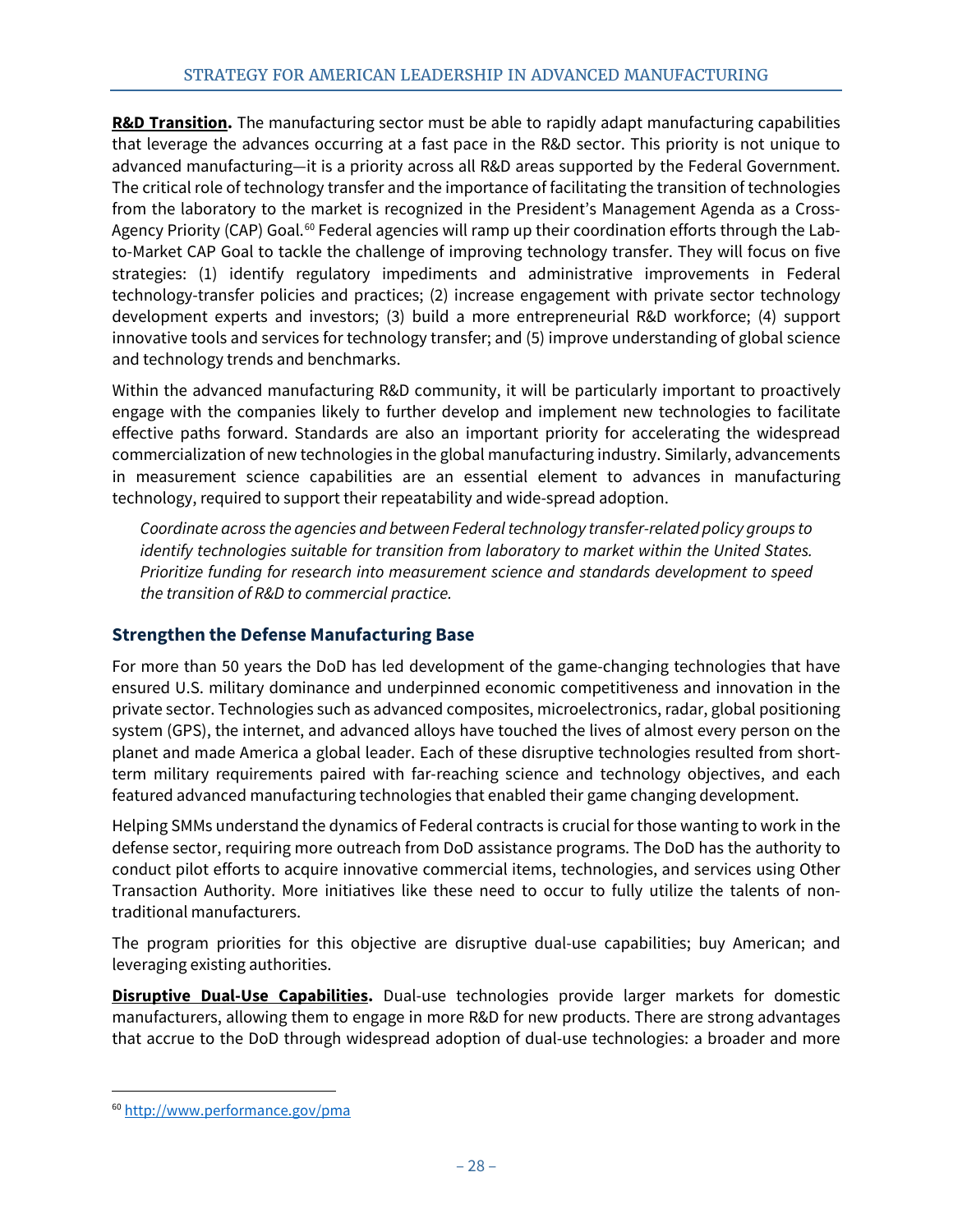stable defense industrial base; dramatic procurement cost reduction; and reduced risk. An example is high-performance microelectronics, where the DoD annual demand is often less than one day of production and the cost of a semiconductor foundry is \$5 billion. The production of consumer products underwrites the cost of manufacturing defense products by using the same manufacturing facilities. In the case of microelectronics, DoD can use these facilities as trusted foundries, secure in the knowledge that the products are certified at source and there are no counterfeits in the supply chain for critical systems.

Effectively pursuing dual-use technologies will spur innovation and technology development in the commercial sector as well, contributing to economic stability, long-term growth, and prosperity.

*Pursue dual-use technologies to spurinnovation and technology development in both the defense and commercial supply chains, contributing to economic stability, long-termgrowth, and a robust national defense.*

Buy American. President Trump's "Buy American and Hire American" Executive Order<sup>[61](#page-33-0)</sup> specifies increased enforcement of "Buy American" laws in the United States by all Federal agencies. This policy can be used to support domestic supply chains in important areas. Such support can revitalize certain supply chains necessary for both defense and commercial manufacturers. Buy American policies should also be harmonized and updated, to reflect the components and materials that are critical to the military today. These policies should be reviewed to ensure they keep pace with the technologies and materials that are critical to our defense industrial base today.

*Expand technology and supplier scouting programs to identify domestic sources capable of producing parts identical or similar to those being imported in order to alleviate the need for waivers.*

**Leveraging Existing Authorities.** There are a number of special financial authorities that could be more widely exercised for advanced manufacturing within the defense manufacturing base. The Defense Production Act of 1950 (DPA), as amended (50 USC 4502)<sup>[62](#page-33-1)</sup> was enacted in response to domestic manufacturing challenges to ensure the vitality of the domestic industrial base. The DPA provides the President with an array of authorities to shape national defense preparedness programs and to take appropriate steps to maintain and enhance the domestic industrial base. Currently DoD is the only Federal agency with an existing capability to execute the special requisition authorities under DPA Title III, but other Government agencies can partner with the DoD to address their needs.

The Homeland Security Act of 2002, as amended (6 USC 101),  $63$  provides incentives for the development and deployment of anti-terrorism technologies by creating systems of risk and litigation management. These incentives ensure that the threat of liability does not deter potential manufacturers or sellers of effective anti-terrorism technologies from developing, manufacturing, and commercializing technologies that could save lives.

American defense manufacturers rely on strong foreign military sales to help complement their DoD business. These sales help sustain advanced manufacturing ecosystems and build sufficient surge capacity, providing a buffer when DoD acquisitions are reduced, and spreading development and other

<span id="page-33-0"></span> <sup>61</sup> <https://www.whitehouse.gov/presidential-actions/presidential-executive-order-buy-american-hire-american/>

<span id="page-33-1"></span><sup>62</sup> <https://www.gpo.gov/fdsys/pkg/USCODE-2009-title50/html/USCODE-2009-title50-app-defensepr.htm>

<span id="page-33-2"></span><sup>&</sup>lt;sup>63</sup> [https://www.gpo.gov/fdsys/granule/USCODE-2010-title6/USCODE-2010-title6-chap1-sec101,](https://www.gpo.gov/fdsys/granule/USCODE-2010-title6/USCODE-2010-title6-chap1-sec101) which includes the Support Anti-Terrorism by Fostering Effective Technologies Act, commonly known as the SAFETY Act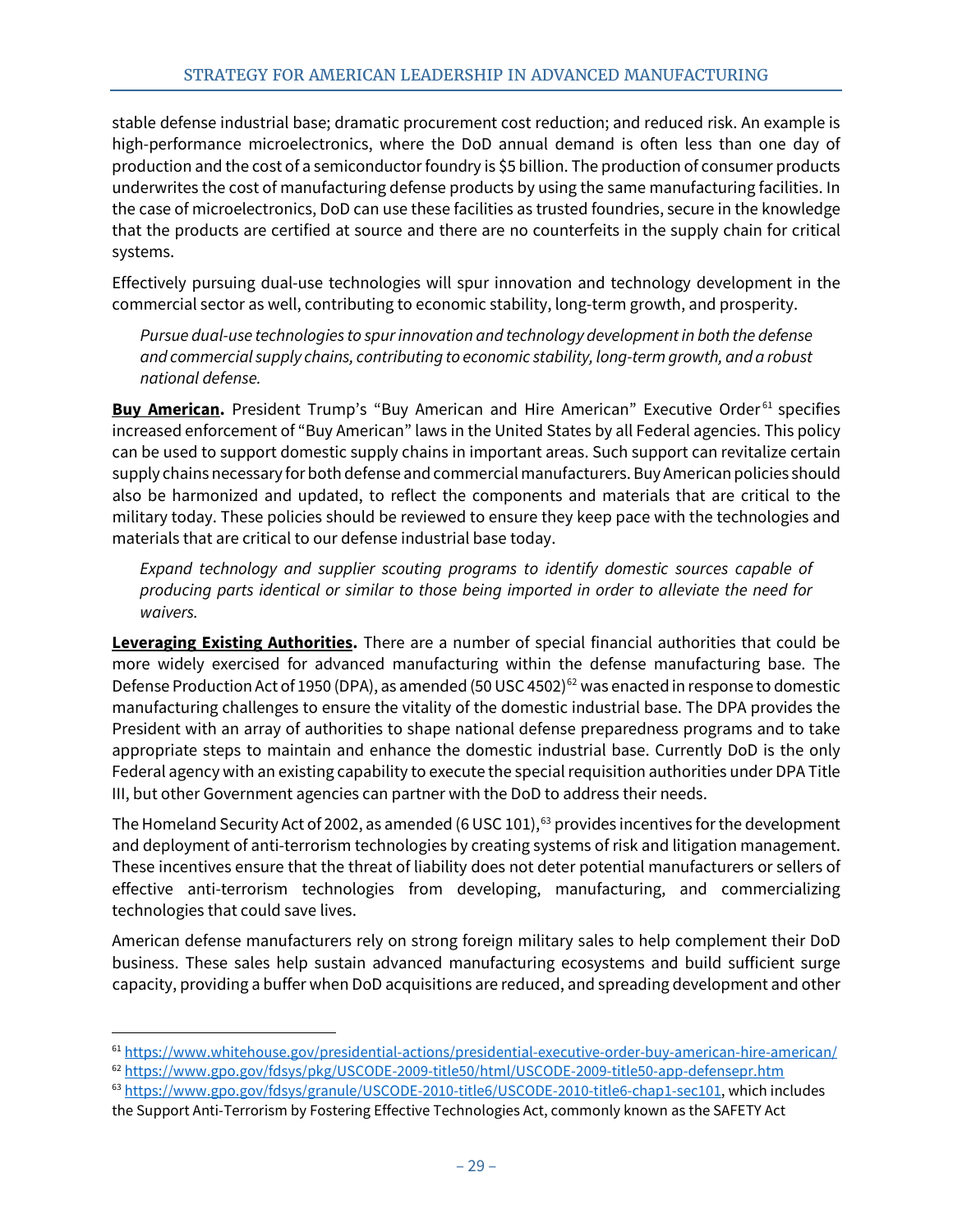overhead costs across a wider customer base. Unfortunately, unnecessary obstacles due to outdated policies continue to inhibit growth in foreign military sales, eroding rather than extending our defense industrial base. More of such sales leads to more domestic manufacturing, which translates into lower costs for DoD weapons systems by virtue of the higher volumes being produced.

*Expand use of existing authorities to ensure domestic manufacturing sources for commercial products critical to national security. Evaluate Foreign Military Sales policies and processes to ensure that they are streamlined without compromising national security.*

#### <span id="page-34-0"></span>**Strengthen Advanced Manufacturing for Rural Communities**

The manufacturing sector anchors rural economies across the country and is especially important to rural America, where it accounts for a larger share of employment and earnings than in urban areas.<sup>[64](#page-34-1)</sup> The Federal Government supports programs that are specifically tailored to increasing the strength and resilience of the manufacturing sector in rural regions. For example, facilitating rural prosperity and economic development is identified as one of USDA's principal Strategic Goals.<sup>[65](#page-34-2)</sup> USDA programs provide a comprehensive support system for rural prosperity, including many programs that are also important to advanced manufacturing, such as STEM education, workforce development, rural infrastructure, and grants and loans for businesses and research organizations involved in rural development.

The program priorities for this objective are advanced manufacturing for rural prosperity; and capital access, investment, and business assistance.

**Advanced Manufacturing for Rural Prosperity.** The 2017 report from the Task Force on Agriculture and Rural Prosperity highlighted the importance of the manufacturing sector to rural America and identified the following five key priority areas for rural prosperity: e-connectivity for rural America; improving quality of life; supporting a rural workforce; harnessing technological innovation; and rural economic development.<sup>[66](#page-34-3)</sup> The USDA is actively working to support these priority areas.

The USDA's Economic Research Service released a suite of research on rural manufacturing resilience and the importance of manufacturing to the rural economy,<sup>[67](#page-34-4)</sup> and this data should be considered by regional, State, and Federal policymakers to better understand the manufacturing sector in rural America. Other USDA programs, such as the Rural Business-Cooperative Service,  $^{68}$  $^{68}$  $^{68}$  are providing technical assistance grants for manufacturers developing innovative value-added agricultural products for broader markets.

*Leverage strategic partnerships among Federal agencies, State and local governments, nonprofits, and the private sector to increase efficiency and effectiveness at facilitating rural prosperity through manufacturing development and growth.*

**Capital Access, Investment, andBusiness Assistance.** A thriving rural advanced manufacturing sector depends on timely access to capital and other forms of business assistance. In an effort to advance

<span id="page-34-1"></span> <sup>64</sup> <https://www.ers.usda.gov/publications/pub-details/?pubid=80893>

<span id="page-34-2"></span><sup>65</sup> <https://www.usda.gov/our-agency/about-usda/strategic-goals>

<span id="page-34-3"></span><sup>66</sup> <https://www.usda.gov/sites/default/files/documents/rural-prosperity-report.pdf>

<span id="page-34-4"></span><sup>67</sup> <https://www.ers.usda.gov/publications/pub-details/?pubid=84757>

<span id="page-34-5"></span><sup>68</sup> <https://www.rd.usda.gov/about-rd/agencies/rural-business-cooperative-service>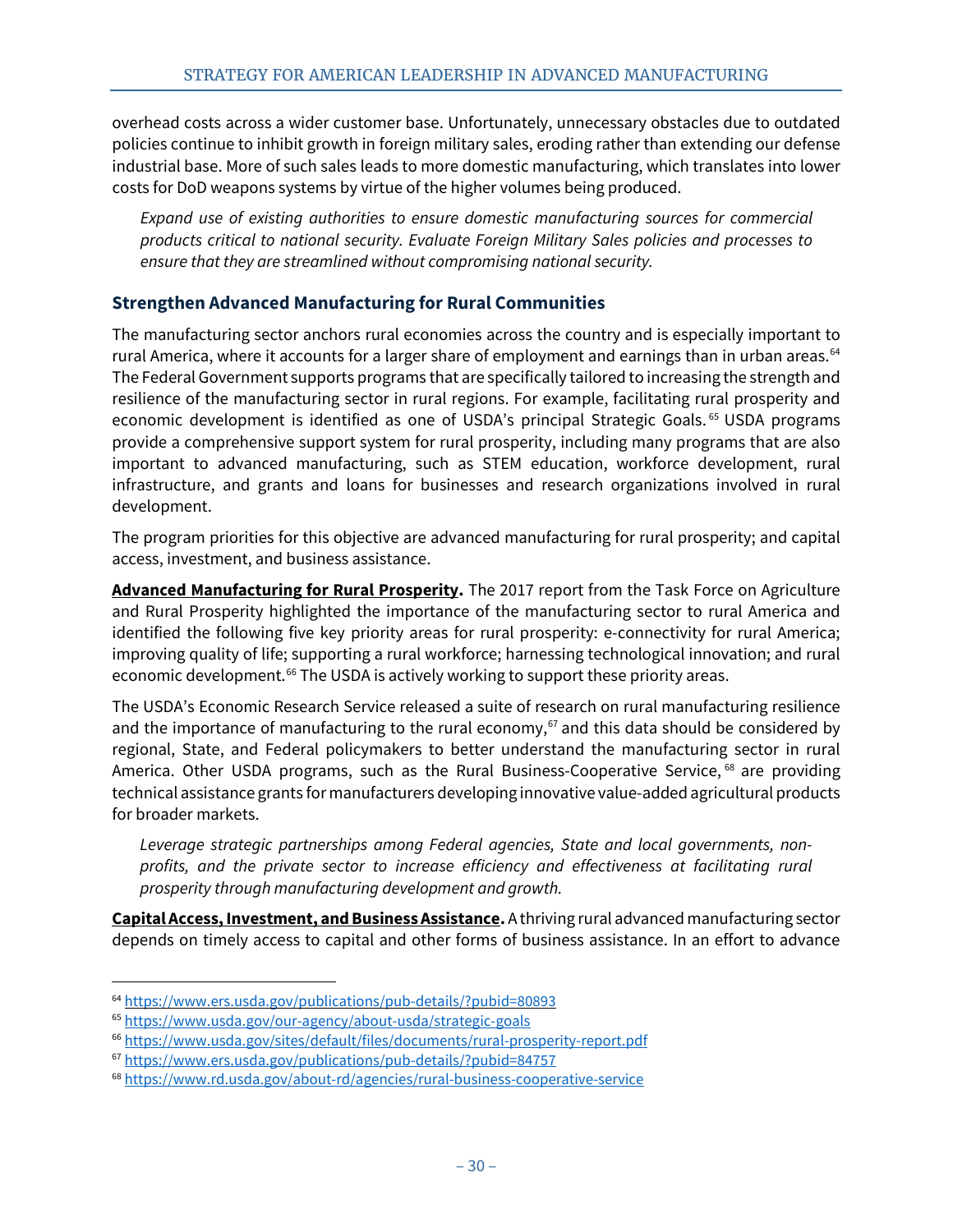Federal support in these areas, the USDA and SBA recently entered a Memorandum of Understanding<sup>[69](#page-35-0)</sup> building on priorities identified by the Interagency Task Force on Rural Prosperity. The interagency collaboration will work to improve capital access and investment in rural areas, establish innovation clusters, improve rural technical assistance, enhance tools for rural businesses to access global markets, and increase the benefits of the Tax Cuts and Job Act of 2017, among other goals. Advanced manufacturing programs should echo these priorities and those identified in the Interagency Task Force on Rural Prosperity, such as improved tax codes, infrastructure, and programs that support increases in agricultural, forestry, and food production. These priorities are critical support systems for manufacturers in rural communities. Direct investments are needed in community and commercial infrastructure that supports rural economies, such as those provided by the USDA Rural Utility Service,  $^{\rm 70}$  $^{\rm 70}$  $^{\rm 70}$ including broadband high-speed internet connectivity for schools and libraries, healthcare and wellness facilities, as well as power, telecommunications, water, and waste-management systems.

*Assist rural areas in developing the planning, leadership, technical, and professional expertise needed to sustain and grow rural economies, leverage multi-sector or multi-jurisdictional partnerships, and advance regional collaboration.*

<span id="page-35-0"></span> <sup>69</sup> <https://www.usda.gov/sites/default/files/documents/usda-sba-mou.pdf>

<span id="page-35-1"></span><sup>70</sup> <https://www.rd.usda.gov/about-rd/agencies/rural-utilities-service>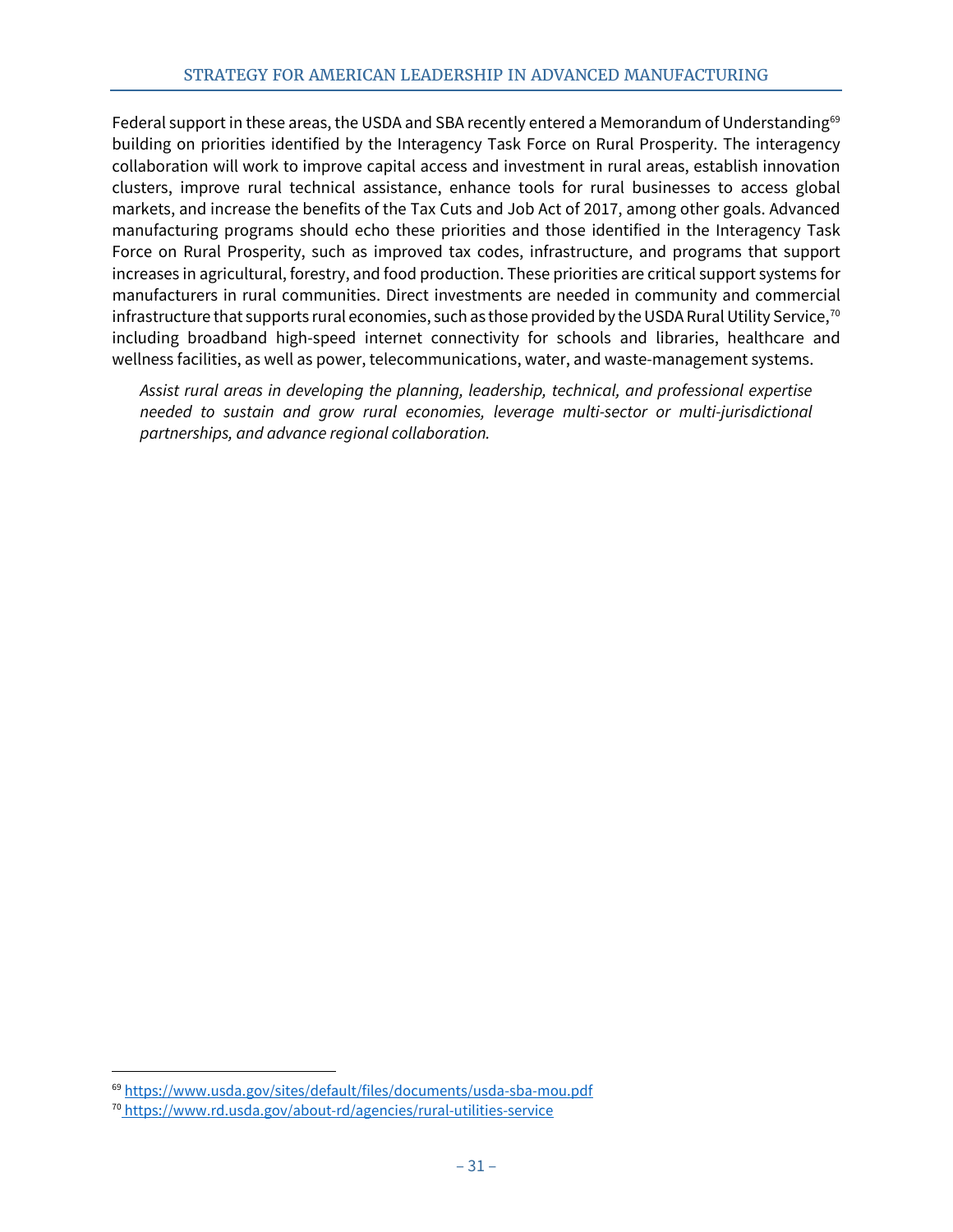# <span id="page-36-0"></span>**Progress Made in Achieving the Objectives from the 2012 Strategic Plan**

The National Science and Technology Council published a National Strategic Plan for Advanced Manufacturing in February 2012.<sup>[71](#page-36-1)</sup> This section summarizes the progress made in each of the major objectives defined in that plan.

**Objective 1:** Accelerate investment in advanced manufacturing technology, especially by small and medium-sized manufacturing enterprises, by fostering more effective use of Federal capabilities and facilities, including early procurement by Federal agencies of cutting-edge products.

Various Federal Government programs have been successful in promoting technology development and transfer to manufacturing enterprises, especially those that are considered small and medium sized. These programs include Manufacturing USA institutes, NIST MEP, and DOE's Manufacturing Demonstration Facilities and Embedded Entrepreneurship program. In addition, the SBIR/STTR programs in DoD, DOE, HHS, NSF, NASA, and DOC have provided entrepreneurial assistance for manufacturing R&D.

NIST MEP Centers have embedded personnel in each of the 14 Manufacturing USA institutes to link the technologies developed and matured by the institutes to SMMs throughout the United States. The embedded personnel also identify companies that can be part of each institute's research projects, and needs that companies have for the technologies being developed by the institutes.

**Objective 2:** Expand the number of workers who have the skills needed by a growing advanced manufacturing sector and make the education and training system more responsive to the demand for skills.

Mission-focused Federal investments in education and workforce development are integral to many Federal agencies. While DOEd focuses on K-12 education and DOL on workforce development and certifications, other agencies, such as DoD, NASA, and NSF, support STEM education and related workforce training and development programs that more specifically benefit the manufacturing sector.

The Manufacturing USA institutes, in cooperation with MEP Centers, have also been active in education and workforce development. In FY 2017, educational and workforce programs across Manufacturing USA touched nearly 200,000 students and manufacturing practitioners across the Nation, helping to convince many to pursue careers in manufacturing. The DOL, under WIOA, has helped train displaced manufacturing workers and those who desired to enter the workforce. DOEd, under the Carl D. Perkins Career and Technical Education Act, has helped attract high school and community college age students to manufacturing.

Below is a list of programs across relevant Federal agencies that have contributed to the progress in manufacturing education, training, and workforce development.

<span id="page-36-1"></span> <sup>71</sup> [https://www.manufacturing.gov/sites/default/files/2018-01/nstc\\_feb2012.pdf](https://www.manufacturing.gov/sites/default/files/2018-01/nstc_feb2012.pdf)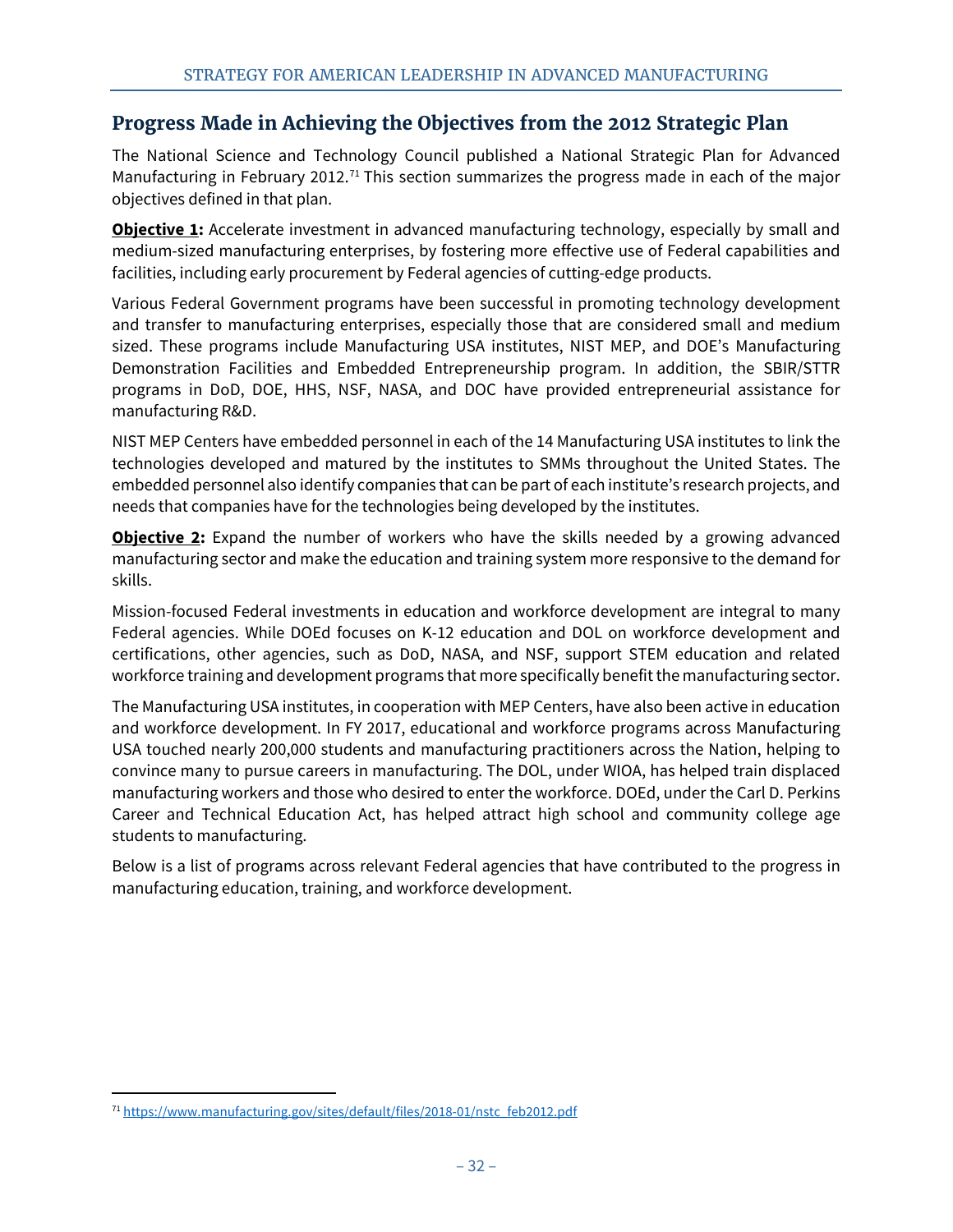#### STRATEGY FOR AMERICAN LEADERSHIP IN ADVANCED MANUFACTURING

| <b>Agency</b> | <b>Education and Workforce Development Programs</b>                                                                                                                                                                                                   |                                                                                                                                                                                                                                                                                |  |  |  |
|---------------|-------------------------------------------------------------------------------------------------------------------------------------------------------------------------------------------------------------------------------------------------------|--------------------------------------------------------------------------------------------------------------------------------------------------------------------------------------------------------------------------------------------------------------------------------|--|--|--|
| <b>DHS</b>    | DHS HS-STEM Summer Internship<br>$\bullet$<br>Program                                                                                                                                                                                                 |                                                                                                                                                                                                                                                                                |  |  |  |
| <b>DOC</b>    | Manufacturing USA Institutes, Education<br>$\bullet$<br>and Workforce Programs                                                                                                                                                                        | MEP Centers, Workforce Development<br>$\bullet$<br>Programs                                                                                                                                                                                                                    |  |  |  |
| <b>DoD</b>    | Army Educational Outreach Program<br>$\bullet$<br><b>STARBASE</b><br>$\bullet$<br>Manufacturing USA institutes, Education<br>& Workforce Programs<br><b>Veterans To Energy Careers</b><br>$\bullet$<br>Manufacturing Engineering Education<br>Program | Science, Mathematics, and Research for<br>$\bullet$<br><b>Transformation Defense Education</b><br>Program<br><b>STEM Outreach Programs</b><br><b>Systems Engineering Capstone</b><br><b>Transition Assistance Program</b><br>SkillBridge<br>National Defense Education Program |  |  |  |
| <b>DOEd</b>   | Carl D. Perkins Career and Technical<br>$\bullet$<br><b>Education Act</b>                                                                                                                                                                             |                                                                                                                                                                                                                                                                                |  |  |  |
| <b>DOE</b>    | Manufacturing USA institutes, Education<br>$\bullet$<br><b>Workforce Programs</b><br>Lab-Embedded Entrepreneurship<br>$\bullet$<br>Programs                                                                                                           | <b>Advanced Manufacturing Traineeships</b><br>$\bullet$<br>EERE Robotics Internship Program<br><b>Industrial Assessment Centers</b>                                                                                                                                            |  |  |  |
| <b>DOL</b>    | <b>Apprenticeship Programs</b><br>$\bullet$<br>Trade Adjustment Assistance                                                                                                                                                                            | Workforce Innovation and Opportunity<br>$\bullet$<br>Act                                                                                                                                                                                                                       |  |  |  |
| <b>NASA</b>   | Space Technology Research Grants<br>$\bullet$<br>Program<br><b>Faculty Fellowship Program</b><br>$\bullet$                                                                                                                                            | <b>Established Program to Stimulate</b><br>$\bullet$<br>Competitive Research Program                                                                                                                                                                                           |  |  |  |
| <b>NSF</b>    | Advanced Technological Education<br>$\bullet$<br>Program<br>Broadening Participation in Engineering<br>Program                                                                                                                                        | Research Experiences for<br>$\bullet$<br><b>Undergraduates Program</b><br>Research Experiences for Teachers<br>Program                                                                                                                                                         |  |  |  |
| <b>USDA</b>   | Academic Scholarships and Aides<br>$\bullet$<br>4-H Science Program                                                                                                                                                                                   | <b>Enhancing Agricultural Opportunities</b><br>for Military Veterans                                                                                                                                                                                                           |  |  |  |

**Objective 3:** Create and support national and regional public-private, government-industry-academic partnerships to accelerate investment in and deployment of advanced manufacturing technologies.

Public-private partnerships developed as an integral part of Manufacturing USA institutes have been effective in developing, implementing, and transferring new advanced manufacturing technologies. Other programs that have contributed to this goal include the NIST MEP and NSF Industry–University Cooperative Research Centers and Engineering Research Centers.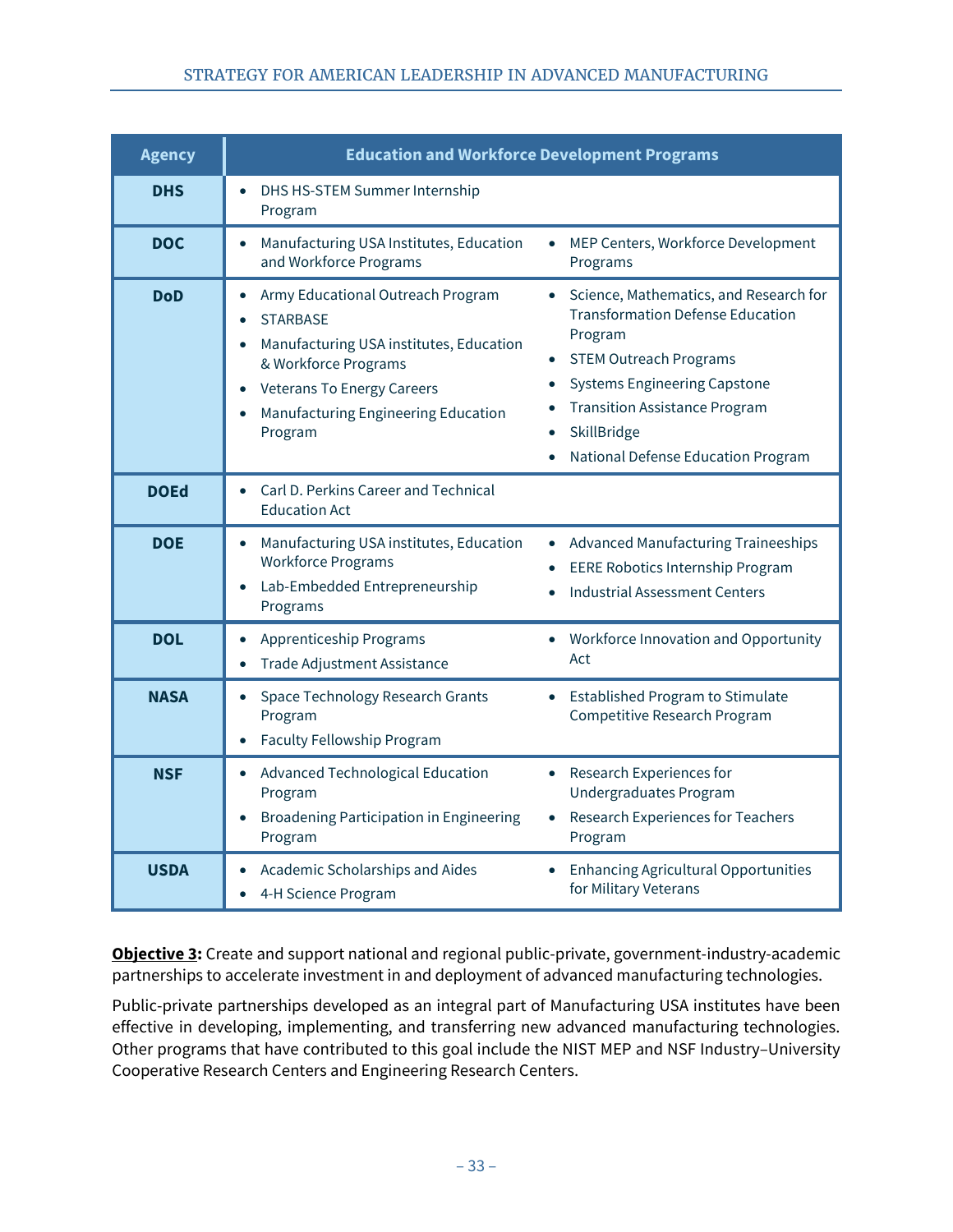The establishment and growth of the Manufacturing USA institutes has been the central accomplishment under this goal. The institutes have created a set of neutral collaboration spaces for industry and academia for manufacturing innovation and transfer of new technology to enterprises of all sizes, thereby elevating the whole ecosystem. Each institute has a dual mission to perform high impact pre-competitive research in critical emerging technologies, and to address the education and workforce gaps in these technologies. According to a recent assessment, the institutes have significantly accelerated and de-risked the development of new technologies for U.S. manufacturers.<sup>[72](#page-38-0)</sup> Institutes are currently addressing the following 14 technologies: Additive Manufacturing, Digital Manufacturing and Design, Lightweight Metals, Wide Bandgap Electronics, Composites Manufacturing, Integrated Photonics, Flexible Hybrid Electronics, Process Intensification, Smart Manufacturing, Fibers and Textiles, Biopharmaceuticals, Biofabrication, Robotics in Manufacturing, and Recycling-Reuse-Recovery Technologies.

In FY 2017, Manufacturing USA institutes had 1,291 members. These included 844 manufacturing firms (65 percent); 297 educational institutions (23 percent), including universities, community colleges, and other academic institutions; and 150 other entities (12 percent), including Federal, State, and local government, Federal laboratories, and not-for-profit organizations. Of the manufacturers, 549 (65 percent) were small businesses with 500 or fewer employees and 295 (35 percent) were large manufacturers.

**Objective 4:** Optimize the Federal Government's advanced manufacturing investment by taking a portfolio perspective across agencies and adjusting accordingly.

The Federal Government invests in a portfolio of manufacturing R&D activities within many agencies, which coordinate their efforts to avoid duplication, while ensuring that their investments meet mission needs and complement one another, where appropriate. One component of interagency coordination is cross-agency service of subject matter experts on technical merit review boards for grant reviews and other source selection activities. Under the guidance of the interagency Advanced Manufacturing National Program Office at NIST, the agencies participating in the NSTC Subcommittee on Advanced Manufacturing (SAM) have coordinated (and continue to coordinate) their investments and oversight of the Manufacturing USA institutes. Under the NSTC, the SAM has worked across administrations to coordinate and optimize Federal investments in advanced manufacturing R&D.

**Objective 5:** Increase total U.S. public and private investments in advanced manufacturing R&D.

Although Federal R&D spending in advanced manufacturing is not centrally and consistently tracked, and related R&D is not tracked globally by the National Science Board's Science and Engineering Indicators, available data indicate that investments have increased since the last strategic plan was released in FY 2012. For example, NSF awards mentioning "advanced manufacturing" in the title or abstract totaled \$5 million in FY 2012, and reached nearly \$50 million in FY 2015, with the annual total awards from FY 2013 through FY 2017 averaging \$34 million. Appropriations for advanced manufacturing at DOE totaled \$117 million in FY 2012, and rose to \$291 million for FY 2017, averaging \$176 million per year from FY 2013–2017. Finally, there were no Manufacturing USA institutes when the last plan was released; in FY 2017, six new institutes were added to make a total of 14 institutes, and the total program commitment has grown to more than \$3 billion, comprised of \$1 billion of Federal funds matched by over \$2 billion of non-Federal investment.

<span id="page-38-0"></span> <sup>72</sup> [https://www2.deloitte.com/us/en/pages/manufacturing/articles/manufacturing-usa-program](https://www2.deloitte.com/us/en/pages/manufacturing/articles/manufacturing-usa-program-assessment.html)[assessment.html](https://www2.deloitte.com/us/en/pages/manufacturing/articles/manufacturing-usa-program-assessment.html)